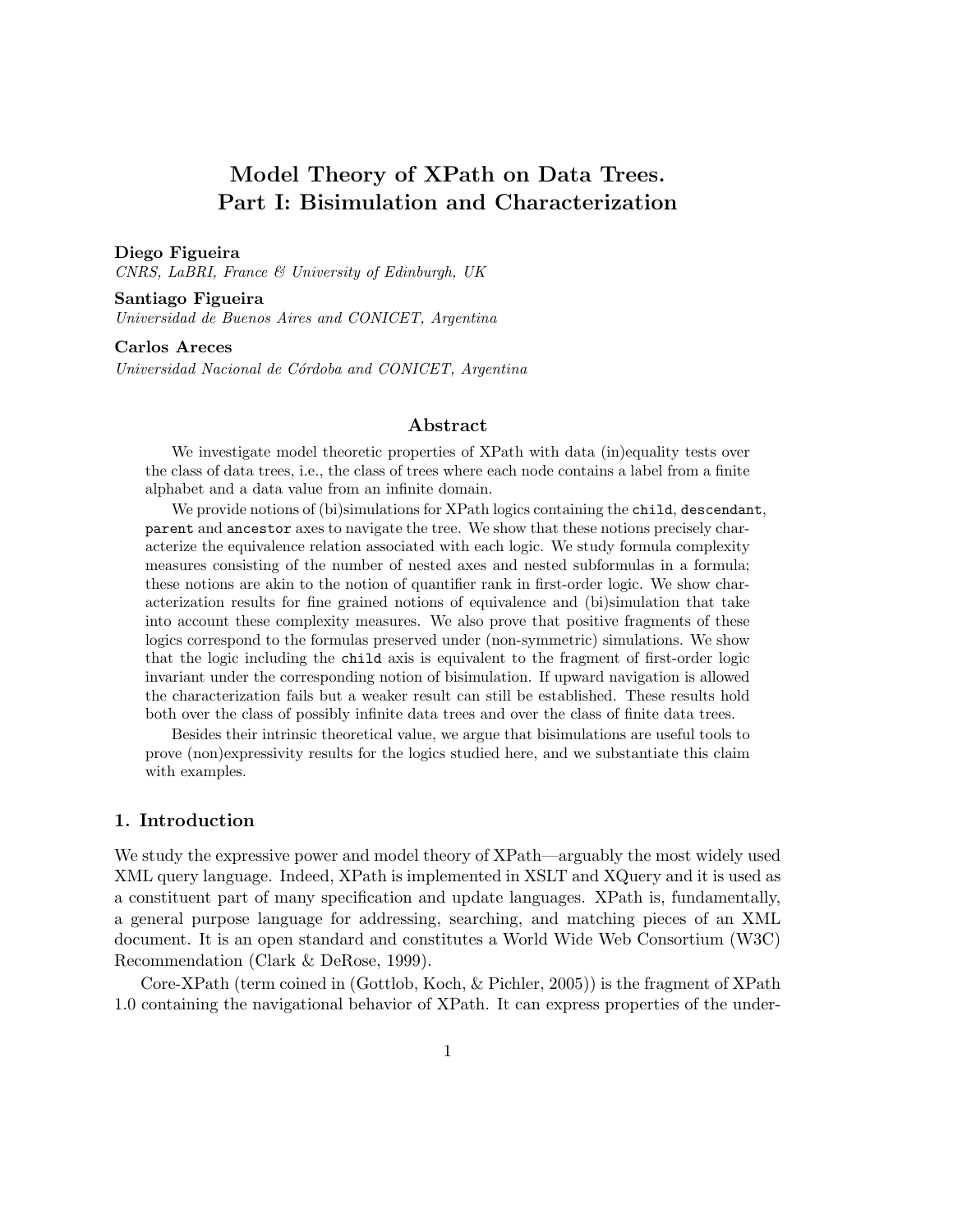lying tree structure of the XML document, such as the label (tag name) of a node, but it cannot express conditions on the actual data contained in the attributes. In other words, it only allows reasoning about trees over a finite alphabet. Core-XPath has been well studied and its satisfiability problem is known to be decidable even in the presence of Document Type Definitions (DTDs) (Marx, 2004; Benedikt, Fan, & Geerts, 2008). Moreover, it is known that it is equivalent to  $FO^2$  (first-order logic with two variables) over an appropriate signature on trees in terms of expressive power (Marx  $\&$  de Rijke, 2005), and that it is strictly less expressive than PDL with converse over trees (Benedikt & Koch, 2008). From a database perspective, however, Core-XPath fails to include the single most important construct in a query language: the join. Without the ability to relate nodes based on the actual *data values* of the attributes, the logic's expressive power is inappropriate for many applications.

The extension of Core-XPath with (in)equality tests between attributes of elements in an XML document is named Core-Data-XPath in (Bojańczyk, Muscholl, Schwentick,  $\&$ Segoufin, 2009). Here, we will call this logic  $XPath_$ . Models of  $XPath_$  are data trees which can be seen as XML documents. A data tree is a tree whose nodes contains a label from a finite alphabet and a data value from an infinite domain (see Figure 1 for an example). We will relax the condition on finiteness and consider also infinite data trees, although all our results hold also on finite structures.

The main characteristic of  $XPath_{=}$  is to allow formulas of the form  $\langle \alpha = \beta \rangle$ , where  $\alpha, \beta$ are path expressions, that navigate the tree using axes: descendant, child, ancestor, next-sibling, etc., and can make tests in intermediate nodes. The formula is true at a node x of a data tree if there are nodes  $y, z$  that can be reached by the relations denoted by  $\alpha, \beta$ , respectively, and such that the data value of y is equal to the data value of z.

Recent articles investigate several algorithmic problems of logics evaluated over data trees. For example, satisfiability and evaluation are discussed in (Figueira, 2010; Bojanczyk & Parys, 2011). In particular, all the logics studied in this article have a decidable satisfiability problem (Figueira & Segoufin, 2011; Figueira, 2012); but tools to investigate their expressive power are still lacking. There are good reasons for this: in the presence of joins and data values, classical notions such as Ehrenfeucht-Fraïssé games or structural bisimulations are difficult to handle. In this article we take the first steps towards understanding the expressive power and model theory of  $XPath<sub>=</sub>$  on data trees.

In this article we focus on the basic model theory tool of bisimulations, which defines the structural conditions necessary for ensuring that two models coincide in all the properties expressible by a logic. Whereas the basic notion of bisimulation was introduced for the basic modal logic, one can find adequate notions of bisimulations for different logics, in the sense that they capture the notion of indistiguishability of the logic. The challenge here is to find adequate notions of bisimulation for logics such as XPath, whose navigation is akin to modal logics such as PDL, but which can also test for equality of data values in the data tree.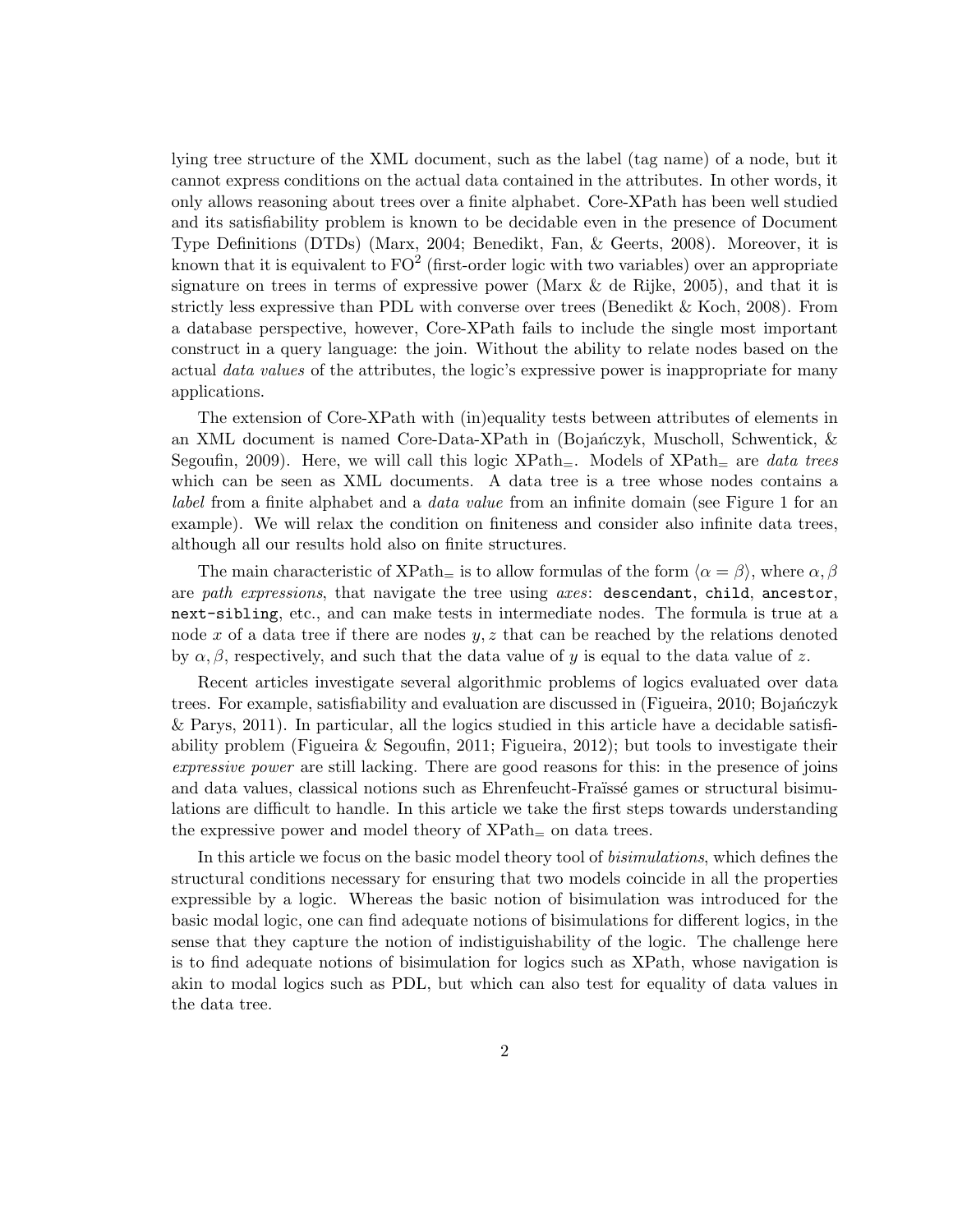**Contribution:**  $XPath<sub>+</sub>$  can navigate the data tree by means of axes like child (that we will note ↓), descendant (↓∗), parent (↑), ancestor (↑ ∗ ), etc. XPath<sup>=</sup> can also navigate the data tree horizontally, by going to a next or previous sibling of the current node. However, we focus on the vertical axes that allow downward and upward exploration. In particular, we will discuss the following languages:  $XPath_{=}(\downarrow)$   $(XPath_{=} with \downarrow); XPath_{=}(\uparrow\downarrow)$  $(\text{XPath}_= \text{ with } \downarrow \text{ and } \uparrow); \ \text{XPath}_=(\downarrow\downarrow_*) \text{ (XPath}_= \text{ with } \downarrow \text{ and } \downarrow_*) \text{; } \text{XPath}_=(\downarrow\uparrow\downarrow_*\uparrow^*) \text{ (XPath}_=(\downarrow\downarrow_*) \text{ (NPath}_=(\downarrow\downarrow_*) \text{)}$ with  $\downarrow$ ,  $\uparrow$ ,  $\downarrow$ <sub>\*</sub> and  $\uparrow$ <sup>\*</sup>); and its positive fragments. Our main contributions can be summarized as follows:

• In Section 3 we introduce bisimulation notions for  $XPath=(\downarrow), XPath=(\downarrow)_*$ ,  $XPath=(\downarrow_*)$ ,  $XPath_{=}(\uparrow\downarrow), \;XPath_{=}(\downarrow\uparrow\downarrow_{*}\uparrow^{*})$  and show that they precisely characterize the logical equivalence relation of the corresponding logic. We also consider fine grained versions of these bisimulations indexed by two measures of formula complexity. The first measure of formula complexity consists on the maximum number of nested axes in a formula, which we call *downward depth* in the case of  $XPath_{=}(\downarrow)$  and vertical depth in the case of  $XPath_{=}(\uparrow\downarrow)$ . The second one is the number of nested subformulas, called nesting depth.

The notion of bisimulation for  $XPath_{=}(\uparrow\downarrow)$  relies on a normal form which we also introduce. Basically, this normal form restricts the navigation of the expressions to be very simple: either going downward or going upward and then downward. Similar normal forms for langauges on trees are folklore, and our work here consists mainly in adapting them to the setup of tests for data values.

We also show that the simulations associated to the defined bisimulations characterize the positive fragments of the logics: a formula is equivalent to a positive formula if and only if it is invariant under simulations.

- In Section 4 we characterize  $XPath_{=}(\downarrow)$  as the fragment of first-order logic over data trees (over a signature that includes the child relation and an equivalence relation) that is invariant under bisimulations. If we consider  $XPath_{=}(\uparrow\downarrow)$  instead the characterization fails as we show in a counter-example. However, a weaker result can still be established, namely that if a first-order formula is bisimulation-invariant, for the bisimulation notion corresponding to any fixed number of nested axes, then it is equivalent to an  $XPath_{=}(\uparrow\downarrow)$  formula.
- Using bisimulations we show some (non)expressivity results about  $XPath<sub>=</sub>$  in Section 5. We show, for example, that formulas of  $XPath_{=}(\downarrow)$  with nesting depth  $n + 1$ and downward depth d have more expressive power than those of nesting and downward depth n and d respectively, as long as  $n < d$ .
- All results are proved both over the class of arbitrary (possibly infinite) data trees, and over the class of finite data trees.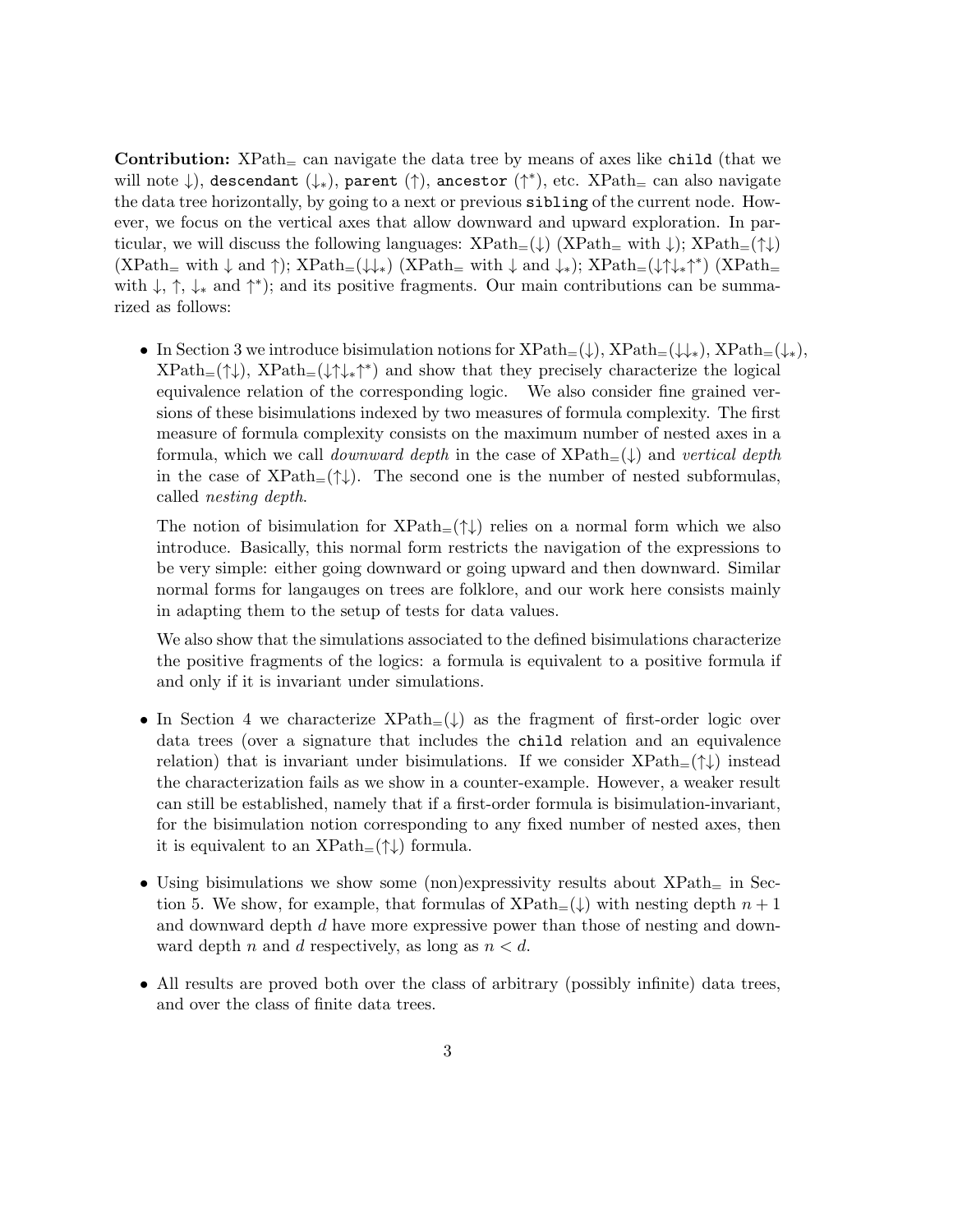#### 1.1 Related work

The notion of bisimulation was introduced independently by Van Benthem (van Benthem, 1976) in the context of modal correspondence theory, by Milner (Milner, 1980) and Park (Park, 1981) in concurrency theory, and by Forti and Honsell (Forti & Honsell, 1983) in non-wellfounded set theory (see (Sangiorgi, 2009) for a historical outlook). This classical work defines a standard notion of bisimulation but this notion has to be suitably adapted for a particular, given logic. The notion of bisimulation for a given logic  $\mathcal L$  defines when two models are indistinguishable for  $\mathcal{L}$ , that is, when there is no formula of  $\mathcal{L}$  that is true in one model but false in the other. XPath has been known to be closely connected to known modal languages, such as PDL and modal  $\mu$ -calculus, depending on the fragments taken into account (ten Cate, Fontaine, & Litak, 2010). However, the fragments studied hitherto are "data unaware", that is, allowing to express of the structure of the model as well of the fixed set of labels. To the best of our knowledge the present is the first work on bisimulations and invariance with logics with data tests.

Bisimulations can also be used to obtain model theoretic characterizations that identifies the expressive power of a logic  $\mathcal{L}_1$  in terms of the bisimulation invariant fragment of a logic  $\mathcal{L}_2$  which, hopefully, is better understood. The challenge, here, is to pinpoint both the appropriate notion of bisimulation required and the adequate 'framework' logic  $\mathcal{L}_2$ . The classical example of a result of this kind is Van Benthem's characterization for the basic modal logic as the bisimulation (with the standard notion of bisimulation) invariant fragment of first-order logic (van Benthem, 1976). Van Benthem's original result over arbitrary structures was proved to hold for finite structures by Rosen (Rosen, 1997). The proof was then simplified and unified by Otto (Otto, 2004a, 2006), and later expanded by Dawar and Otto (Dawar & Otto, 2009) to other classes of structures. Other formalisms of different expressive power have also been considered for querying data trees, such as firstorder logic with two variables (Boja´nczyk et al., 2009), tree patterns (David, 2008; Figueira & Libkin, 2014), register automata (Neven, Schwentick, & Vianu, 2004),  $\mu$ -calculus with registers (Jurdziński  $\&$  Lazić, 2011), or datalog programs (Abiteboul, Bourhis, Muscholl, & Wu, 2013). In the absence of data values, logics for semi-structured databases can often be seen as modal logics. In fact, structural characterizations for XPath without equality test were studied in (Gyssens, Paredaens, Gucht, & Fletcher, 2006), and XPath is known to be captured by PDL (Harel, 1984), whose bisimulation is well-understood (Blackburn, de Rijke, & Venema, 2001). It is then natural to look for an intuitive bisimulation definition for  $XPath_$ .

The first significant result concerning an algorithmic solution to the bisimulation problem for the basic modal logic was given by Hopcroft (Hopcroft, 1971), with a polynomial time algorithm for state minimization in a deterministic finite automaton. This problem is equivalent to determine a coarsest partition of a set that is stable with respect to a finite set of functions. Paige and Tarjan (Paige & Tarjan, 1987) solved the problem for the more general case, where the restriction of stability concerns a finite set of relations. Kannellakis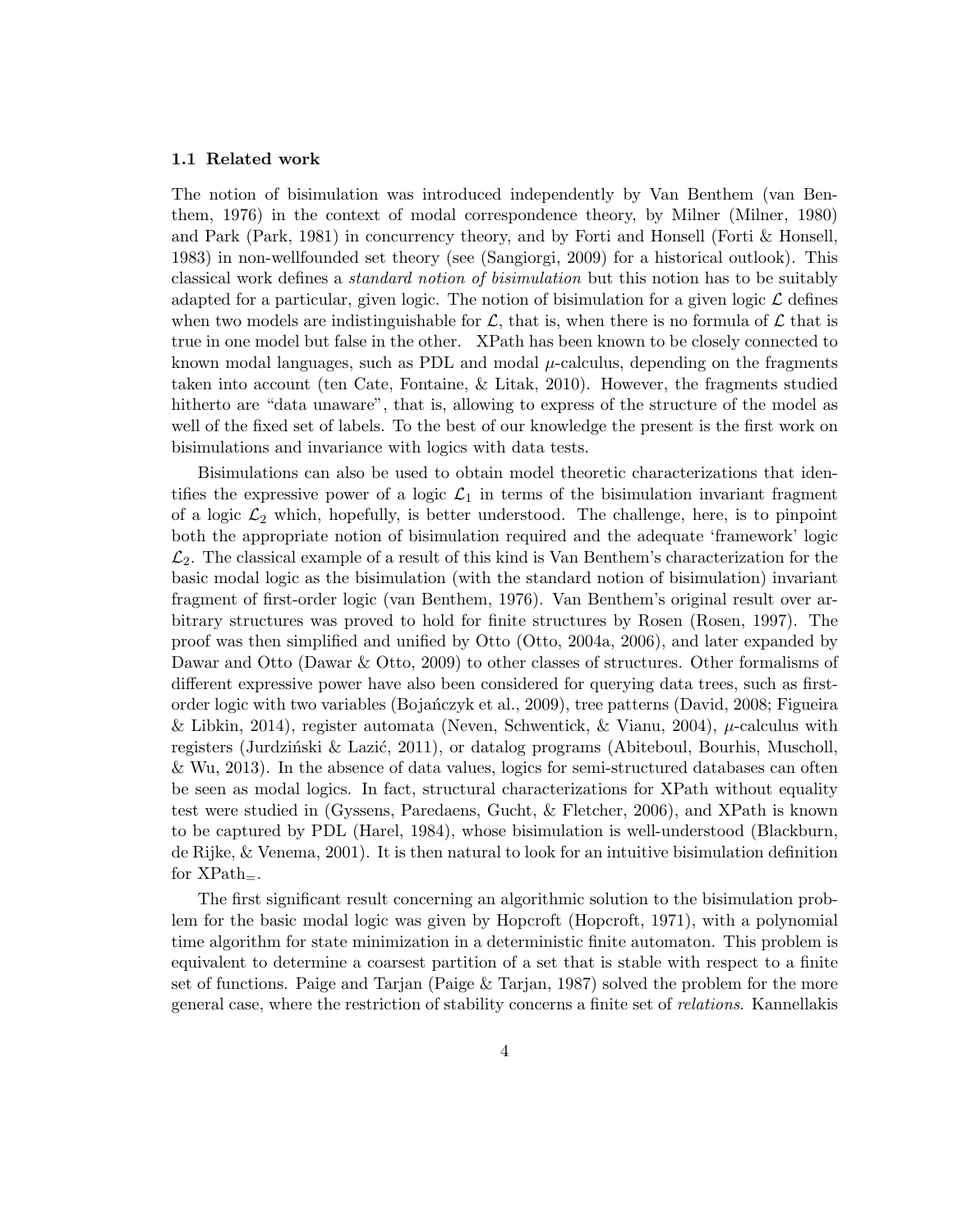and Smolka (Kanellakis & Smolka, 1990) are the first to recognize that the algorithm of Paige and Tarjan can be used to determine the maximum bisimulation for the basic modal logic in an arbitrary graph. Hence it can be decided in polynomial time whether two nodes in finite models are bisimilar for the basic modal logic —though the length of the actual formulas which distinguish two non-bisimilar nodes cannot be polynomially bounded with respect to the size of the models (Figueira & Gorin, 2010). In our case, deciding whether two nodes in finite data trees are bisimilar can also be solved in polynomial time.

A preliminary version of the present paper appeared in (Figueira, Figueira, & Areces, 2014). Also, there is a continuation (a 'Part II') which addresses further model theoretical questions such as definability and separation, and bisimulation notions for pairs of nodes (instead of single nodes) to capture the idea of "indistinguishability by means of path expressions" (instead of node expressions). This second part is currently under submission (Abriola, Descotte, & Figueira, 2015), after a preliminary version in (Abriola, Descotte, & Figueira, 2014).

#### 2. Preliminaries

Let  $\mathbb{N} = \{1, 2, 3, \dots\}$  and let  $[n] = \{1, \dots, n\}$  for  $n \in \mathbb{N}$ . We use the symbol  $\mathbb{A}$  to denote a finite alphabet, and  $\mathbb D$  to denote an infinite domain (e.g., N) of **data values**. In our examples we will consider  $\mathbb{D} = \mathbb{N}$ . We write  $\lambda$  for the empty string.

Let  $Trees(A)$  be the set of ordered and unranked trees over an arbitrary alphabet A. We say that  $\mathcal T$  is a **data tree** if it is a tree from  $Trees(\mathbb A \times \mathbb D)$  where  $\mathbb A$  is a finite set of **labels** and  $\mathbb{D}$  is an infinite set of **data values**. Figure 1 shows an example of a (finite) data tree.



Figure 1: A data tree of  $Trees(\mathbb{A} \times \mathbb{D})$  with  $\mathbb{A} = \{a, b\}$  and  $\mathbb{D} = \mathbb{N}$ .

A data tree is finitely branching if every node has finitely many children. For any given data tree T, we denote by T its set of nodes. We use letters  $x, y, z, v, w$  as variables for nodes. Given a node  $x \in T$  of  $\mathcal{T}$ , we write  $label(x) \in \mathbb{A}$  to denote the node's label, and  $data(x) \in \mathbb{D}$  to denote the node's data value.

Given two nodes  $x, y \in T$  we write  $x \rightarrow y$  if y is a child of  $x$ , and  $x \stackrel{n}{\rightarrow} y$  if y is a descendant of x at distance n. In particular,  $\stackrel{1}{\rightarrow}$  is the same as  $\rightarrow$ , and  $\stackrel{0}{\rightarrow}$  is the identity relation. We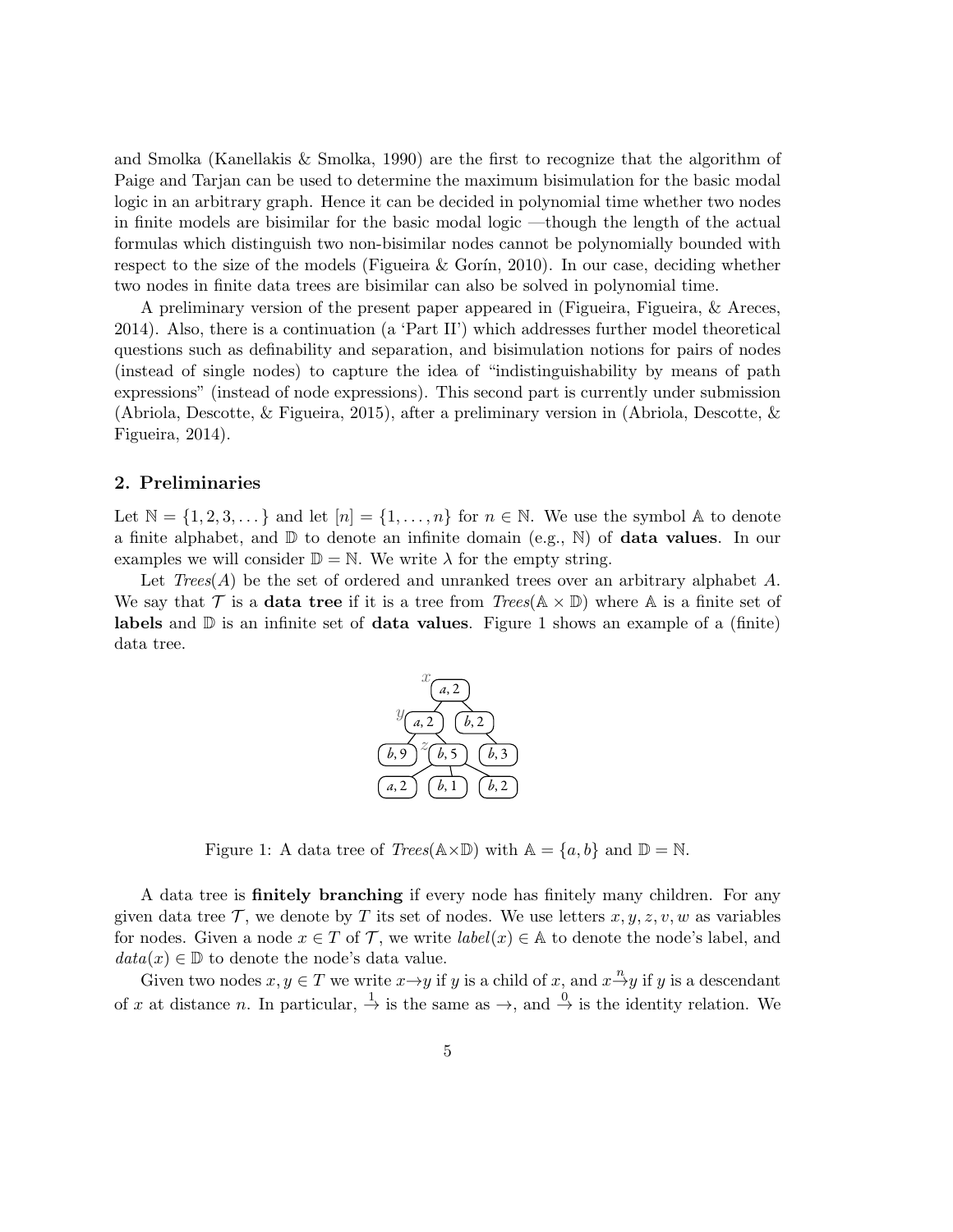write  $x \stackrel{*}{\rightarrow} y$  to denote that  $(x, y)$  is in the reflexive transitive closure of  $\rightarrow$ .  $(x \stackrel{n}{\rightarrow})$  denotes the set of all descendants of x at distance n, and  $\left(\frac{n}{y}\right)$  denotes the sole ancestor of y at distance  $n$  (assuming it has one).

Let P be a property on nodes of data trees. When property P is true at node  $u$  of data tree  $\mathcal{T}$ , we say that  $(\mathcal{T}, u)$  satisfies P. For any binary relation R over nodes of data trees, we say that a property  $P$  is  $R$ -invariant whenever the following condition holds: for every data tree  $\mathcal T$  and  $u \in T$ , if  $(\mathcal T, u)$  satisfies  $P$  and  $(\mathcal T, u)$  is R-related to  $(\mathcal T', u')$  then  $(\mathcal T', u')$ satisfies P.

We introduce the query language XPath adapted to data trees as abstractions of XML documents. We work with a simplification of XPath, stripped of its syntactic sugar. We consider fragments of XPath that correspond to the navigational part of XPath 1.0 with data equality and inequality.  $XPath_{=}$  is a two-sorted language, with **path expressions** (that we write  $\alpha, \beta, \gamma$ ) and **node expressions** (that we write  $\varphi, \psi, \eta$ ). The fragment  $\text{XPath}_{=}(\mathcal{O})$ , with  $\mathcal{O} \subseteq \{\downarrow, \downarrow_*, \uparrow, \uparrow^*\}$ , is defined by mutual recursion as follows:

$$
\alpha, \beta \ ::= o \ | \ \alpha\beta \ | \ \alpha \cup \beta \ | \ [\varphi]
$$
\n
$$
\varphi, \psi \ ::= a \ | \ \neg \varphi \ | \ \varphi \wedge \psi \ | \ \varphi \vee \psi \ | \ \langle \alpha \rangle \ | \ \langle \alpha = \beta \rangle \ | \ \langle \alpha \neq \beta \rangle
$$
\n
$$
a \in \mathbb{A}
$$

A formula of  $XPath_{=}(\mathcal{O})$  is either a node expression or a path expression.

We formally define the semantics of  $XPath<sub>=</sub>$  as follows, for  $\mathcal T$  a data tree:

$$
\llbracket \downarrow \rrbracket^{\mathcal{T}} = \{\langle x, y \rangle \mid x \rightarrow y \}
$$
\n
$$
\llbracket \downarrow \rrbracket^{\mathcal{T}} = \text{reflexive transitive closure of } \llbracket \downarrow \rrbracket^{\mathcal{T}}
$$
\n
$$
\llbracket \uparrow \rrbracket^{\mathcal{T}} = \{\langle x, y \rangle \mid y \rightarrow x \}
$$
\n
$$
\llbracket \uparrow \rrbracket^{\mathcal{T}} = \text{reflexive transitive closure of } \llbracket \uparrow \rrbracket^{\mathcal{T}}
$$
\n
$$
\llbracket \varepsilon \rrbracket^{\mathcal{T}} = \{\langle x, x \rangle \mid x \in T\}
$$
\n
$$
\llbracket \alpha \beta \rrbracket^{\mathcal{T}} = \{\langle x, z \rangle \mid (\exists y \in T) \ (x, y) \in \llbracket \alpha \rrbracket^{\mathcal{T}}, (y, z) \in \llbracket \beta \rrbracket^{\mathcal{T}}\}
$$
\n
$$
\llbracket \alpha \cup \beta \rrbracket^{\mathcal{T}} = \llbracket \alpha \rrbracket^{\mathcal{T}} \cup \llbracket \beta \rrbracket^{\mathcal{T}}
$$
\n
$$
\llbracket \varphi \rrbracket^{\mathcal{T}} = \{x \in T \mid \text{label}(x) = a\}
$$
\n
$$
\llbracket \neg \varphi \rrbracket^{\mathcal{T}} = T \setminus \llbracket \varphi \rrbracket^{\mathcal{T}}
$$
\n
$$
\llbracket \alpha \wedge \psi \rrbracket^{\mathcal{T}} = \llbracket \varphi \rrbracket^{\mathcal{T}} \cap \llbracket \psi \rrbracket^{\mathcal{T}}
$$
\n
$$
\llbracket \langle \alpha \rangle \rrbracket^{\mathcal{T}} = \{x \in T \mid (\exists y \in T) \ (x, y) \in \llbracket \alpha \rrbracket^{\mathcal{T}}\}
$$
\n
$$
\llbracket \langle \alpha = \beta \rangle \rrbracket^{\mathcal{T}} = \{x \in T \mid (\exists y, z \in T)(x, y) \in \llbracket \alpha \rrbracket^{\mathcal{T}}, (x, z) \in \llbracket \beta \rrbracket^{\mathcal{T}}, \text{data}(y) = \text{data}(z)\}
$$
\n
$$
\llbracket \langle \alpha \neq \beta \rangle \rrbracket^{\mathcal{T}} = \{x \
$$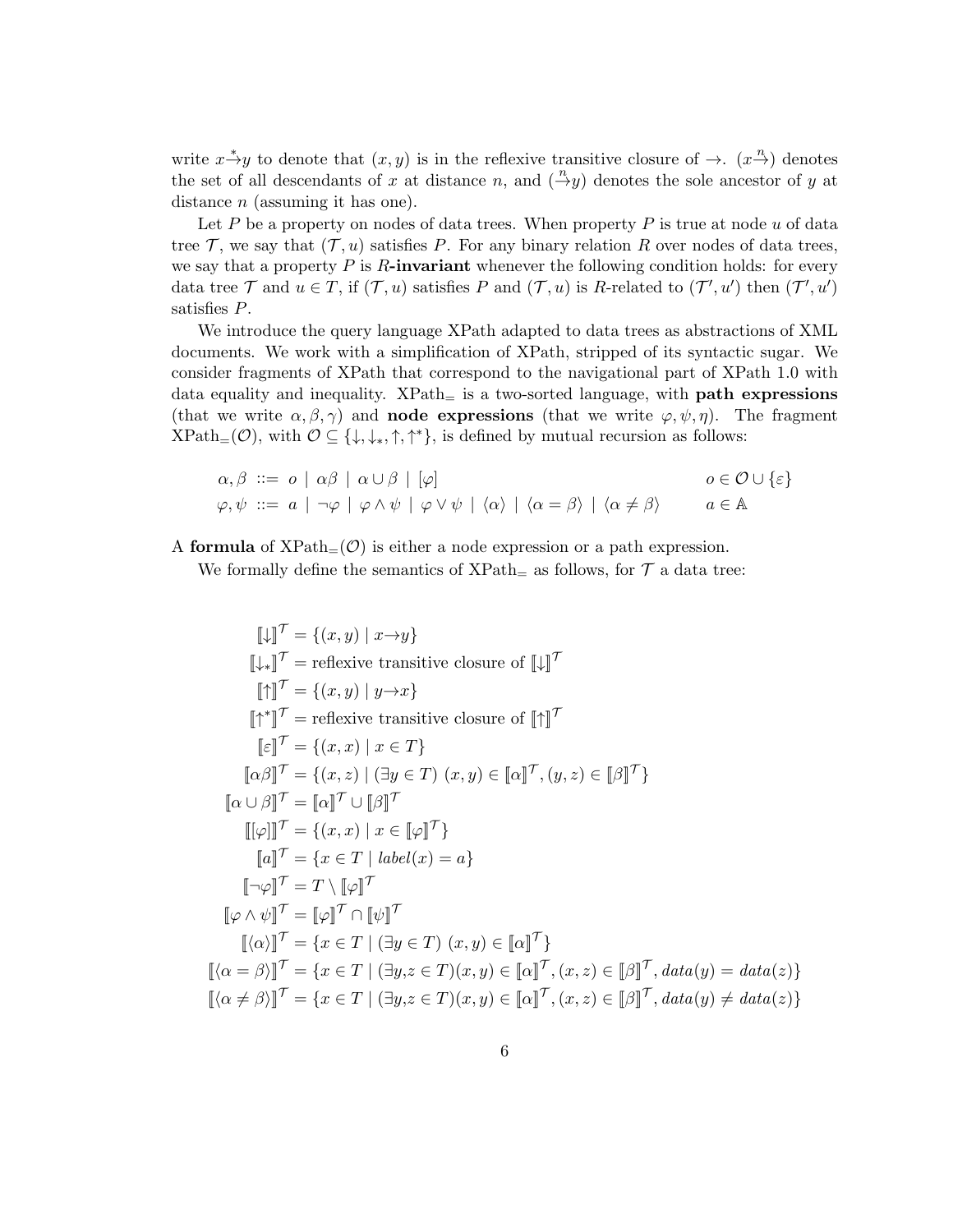As an example, if  $\mathcal T$  is the data tree shown in Figure 1, then

$$
[\![\langle \downarrow_*[b \wedge \langle \downarrow[b] \neq \downarrow[b] \rangle] \rangle]^\mathcal{T} = \{x, y, z\},\]
$$

and the formula reads: "there is a descendant node labeled b, with two children labeled b with different data values."

For a data tree  $\mathcal T$  and  $u \in \mathcal T$ , we say that  $\mathcal T, u$  is a **pointed data tree**, we write  $\mathcal{T}, u \models \varphi$  to denote  $u \in [\varphi]$ , and we say that  $\mathcal{T}, u$  satisfies  $\varphi$ . We say that the node expressions  $\varphi, \psi$  of  $XPath$ <sub>=</sub> are **equivalent** (notation:  $\varphi \equiv \psi$ ) iff  $[\![\varphi]\!]^\mathcal{T} = [\![\psi]\!]^\mathcal{T}$  for all data trees T. Similarly, path expressions  $\alpha, \beta$  of XPath<sub>=</sub> are **equivalent** (notation:  $\alpha \equiv \beta$ ) iff  $\llbracket \alpha \rrbracket^{\mathcal{T}} = \llbracket \beta \rrbracket^{\mathcal{T}}$  for all data trees  $\mathcal{T}$ .

The fragment of **downward XPath** is denoted  $XPath_{\pm}(\downarrow)$  and **vertical XPath** is denoted  $XPath_{=}(\uparrow\downarrow).$ 

In terms of expressive power, it is easy to see that  $\cup$  is unessential: every XPath= node expression  $\varphi$  has an equivalent  $\varphi'$  with no  $\cup$  in its path expressions.  $\varphi'$  can be computed in exponential time without incrementing the maximum number of nested axes or the maximum number of nested subformulas. It is enough to use the following equivalences to eliminate occurrences of ∪

$$
\langle \alpha \odot \beta \rangle \equiv \langle \beta \odot \alpha \rangle
$$

$$
\langle \beta(\alpha \cup \alpha')\beta' \rangle \equiv \langle \beta \alpha \beta' \rangle \vee \langle \beta \alpha'\beta' \rangle
$$

$$
\langle \gamma \odot \beta(\alpha \cup \alpha')\beta' \rangle \equiv \langle \gamma \odot \beta \alpha \beta' \rangle \vee \langle \gamma \odot \beta \alpha'\beta' \rangle
$$

where  $\odot \in \{ =, \neq \}$ . We will henceforth assume that formulas do not contain union of path expressions. In the sequel we will see that in some situations also expressions of the form  $[\psi]$  can be sometimes avoided (§3.2.1), although not when we only have downward axes (Lemma 10).

#### 2.1 Translating to first-order logic

In this section we show that there is a truth-preserving translation from  $XPath_{=}(\uparrow\downarrow)$  to first-order logic over an appropriate signature. To do so, we first must interpret data trees into relational structures, and we do this in the most standard way: using a binary 'child' relation, an equivalence relation for testing data equality, and monadic relations to test for labels. Fix the signature  $\sigma$  with binary relations  $\sim$  and  $\approx$ , and a unary predicate  $P_a$  for each  $a \in A$ . Any data tree  $\mathcal T$  can be seen as a first-order  $\sigma$ -structure such that

$$
\begin{aligned}\n\leadsto^{\mathcal{T}} &= \{ (x, y) \in T^2 \mid y \text{ is a child of } x \}; \\
\approx^{\mathcal{T}} &= \{ (x, y) \in T^2 \mid data(x) = data(y) \}; \\
P_a^{\mathcal{T}} &= \{ x \in T \mid label(x) = a \}.\n\end{aligned}
$$

We can now give the translation from XPath to first-order logic over  $\sigma$ . The translation function is indexed by the free variables of the formula produced —one for node expressions,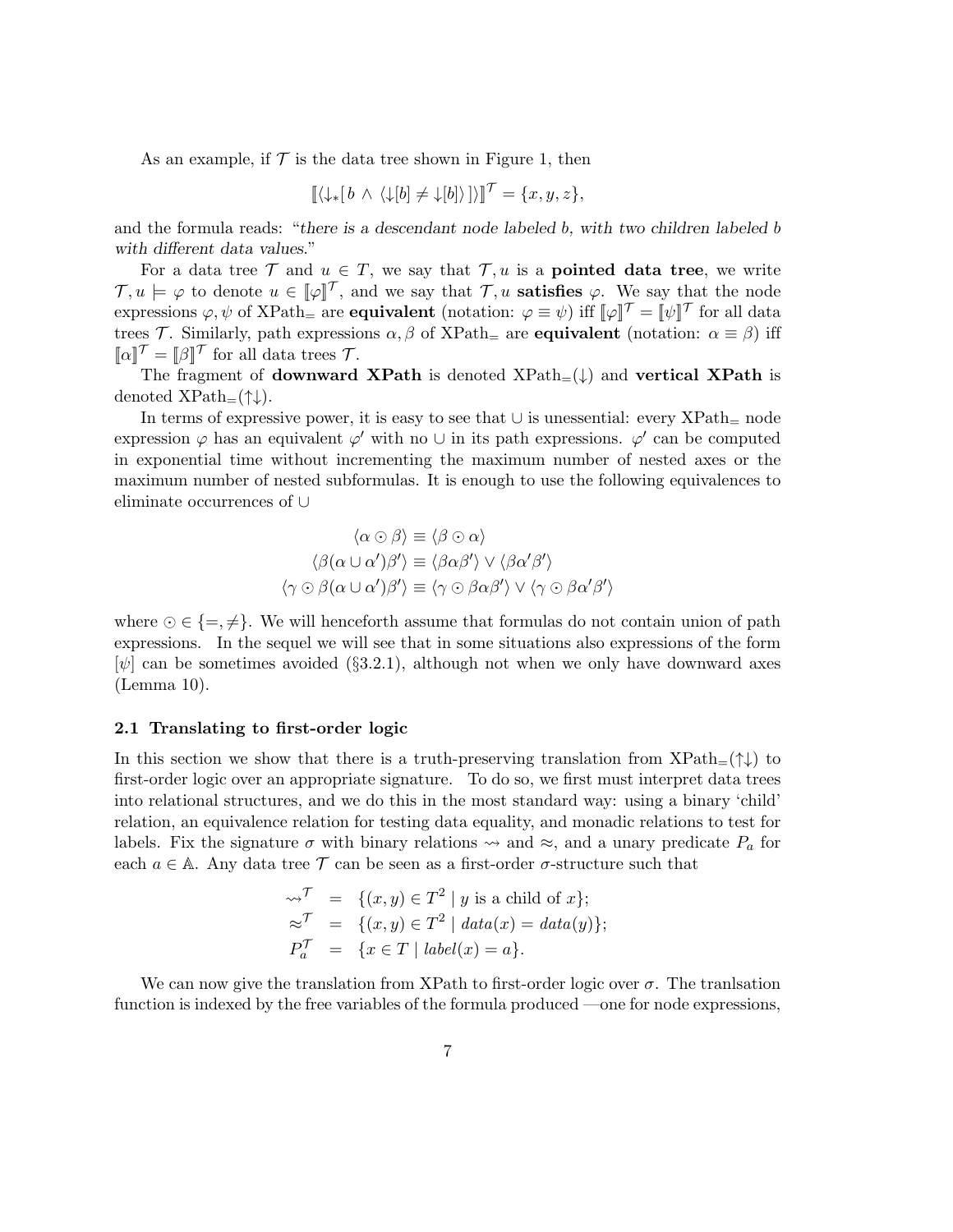and two for path expressions.

$$
\mathrm{Tr}_x(a) = P_a(x) \qquad (a \in \mathbb{A})
$$
\n
$$
\mathrm{Tr}_x(\varphi \dagger \psi) = \mathrm{Tr}_x(\varphi) \dagger \mathrm{Tr}_x(\psi) \qquad (\dagger \in \{\wedge, \vee\})
$$
\n
$$
\mathrm{Tr}_x(\neg \varphi) = \neg \mathrm{Tr}_x(\varphi) \qquad (\dagger \in \{\wedge, \vee\})
$$
\n
$$
\mathrm{Tr}_x(\langle \alpha \rangle) = (\exists y) \mathrm{Tr}_{x,y}(\alpha) \qquad (y \text{ a new variable})
$$
\n
$$
\mathrm{Tr}_x(\langle \alpha = \beta \rangle) = (\exists y) (\exists z) (y \approx z \wedge \mathrm{Tr}_{x,y}(\alpha) \wedge \mathrm{Tr}_{x,z}(\beta)) \qquad (y, z \text{ new variables})
$$
\n
$$
\mathrm{Tr}_{x,y}(\langle \alpha \neq \beta \rangle) = (\exists y) (\exists z) (y \not\approx z \wedge \mathrm{Tr}_{x,y}(\alpha) \wedge \mathrm{Tr}_{x,z}(\beta)) \qquad (y, z \text{ new variables})
$$
\n
$$
\mathrm{Tr}_{x,y}(\xi) = (x \Rightarrow y)
$$
\n
$$
\mathrm{Tr}_{x,y}(\psi) = (x \Rightarrow y)
$$
\n
$$
\mathrm{Tr}_{x,y}(\gamma) = (y \Rightarrow x)
$$
\n
$$
\mathrm{Tr}_{x,y}(\alpha \beta) = (\exists z) (\mathrm{Tr}_{x,z}(\alpha) \wedge \mathrm{Tr}_{z,y}(\beta)) \qquad (z \text{ a new variable})
$$
\n
$$
\mathrm{Tr}_{x,y}(\alpha \cup \beta) = \mathrm{Tr}_{x,y}(\alpha) \vee \mathrm{Tr}_{x,y}(\beta)
$$
\n
$$
\mathrm{Tr}_{x,y}([\varphi]) = \mathrm{Tr}_x(\varphi) \wedge (x = y).
$$
\n(2.1.1.1)

# Proposition 1.

1. If  $\varphi$  is an XPath= $(\uparrow\downarrow)$  node expression, then  $u \in [\varphi]^\mathcal{T}$  iff  $\mathcal{T} \models \text{Tr}_x(\varphi)(u)$ .

2. If  $\alpha$  is an  $XPath_{=}(\uparrow\downarrow)$  path expression, then  $(u, v) \in [\![\alpha]\!]^\mathcal{T}$  iff  $\mathcal{T} \models \text{Tr}_{x,y}(\alpha)(u, v)$ .

*Proof.* The proof is by structural induction on  $\varphi$  and  $\alpha$ .

$$
\qquad \qquad \Box
$$

For  $\varphi \in \text{FO}(\sigma)$ , let  $\text{qr}(\varphi)$  be its quantifier rank, i.e., the depth of nesting of its quantifiers. Observe that  $qr(Tr_x(\langle \alpha \rangle)) = 1+qr(Tr_x(\alpha)), qr(Tr_x(\langle \alpha \odot \beta \rangle)) = 2+\max(qr(Tr_x(\alpha)), qr(Tr_x(\beta)))$ for  $\odot \in \{ =, \neq \}, \operatorname{qr}(\operatorname{Tr}_{x,y}(\alpha \beta)) = 1 + \max(\operatorname{qr}(\operatorname{Tr}_{x,y}(\alpha)), \operatorname{qr}(\operatorname{Tr}_{x,y}(\beta))),$  and  $\operatorname{qr}(\operatorname{Tr}_{x,y}([\phi])) =$  $qr(\text{Tr}_x(\varphi)).$ 

# 3. Bisimulation

In this section we define notions of bisimulation for the downward and vertical fragments of XPath, and we show that they coincide with the corresponding logical equivalence relation. For the case of vertical XPath the bisimulation notion relies on a normal form which we introduce for this purpose.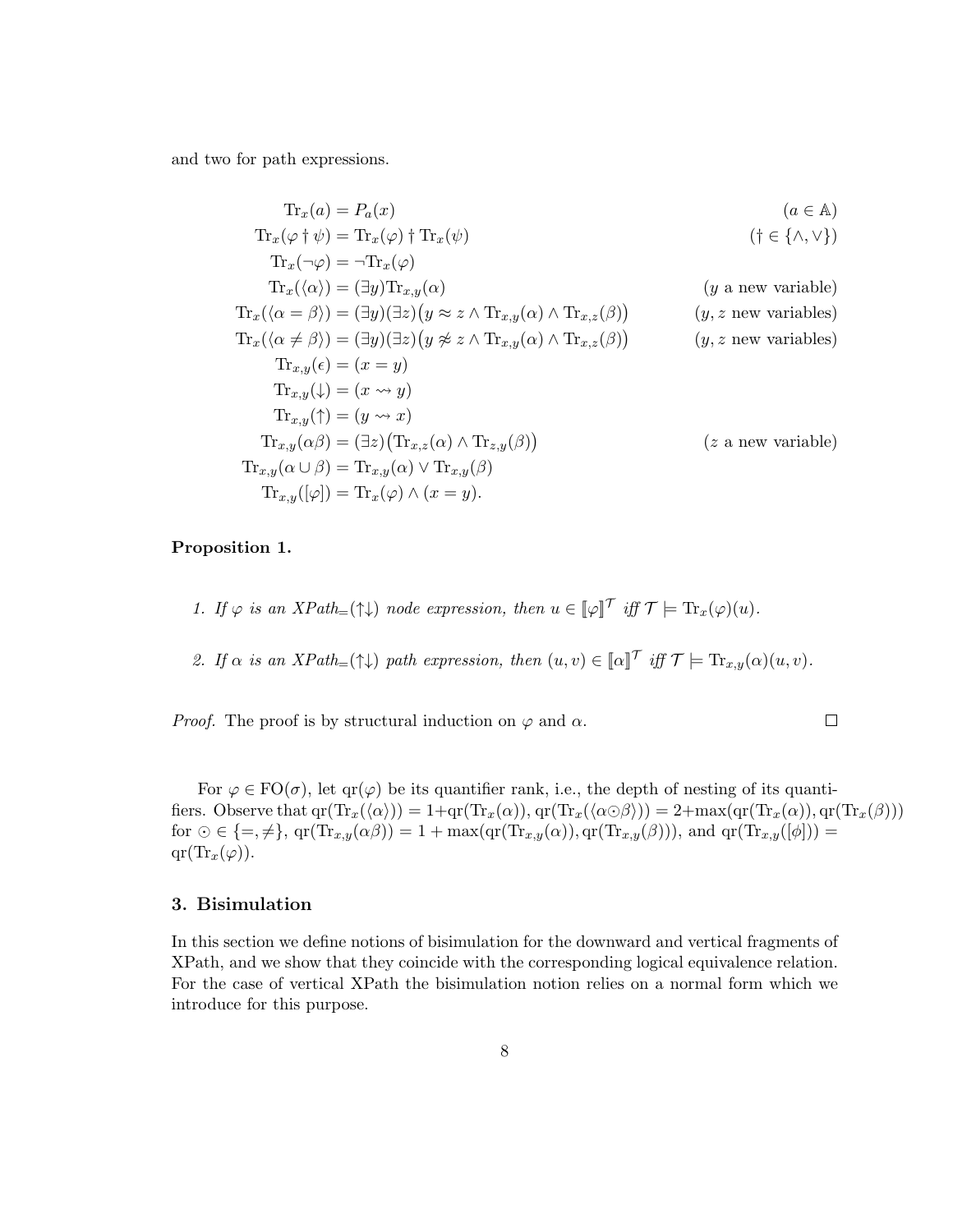#### 3.1 Downward XPath

We write  $dd(\varphi)$  to denote the **downward depth** of  $\varphi$  defined as follows:

$$
dd(a) = 0
$$
  
\n
$$
dd(\varphi \wedge \psi) = \max\{dd(\varphi), dd(\psi)\} \qquad dd(\varepsilon\alpha) = dd(\alpha)
$$
  
\n
$$
dd(\neg \varphi) = dd(\varphi)
$$
  
\n
$$
dd(\varphi) = dd(\varphi)
$$
  
\n
$$
dd(\varphi) = dd(\varphi)
$$
  
\n
$$
dd(\varphi) = dd(\varphi)
$$
  
\n
$$
dd(\varphi) = \max\{dd(\varphi), dd(\alpha)\}
$$
  
\n
$$
dd(\varphi) = 1 + dd(\alpha)
$$
  
\n
$$
dd(\langle \alpha \odot \beta \rangle) = \max\{dd(\alpha), dd(\beta)\}
$$

where  $a \in \mathbb{A}, \, \odot \in \{ =, \neq \},$  and  $\alpha$  is any path expression or the empty string  $\lambda$ . Let  $\ell$ -XPath=(↓) be the fragment of XPath=(↓) consisting of all formulas  $\varphi$  with  $dd(\varphi) \leq \ell$ .

Let  $\mathcal T$  and  $\mathcal T'$  be data trees, and let  $u \in T$ ,  $u' \in T'$ . We say that  $\mathcal T, u$  and  $\mathcal T', u'$ are **equivalent for XPath**=( $\downarrow$ ) (notation:  $\mathcal{T}, u \equiv \downarrow \mathcal{T}', u'$ ) iff for all node expression  $\varphi \in \text{XPath}_{=}(\downarrow),$  we have  $\mathcal{T}, u \models \varphi$  iff  $\mathcal{T}', u' \models \varphi$ . We say that  $\mathcal{T}, u$  and  $\mathcal{T}', u'$  are  $\ell\text{-}\mathbf{equivalent\,\, for}\,\, \mathbf{XPath}_=(\downarrow) \,\,(\text{notation:}\,\, \mathcal{T}, u\equiv_\ell^\downarrow)$  $\overline{\ell}$   $\mathcal{T}', u'$  iff for all node expression  $\varphi \in \ell$ - $\text{XPath}_{=}(\downarrow)$ , we have  $\mathcal{T}, u \models \varphi$  iff  $\mathcal{T}', u' \models \varphi$ .<sup>1</sup>

We will first show that, for every  $\ell$ , there are finitely many different formulas  $\varphi$  of  $dd(\varphi) \leq \ell$  up to logical equivalence. Formally, this is usually referred by saying that  $\equiv_{\ell}^{\perp}$  $\ell$ has finite index.

 $\text{Proposition 2.} \equiv^\downarrow_\ell$  $\frac{1}{\ell}$  has finite index.

*Proof.* It can be easily shown by induction that for any node expression  $\varphi \in \ell$ -XPath= $(\downarrow)$ with unnecessary uses of  $\varepsilon$  (recall that  $\alpha \varepsilon \beta \equiv \alpha \beta$ ) we have that  $\varphi(Tr_x(\varphi))$  is bounded. It is a well-known result of first order that there are finitely many nonequivalent formulas of bounded quantifier rank. Hence there are finitely many nonequivalent node expressions of  $\Box$ bounded downward depth.

Corollary 3.  $\{\mathcal{T}', u' \mid \mathcal{T}, u \equiv_\ell^{\downarrow}$  $\overline{\ell}$   $\mathcal{T}', u'$ } is definable by a node expression  $\chi_{\ell, \mathcal{T}, u}$  of  $\ell$ - $XPath_{=}(\downarrow).$ 

*Proof.* Consider the conjunction of all  $\ell$ -XPath<sub>=</sub>( $\downarrow$ ) formulas  $\varphi$  such that  $\mathcal{T}, u \models \varphi$ . By Proposition 2, up to logical equivalence, there are finitely many such  $\varphi$ 's, and hence the conjunction is equivalent to a finite one. Define  $\chi_{\ell,\mathcal{T},u}$  as this finite conjunction.  $\Box$ 

## 3.1.1 BISIMULATION AND  $\ell$ -BISIMULATION

Let  $\mathcal T$  and  $\mathcal T'$  be two data-trees. We say that  $u \in \mathcal T$  and  $u' \in \mathcal T'$  are **bisimilar for XPath**=( $\downarrow$ ) (notation:  $\mathcal{T}, u \leftrightarrow \mathcal{T}', u'$ ) if there is a relation  $Z \subseteq T \times T'$  such that  $uZu'$  and for all  $x \in T$  and  $x' \in T'$  we have

<sup>1.</sup> Two pointed data trees are 'equivalent' when they are 'indistinguishable' by the formulas of a given logic. We adopted the terminology of the literature, and so we used the first word, and not he second. The reader should not confuse this notion with that of 'equivalent' formulas.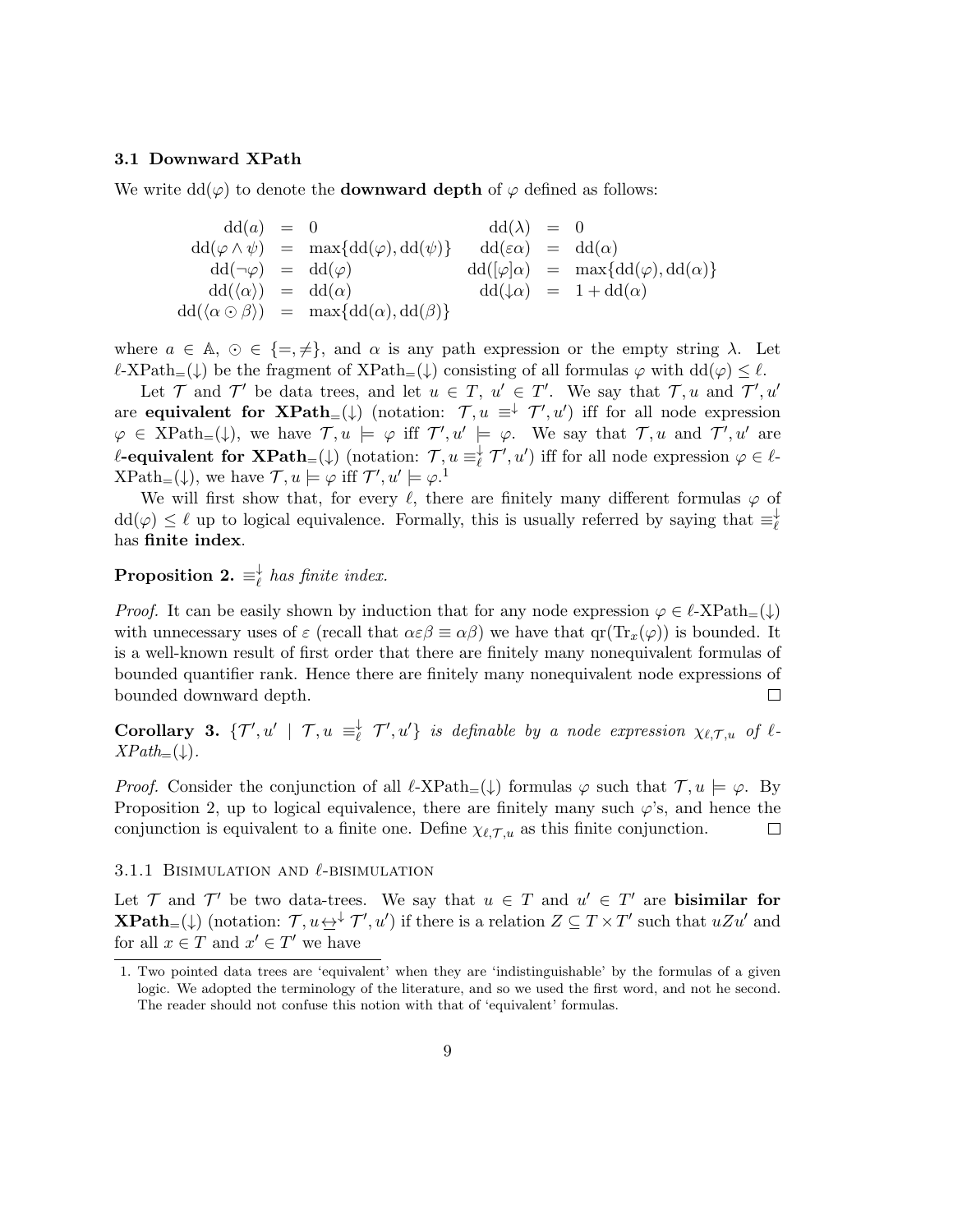- Harmony: If  $xZx'$  then  $label(x) = label(x')$ .
- Zig: If  $xZx'$ ,  $x \stackrel{n}{\rightarrow} v$  and  $x \stackrel{m}{\rightarrow} w$  then there are  $v', w' \in T'$  such that  $x' \stackrel{n}{\rightarrow} v'$ ,  $x' \stackrel{m}{\rightarrow} w'$  and
	- 1.  $data(v) = data(w) \Leftrightarrow data(v') = data(w'),$
	- 2.  $(\stackrel{i}{\rightarrow}v)Z(\stackrel{i}{\rightarrow}v')$  for all  $0 \leq i < n$ , and
	- 3.  $(\stackrel{i}{\rightarrow}w)Z(\stackrel{i}{\rightarrow}w')$  for all  $0 \leq i < m$ .

The following picture illustrates the intended requirements.



• Zag: If  $xZx'$ ,  $x'\stackrel{n}{\rightarrow}v'$  and  $x'\stackrel{m}{\rightarrow}w'$  then there are  $v, w \in T$  such that  $x\stackrel{n}{\rightarrow}v$ ,  $x\stackrel{m}{\rightarrow}w$  and items 1, 2 and 3 above are verified.

This bisimulation generalizes the classical bisimulation relation (Sangiorgi, 2009), in which the Zig is simply: If  $xZx'$ ,  $x\rightarrow v$ , there is v' such that  $x'\rightarrow v'$  and  $vZv'$  (the Zag being symmetrical). In fact, if we restrict our Zig condition to having  $n = m = 1$  and  $v = w$ , and the Zag condition to  $n = m = 1$  and  $v' = w'$ , we obtain a relation that corresponds, precisely, to the classical bisimulation relation. Thus, being bisimilar for the notion we define implies being bisimlar for the classical notion.

For example, the dotted lines in the following two data trees represent a bisimulation for  $XPath_{=}(\downarrow)$ .

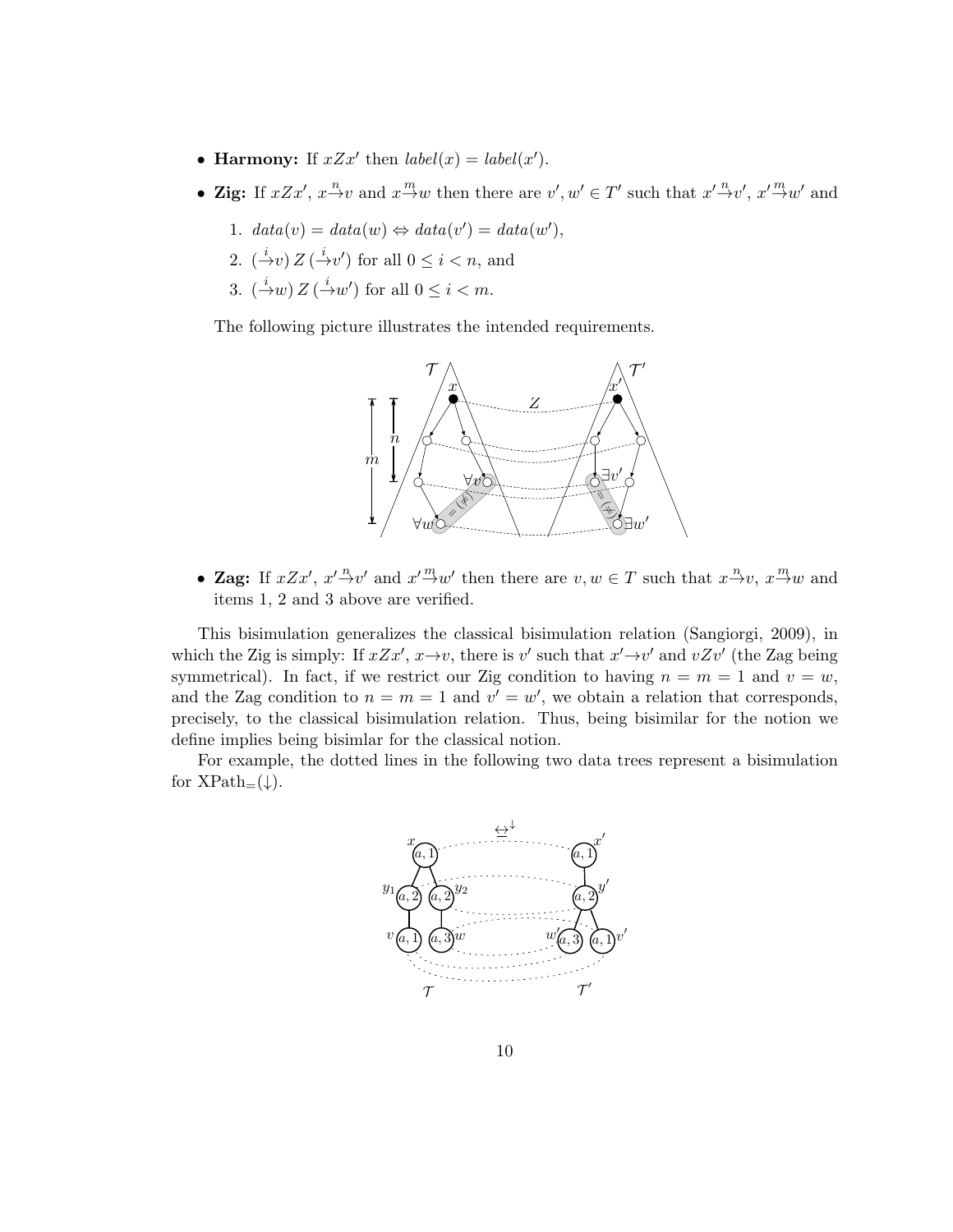This notion of bisimulation can be seen, as usual, as an Ehrenfeucht-Fraüssé game, where Spoiler tries to find a difference (through the logic's glasses) between nodes  $u$  and  $u'$ , while Duplicator tries to copy him, showing that u and u' are indistinguishable. To gain intuition on our notion of bisimulation, we will briefly explain its associated game (without going into the technical details). The board consists of the data trees  $\mathcal T$  and  $\mathcal T'$ , and there are two pebbles p and p', so that all along the game, p will always be over a node of  $\mathcal{T}$ , and  $p'$  will always be over a node of  $\mathcal{T}'$ . Initially, p is over u, and p' is over u'. If u and u' do not satisfy the same label then Spoiler is declared winner and the game finishes. The game proceeds by rounds. Suppose that at some round, the pebbles  $p$  and  $p'$  are in positions x and  $x'$  satisfying the same label. A *round* consists of one move of Spoiler, followed by an answer by Duplicator, and a final decision made by spoiler.

- Step 1. Spoiler's first move: he chooses a pebble, two integers n and m, and two paths, one of length  $m$  and the other of length  $n$ . These paths start in  $x$  if he chose p or in  $x'$  if he chose p'. Suppose the chose p (the case for p' is analogous but over data tree  $\mathcal{T}'$  instead of  $\mathcal{T}$ ). His first path is represented by some  $w \in \mathcal{T}$  such that  $x \stackrel{m}{\rightarrow} w$ , and his second path is represented by some  $v \in T$  such that  $x \stackrel{n}{\rightarrow} v$ .
- Step 2. Duplicator's answer: he shows two paths in  $\mathcal{T}'$  (or in  $\mathcal T$  in case duplicator had chosen  $p'$  instead of  $p$ ), one of length  $m$  and the other of length  $n$ , both starting on x', such that  $data(u) = data(v)$  iff  $data(u') = data(v')$ . If there are no such paths, then Spoiler is declared the winner and the game finishes.
- Step 3. Final move by Spoiler: he chooses

– either  $i \in \{0 \dots n-1\}$ , and places pebble p over  $(\stackrel{i}{\rightarrow} v)$  and pebble p' over  $(\stackrel{i}{\rightarrow} v')$ – or  $i \in \{0...m-1\}$ , and places pebble p on  $(\stackrel{i}{\rightarrow} w)$  and pebble p' over  $(\stackrel{i}{\rightarrow} w')$ 

If now the pebbles are over two nodes which satisfy the same label, the game proceeds. Else, Spoiler is declared the winner and the game finishes.

Duplicator wins if spoiler is never declared winner in a game at infinitely many rounds. The resemblance of the game rules with **Harmony**, **Zig** and **Zag** is evident. One can see that spoiler has a winning strategy in the game whose initial pebbles are placed over x and  $x'$  if and only if  $\mathcal{T}, u \rightarrow^{\downarrow} \mathcal{T}', u'.$ 

It is interesting to compare this game to the one for capturing bisimulation for the basic modal logic. In the latter, Spoiler just chooses a successor of  $x$  (or  $x'$ ) following the accessibility relation. This is also the case for Core-XPath or PDL. But in our case, because of adding comparison of data values, Spoiler has to choose a whole path (in fact, two paths), making the game 'less local' that the one for the basic modal logic (or Core-XPath or PDL). An analogous view for the game of  $XPath_{=}(\downarrow)$  would be to allow Spoiler to build his paths in a step-by-step fashion, that is, extending the paths constructed so far with a new *single*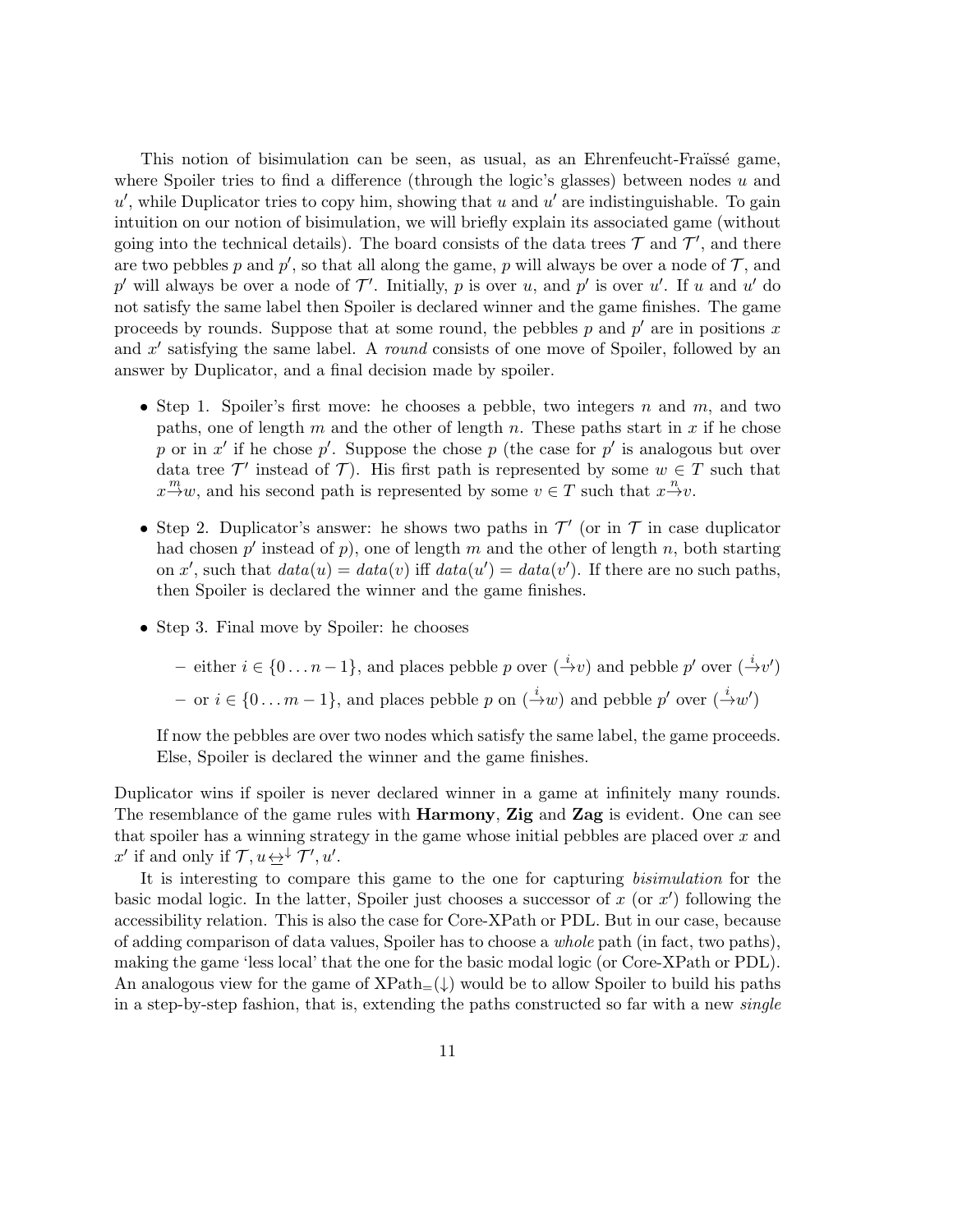node, thus giving Duplicator less certainty. Is it possible to change the rules of the game so that in the second step of the round Spoiler builds his paths in a step-by-step fashion? No. Even if Spoiler has the freedom to extend step-by-step *only one* of his paths, this would be too unfair for Duplicator. Indeed, consider our last example of bisimilar  $\mathcal{T}, x$ and  $\mathcal{T}', x'$ . Spoiler would initially declare that his first path will be  $x'$  of length 0, and so Duplicator can only define his first path to be  $x$  of length 0. Then Spoiler will construct, step-by-step, his second path. Initially he shows the path  $x' \rightarrow y'$  to Duplicator. Duplicator has two possible answers: either the path  $x \rightarrow y_1$  or  $x \rightarrow y_2$ . Suppose the chooses  $x \rightarrow y_1$  (the case for  $x \rightarrow y_2$  is analogous). Now Spoiler extends his path  $x' \rightarrow y'$  to  $x' \rightarrow y' \rightarrow w'$ . Since  $y_1$ has only one child, Spoiler has one possible answer for extending his own path:  $x \rightarrow y_1 \rightarrow v$ . Next, Spoiler declares that he is done: he has constructed two paths starting in  $x'$ , one is of length 0 and the other one is  $x' \rightarrow y' \rightarrow w'$ , of length 2. Duplicator has constructed one path of length 0 and the other as  $x \rightarrow y_1 \rightarrow v$ . Duplicator looses, as  $data(x') \neq data(w')$  but  $data(x) = data(v)$ . This example shows that the game fairness is established when spoiler tells duplicator in advance which are the two paths he chooses.

For a data tree T and  $u \in T$ , let T|u denote the subtree of T induced by  $\{v \in T \mid u\}$  $(\exists n)$   $u \xrightarrow{n} v$ . Observe that the root of  $\mathcal{T}|u$  is u. The following results are straightforward consequences of the definition of bisimulation:

**Observation 4.**  $\mathcal{T}, u \underline{\leftrightarrow}^{\downarrow} (\mathcal{T}|u), u$ .

**Observation 5.** If  $\mathcal{T}$  is a subtree of  $\mathcal{T}'$  and  $u \in T$  then  $\mathcal{T}, u \leftrightarrow^{\downarrow} \mathcal{T}', u$ .

We say that  $u \in T$  and  $u' \in T'$  are  $\ell$ -bisimilar for  $\mathbf{XPath}_{=}(\downarrow)$  (notation:  $\mathcal{T}, u \leftrightarrow^{\downarrow}_{\ell}$  $\mathcal{T}', u'$  if there is a family of relations  $(Z_j)_{j\leq \ell}$  in  $T \times T'$  such that  $uZ_{\ell}u'$  and for all  $j \leq \ell$ ,  $x \in T$  and  $x' \in T'$  we have

- Harmony: If  $xZ_jx'$  then  $label(x) = label(x')$ .
- Zig: If  $xZ_jx'$ ,  $x \stackrel{n}{\rightarrow} v$  and  $x \stackrel{m}{\rightarrow} w$  with  $n, m \leq j$  then there are  $v', w' \in T'$  such that  $x' \stackrel{n}{\rightarrow} v'$ ,  $x' \stackrel{m}{\rightarrow} w'$  and
	- 1.  $data(v) = data(w) \Leftrightarrow data(v') = data(w'),$
	- 2.  $(\stackrel{i}{\rightarrow}v) Z_{j-n+i} (\stackrel{i}{\rightarrow}v')$  for all  $0 \leq i < n$ , and
	- 3.  $\left(\frac{i}{m}\right)Z_{j-m+i}\left(\frac{i}{m}\right)$  for all  $0 \leq i < m$ .
- Zag: If  $xZ_jx'$ ,  $x'\overset{n}{\rightarrow}v'$  and  $x'\overset{m}{\rightarrow}w'$  with  $n, m \leq j$  then there are  $v, w \in T$  such that  $x \xrightarrow{n} v$ ,  $x \xrightarrow{m} w$  and items 1, 2 and 3 above are verified.

This notion of  $\ell$ -bisimulation corresponds to the game between spoiler and duplicator at  $\ell$  rounds.

Clearly if  $\mathcal{T}, u \underline{\leftrightarrow}^{\downarrow} \mathcal{T}', u'$  then  $\mathcal{T}, u \underline{\leftrightarrow}^{\downarrow} \mathcal{T}', u'$  for all  $\ell$ .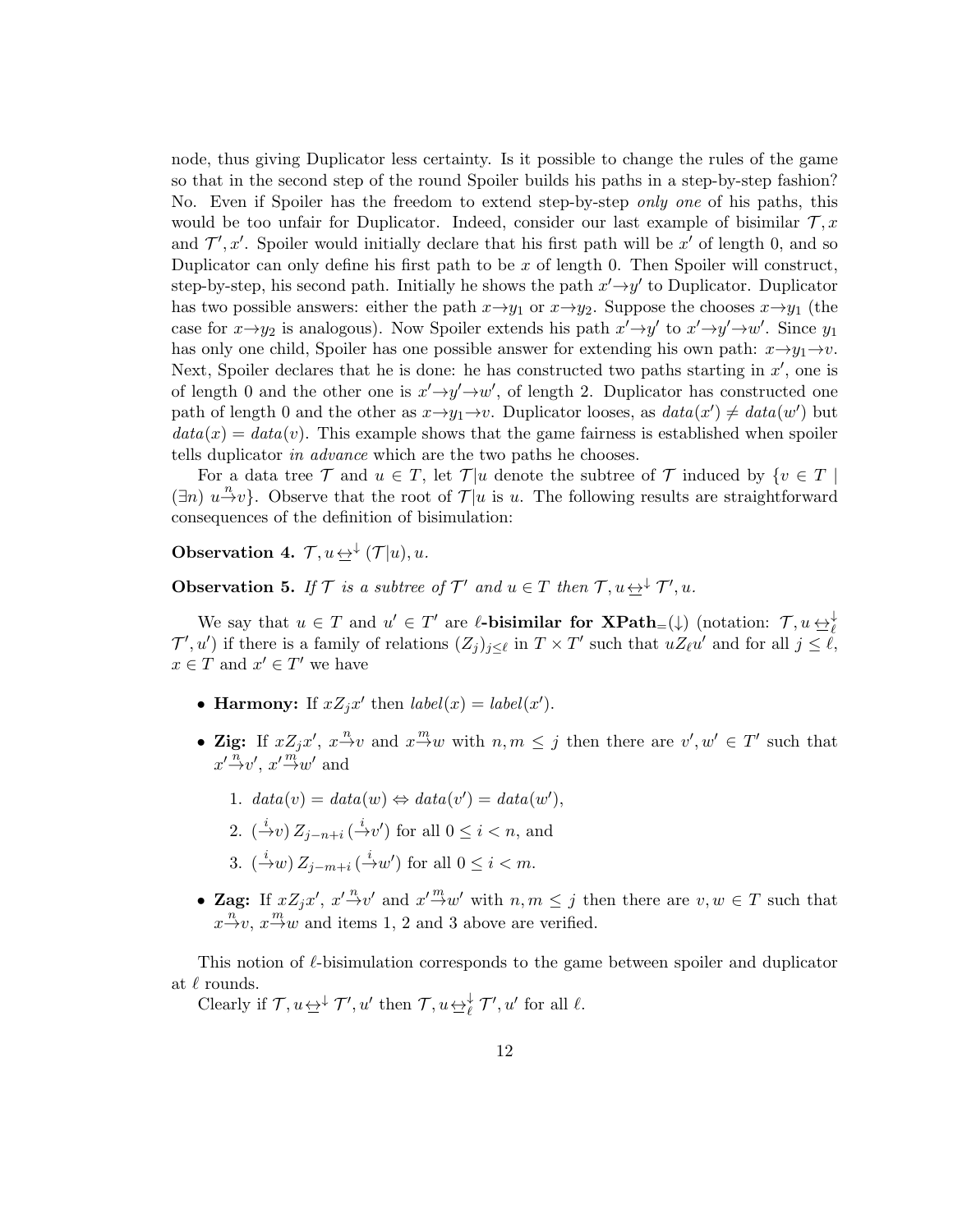**Observation 6.** Suppose  $\mathcal{T}$  and  $\mathcal{T}'$  have height at most  $\ell, u \in \mathcal{T}$ , and  $u' \in \mathcal{T}'$ . Then  $\mathcal{T}, u \underline{\leftrightarrow}^{\downarrow}_{\ell} \mathcal{T}', u' \text{ iff } \mathcal{T}, u \underline{\leftrightarrow}^{\downarrow} \mathcal{T}', u'.$ 

For a data tree  $\mathcal T$  and  $u \in T$ , let  $\mathcal T|_{\ell}u$  denote the subtree of  $\mathcal T$  induced by  $\{v \in T \mid$  $(\exists n \leq \ell) \ u \xrightarrow{n} v$ .

**Observation 7.**  $\mathcal{T}, u \underline{\leftrightarrow}^{\downarrow}_{\ell} (\mathcal{T} |_{\ell} u), u$ .

3.1.2 Equivalence and bisimulation

We now show that  $\leftrightarrow^{\downarrow}$  coincides with  $\equiv^{\downarrow}$  on finitely branching data trees, and that  $\leftrightarrow^{\downarrow}_{\ell}$ coincides with  $\equiv_{\ell}^{\downarrow}$  $_\ell^\downarrow.$ 

### Theorem 8.

- 1.  $\mathcal{T}, u \leftrightarrow^{\downarrow} \mathcal{T}', u'$  implies  $\mathcal{T}, u \equiv^{\downarrow} \mathcal{T}', u'$ . The converse also holds when  $\mathcal{T}$  and  $\mathcal{T}'$  are finitely branching.
- 2.  $\mathcal{T}, u \underline{\leftrightarrow}^{\downarrow}_{\ell} \mathcal{T}', u' \text{ iff } \mathcal{T}, u \equiv^{\downarrow}_{\ell}$  $\overleftarrow{\ell}$   $\mathcal{T}', u'$ .

The above theorem will be shown as a consequence of Propositions 9 and 11:

 $\textbf{Proposition 9.} \;\: \mathcal{T}, u \mathop{\leftrightarrow}\limits_{\succeq\ell}^{\downarrow} \mathcal{T}', u' \;\, \textit{implies} \; \mathcal{T}, u \equiv^\downarrow_\ell$  $\underset{\ell}{\downarrow}$   $\mathcal{T}', u'$ .

*Proof.* We actually show that if  $\mathcal{T}, u \leftrightarrow^{\downarrow}_{\ell} \mathcal{T}'$ , u' via  $(Z_i)_{i \leq \ell}$  then for all  $0 \leq n \leq j \leq \ell$ , for all  $\varphi$  with  $dd(\varphi) \leq j$ , and for all  $\alpha$  with  $dd(\alpha) \leq j$ :

- 1. If  $xZ_jx'$  then  $\mathcal{T}, x \models \varphi$  iff  $\mathcal{T}', x' \models \varphi$ ;
- 2. If  $x \to v$ ,  $x' \to v'$  and  $(\to v) Z_{(j-n)+i} (\to v')$  for all  $0 \le i \le n$ , then  $(x, v) \in [\![\alpha]\!]$ <sup>T</sup> iff  $(x', v') \in [\![\alpha]\!]$ <sup>T'</sup>.

We show 1 and 2 by induction on  $|\varphi| + |\alpha|$ .

Let us see item 1. The base case is  $\varphi = a$  for some  $a \in A$ . By Harmony,  $label(x) =$ label(x') and then  $\mathcal{T}, x \models \varphi$  iff  $\mathcal{T}', x' \models \varphi$ . The Boolean cases for  $\varphi$  are straightforward.

Suppose  $\varphi = \langle \alpha = \beta \rangle$ . We show  $\mathcal{T}, x \models \varphi \Rightarrow \mathcal{T}', x' \models \varphi$ , so assume  $\mathcal{T}, x \models \varphi$ . Suppose there are  $v, w \in T$  and  $n, m \leq j$  such that  $x \stackrel{n}{\rightarrow} v$ ,  $x \stackrel{m}{\rightarrow} w$ ,  $(x, v) \in [\![\alpha]\!]^T$ ,  $(x, w) \in$  $[\![\beta]\!] \hat{T}$  and  $data(v) = data(w)$ . By Zig, there are  $v', w' \in T'$  such that  $x' \stackrel{n}{\rightarrow} v', x' \stackrel{m}{\rightarrow} w'$ ,  $\left(\frac{i}{2}v\right)Z_{j-n+i}\left(\frac{i}{2}v'\right)$  for all  $0 \leq i \leq n$ ,  $\left(\frac{i}{2}w\right)Z_{j-m+i}\left(\frac{i}{2}w'\right)$  for all  $0 \leq i \leq m$ , and  $data(v') =$ data(w'). By inductive hypothesis 2 (twice),  $(x', v') \in [\![\alpha]\!]^{\mathcal{T}'}$  and  $(x', w') \in [\![\beta]\!]^{\mathcal{T}'}$ . Hence  $\mathcal{T}', x' \models \varphi$ . The implication  $\mathcal{T}', x' \models \varphi \Rightarrow \mathcal{T}, x \models \varphi$  is analogous. The case  $\varphi = \langle \alpha \neq \beta \rangle$  is shown similarly. The case  $\varphi = \langle \alpha \rangle$  is similar (and simpler) to the previous case.

Let us now analyze item 2. We only show the 'only if' direction. The base case is when  $\alpha \in \{\varepsilon, \downarrow\}.$  If  $\alpha = \varepsilon$  then  $v = x$  and so  $n = 0$ . Since  $v' = x'$ , we conclude  $(x', v') \in [\![\alpha]\!]^{\mathcal{T}}'.$ If  $\alpha = \downarrow$  then  $x \to v$  in  $\mathcal{T}$ , and so  $n = 1$ . Since  $x' \to v'$ , we have  $(x', v') \in [\![\alpha]\!]^{\mathcal{T}'}$ .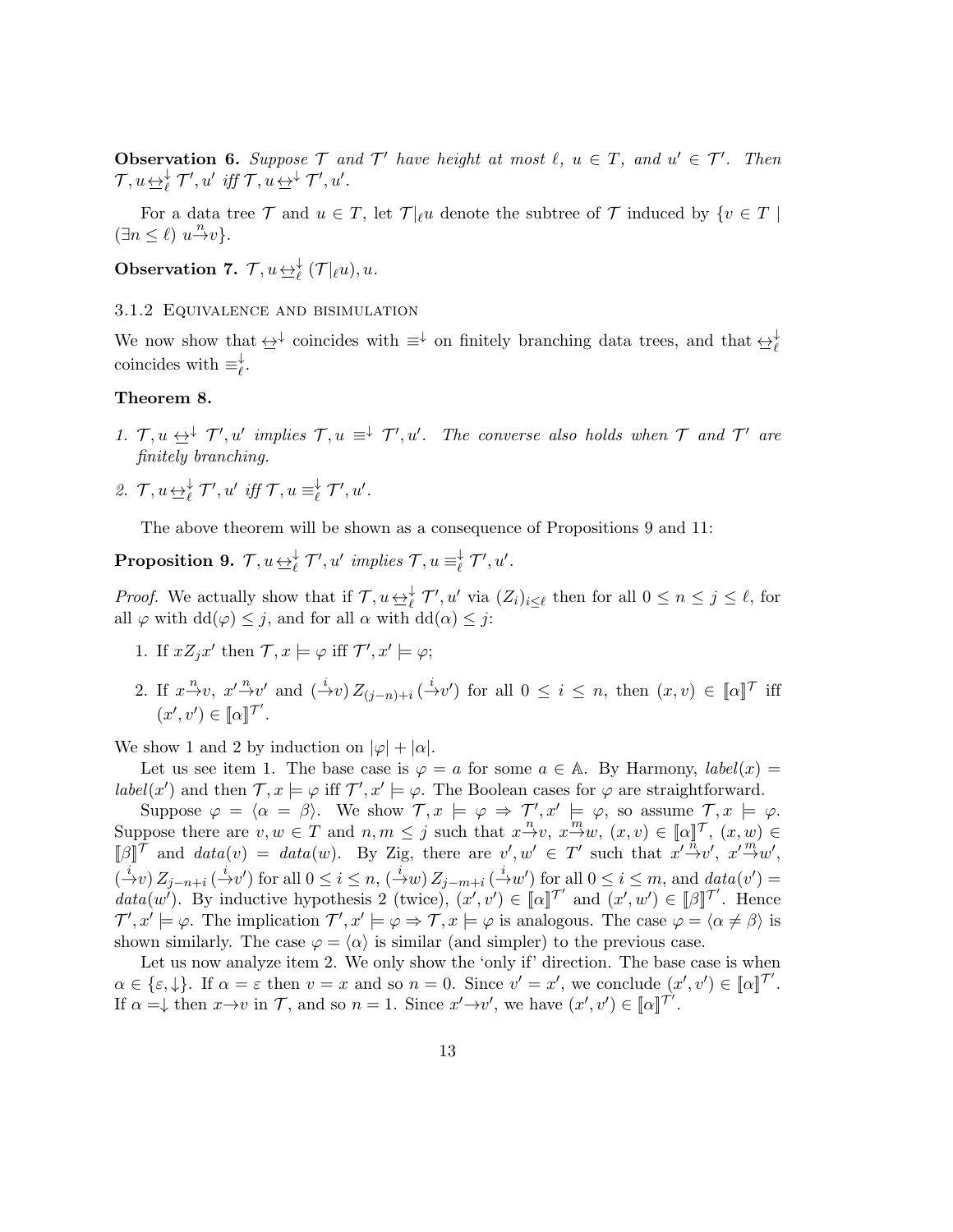For the inductive step, let  $x_0, \ldots, x_n \in T$  and  $x'_0, \ldots, x'_n \in T'$  be such that

$$
x = x_0 \to x_1 \to x_2 \to \cdots \to x_n = v \quad \text{in } \mathcal{T},
$$
  
\n
$$
x' = x'_0 \to x'_1 \to x'_2 \to \cdots \to x'_n = v' \quad \text{in } \mathcal{T}',
$$

and  $x_i Z_{j-i} x'_i$  for all  $0 \leq i \leq n$ . Assume, for contradiction, that  $(x', v') \notin [\![\alpha]\!]^{\mathcal{T}}$ . Then, there is a subformula  $\varphi$  of  $\alpha$  and  $k \in \{0, \ldots, n\}$  such that  $\mathcal{T}, x_k \models \varphi$  and  $\mathcal{T}', x'_k \not\models \varphi$  as the next Lemma shows.

**Lemma 10.** Let  $\alpha$  be a path expression of  $XPath_{=}(\downarrow\downarrow_*)$ . Let  $x \stackrel{n}{\rightarrow} v$  and  $x' \stackrel{n}{\rightarrow} v'$  such that  $(x, v) \in [\![\alpha]\!]^\mathcal{T}$  and  $(x', v') \notin [\![\alpha]\!]^\mathcal{T'}$ . Then there is a subformula  $\varphi$  of  $\alpha$  and  $k \in \{0, \ldots, n\}$  such that  $\mathcal{T}, \left(\frac{k}{\cdot}\nu\right) \models \varphi$  and  $\mathcal{T}', \left(\frac{k}{\cdot}\nu'\right) \not\models \varphi$ .

Proof of Lemma. Let  $x = v_0 \to v_1 \to \cdots \to v_n = v$  and  $x' = v'_0 \to v'_1 \to \cdots \to v'_n = v'$ . We proceed by induction on  $|\alpha|$ . If  $\alpha = \varepsilon$  then  $x = v$  and so  $n = 0$ . Hence  $x' = v'$  and  $(u', v') \in [\![\alpha]\!]$ <sup>T'</sup>, which contradicts the hypothesis, and thus the statement is trivially true. If  $\alpha = \downarrow$  then  $x \to v$  and so  $n = 1$ . Hence  $x' \to v'$  and  $(x', v') \in [\![\alpha]\!]^{\mathcal{T}}'$ . This case is also trivial. The case  $\alpha = \downarrow_*$  is similar.

Suppose  $\alpha = [\psi]$ . Since  $(x', v') \notin [\![\alpha]\!]^{\mathcal{T}'}$ , we have  $x' = v'$  and  $\mathcal{T}', v' \not\models \psi$ . Taking  $k = 0$  and  $\varphi = \psi$  the statement holds. Observe that  $\psi$  is a subformula of  $\alpha$ .

Suppose  $\alpha = \beta \gamma$ . Then there is k such that  $(x, v_k) \in [\![\beta]\!]^\mathcal{T}$  and  $(v_k, v) \in [\![\gamma]\!]^\mathcal{T}$ . Since  $(x', v') \notin [\![\alpha]\!]^{\mathcal{T}'}$ , we have  $(x', v'_k) \notin [\![\beta]\!]^{\mathcal{T}'}$  or  $(v'_k, v') \notin [\![\gamma]\!]^{\mathcal{T}'}$ . In either case, apply inductive hypothesis straightforwardly.

 $\Box$ 

But this contradicts the inductive hypothesis 1.

Proposition 11.  $\mathcal{T}, u \equiv_{\ell}^{\downarrow}$  $\overline{\mathcal{H}}$   $\mathcal{T}', u'$  implies  $\mathcal{T}, u \underline{\leftrightarrow}^{\downarrow}_{\ell} \mathcal{T}', u'.$ 

*Proof.* Fix  $u \in T$  and  $u' \in T'$  such that  $\mathcal{T}, u \equiv_{\ell}^{\downarrow}$  $\overline{\ell}$   $\mathcal{T}'$ ,  $u'$ . Define  $(Z_i)_{i\leq \ell}$  by

$$
xZ_ix'
$$
 iff  $\mathcal{T}, x \equiv_i^{\downarrow} \mathcal{T}', x'$ .

We show that Z is an  $\ell$ -bisimulation between  $\mathcal{T}, u$  and  $\mathcal{T}', u'$ . By hypothesis,  $uZ_{\ell}u'$ . Fix  $h \leq \ell$ . By construction,  $Z_h$  satisfies Harmony. Let us see that  $Z_h$  satisfies Zig (the case for Zag is analogous). Suppose  $xZ_hx'$ ,

$$
x = v_0 \to v_1 \to \cdots \to v_n = v \quad \text{in } \mathcal{T},
$$
  

$$
x = w_0 \to w_1 \to \cdots \to w_m = w \quad \text{in } \mathcal{T},
$$

and  $data(v) = data(w)$  (the case  $data(v) \neq data(w)$  is shown in a similar way), where  $m, n \leq h$ . Let  $P \subseteq T'^2$  be defined by

$$
P = \{ (v', w') \mid x' \stackrel{n}{\rightarrow} v' \land x' \stackrel{m}{\rightarrow} w' \land data(v') = data(w') \}.
$$

Since  $\mathcal{T}, x \equiv_h^{\downarrow}$  $\langle h \atop h \in \mathcal{T}'$ ,  $x'$ ,  $dd(\langle \downarrow^n=\downarrow^m\rangle) \leq h$  and  $\mathcal{T}, x \models \langle \downarrow^n=\downarrow^m\rangle$ , we conclude that  $P \neq \emptyset$ . We next show that there exists  $(v', w') \in P$  such that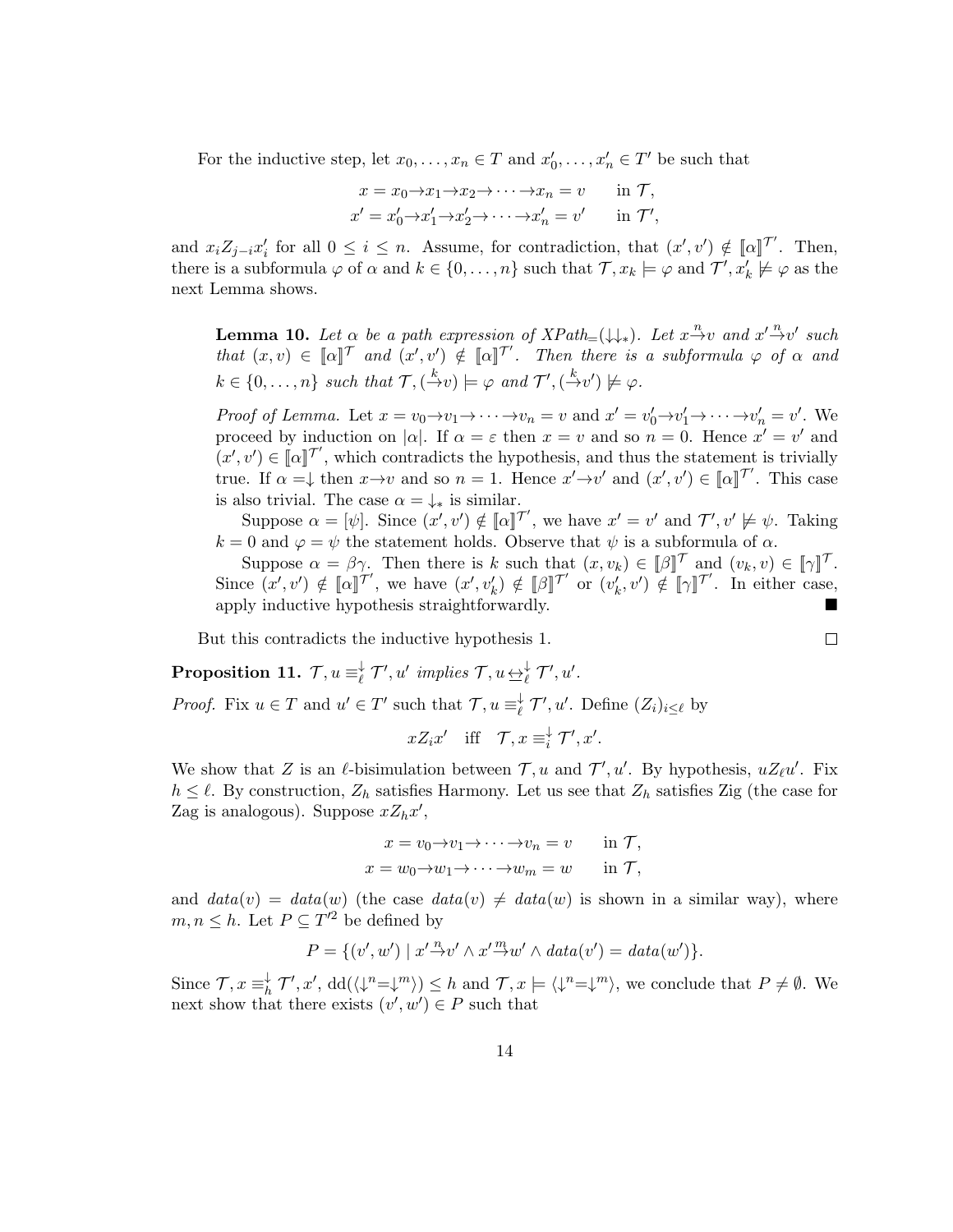i. 
$$
x' = v'_0 \rightarrow v'_1 \rightarrow \cdots \rightarrow v'_n = v'
$$
 in  $\mathcal{T}'$ ,  
\nii.  $x' = w'_0 \rightarrow w'_1 \rightarrow \cdots \rightarrow w'_m = w'$  in  $\mathcal{T}'$ ,  
\niii.  $(\forall i \in \{0, \ldots, n\}) \mathcal{T}, v_i \equiv_{h-i}^{\downarrow} \mathcal{T}', v'_i$ , and  
\niv.  $(\forall j \in \{0, \ldots, m\}) \mathcal{T}, w_j \equiv_{h-j}^{\downarrow} \mathcal{T}', w'_j$ ,

and hence Zig is satisfied by  $Z_h$ . By way of contradiction, assume that for all  $(v', w') \in P$ satisfying i and ii we have either

- (a)  $(\exists i \in \{0, \ldots, n\}) \mathcal{T}, v_i \not\equiv_h^{\downarrow}$  $\downarrow$ <sub>h−i</sub>  $\mathcal{T}', v'_i$ , or
- (b)  $(\exists j \in \{0, ..., m\}) \mathcal{T}, w_j \not\equiv^{\downarrow}_h$  $_{h-j}^{\downarrow}$   $\mathcal{T}^{\prime}, w_j^{\prime}.$

Fix  $\top$  as any tautology such that  $dd(\top) = 0$ . For each  $(v', w') \in P$  we define two families of node expressions,

$$
\varphi^0_{v',w'},\ldots,\varphi^n_{v',w'} \quad \text{and} \quad \psi^0_{v',w'},\ldots,\psi^m_{v',w'},
$$

satisfying that  $\mathrm{dd}(\varphi_{v',w'}^i) \leq h - i$  for all  $i \in \{0, \ldots, n\}$  and  $\mathrm{dd}(\psi_v^j)$  $v'_{v',w'}$ )  $\leq h-j$  for all  $j \in \{0, \ldots, m\}$  as follows:

- Assume (a) and that i is the smallest number such that  $\mathcal{T}, v_i \neq^{\downarrow}_h$  $\downarrow$ <sub>h−i</sub>  $\mathcal{T}'$ ,  $v_i'$ . Let  $\varphi_{v',w'}^i$  be such that  $\mathrm{dd}(\varphi_{v',w'}^i) \leq h - i$  and  $\mathcal{T}, v_i \models \varphi_{v',w'}^i$  but  $\mathcal{T}', v'_i \not\models \varphi_{v',w'}^i$ . For  $k \in \{0, ..., n\} \setminus \{i\},\$ let  $\varphi_{v',w'}^k = \top$ , and for  $k \in \{0, ..., m\}$ , let  $\psi_{v',w'}^k = \top$ .
- Suppose (a) does not hold. Then (b) holds. Let  $j$  be the smallest number such that  $\mathcal{T},w_j\not\equiv_h^\downarrow$  $_{h-j}^{\downarrow}$   $\mathcal{T}^{\prime}, w_j^{\prime}$ . Let  $\psi_v^j$  $v'_{v',w'}$  be such that  $\mathrm{dd}(\psi_v^j)$  $(v', w') \leq h - j$  and  $\mathcal{T}, w_j \models \psi_v^j$  $_{v^{\prime},w^{\prime}}^{j}$  but  $\mathcal{T}', w'_j \not \models \psi^j_v$  $v'_{v',w'}$ . For  $k \in \{0, ..., m\} \setminus \{j\}$ , let  $\psi^k_{v',w'} = \top$ , and for  $k \in \{0, ..., n\}$ , let  $\varphi_{v',w'}^k = \top.$

For each  $i \in \{0, ..., n\}$  and  $j \in \{0, ..., m\}$ , let

$$
\Phi^i = \bigwedge_{(v',w') \in P} \varphi^i_{v',w'} \quad \text{and} \quad \Psi^j = \bigwedge_{(v',w') \in P} \psi^j_{v',w'}.
$$
 (1)

However these conjunctions could be potentially infinite the if trees are infinitely branching. Since  $dd(\varphi_{v',w'}^i) \leq h-i$ , by Proposition 2 there are finitely many non-equivalent node expressions  $\varphi_{v',w'}^i$  and the same applies to  $\psi_v^j$  $v'_{v',w'}$ . Hence, both infinite conjunctions in (1) are equivalent to finite ones, and we may assume that  $\Phi^i$  and  $\Psi^j$  are well-formed formulas. Finally, let  $\alpha = [\Phi^0] \downarrow [\Phi^1] \downarrow \cdots \downarrow [\Phi^n]$  and  $\beta = [\Psi^0] \downarrow [\Psi^1] \downarrow \cdots \downarrow [\Psi^m]$ . By construction,  $dd(\alpha)$ ,  $dd(\beta) \leq h$  and so  $dd(\langle \alpha = \beta \rangle) \leq h$ .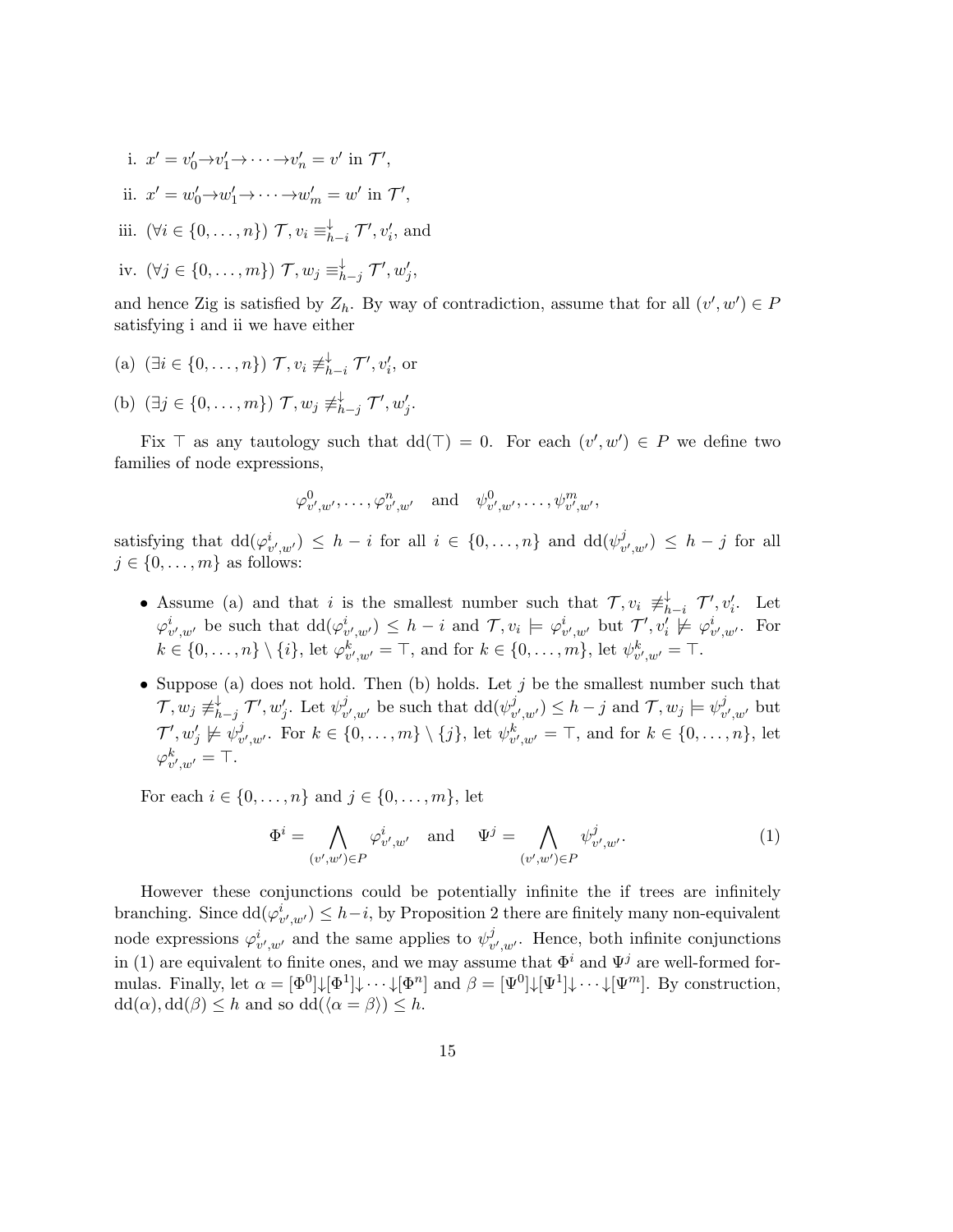It is clear that by construction  $(x, v) \in [\![\alpha]\!]^\mathcal{T}$  and  $(x, w) \in [\![\beta]\!]^\mathcal{T}$ , and therefore  $\mathcal{T}, x \models$  $\langle \alpha = \beta \rangle$ . We see next that  $\mathcal{T}', x' \not\models \langle \alpha = \beta \rangle$ . This contradicts  $\mathcal{T}, x \equiv_h^{\downarrow}$  $\overrightarrow{h}$   $\mathcal{T}', x'$ , and hence we are done. Suppose that  $\mathcal{T}', x' \models \langle \alpha = \beta \rangle$ . Then there is  $(v', w') \in P$  such that  $(x', v') \in [\![\alpha]\!]^{\mathcal{T}'}$  and  $(x', w') \in [\![\beta]\!]^{\mathcal{T}'}$ . In particular, i and ii are true, and then either (a) or (b) hold. In the first case, we have, by construction, that  $(x', v') \notin [\![\alpha]\!]^{\mathcal{T}}$ , and in the second it is clear that  $(x', w') \notin [\![\beta]\!]^{\mathcal{T}}$ . In either case, we arrive to a contradiction.  $\Box$ 

Proof of Theorem 8. Item 2 is a direct consequence of Propositions 9 and 11.

The left-to-right argument for item 1 can be seen as a consequence of item 2. Indeed,  $\mathcal{T}, u \leftrightarrow^{\downarrow} \mathcal{T}', u'$  implies  $\mathcal{T}, u \leftrightarrow^{\downarrow}_{\ell} \mathcal{T}', u'$  for all  $\ell$ , which by item 2 implies  $\mathcal{T}, u \equiv^{\downarrow}_{\ell}$  $\oint_{\ell}$   $\mathcal{T}', u'$  for all  $\ell$ , which in turn entails  $\mathcal{T}, u \equiv^{\downarrow} \mathcal{T}', u'.$ 

The right-to-left argument for item 1 is similar to that of Proposition 11, but defining Z by  $xZx'$  iff  $\mathcal{T}, x \equiv^{\downarrow} \mathcal{T}', x'$ . The conjunctions in (1) are then finite because  $\mathcal{T}'$  is finitely branching, and so P is finite (the fact that  $\mathcal T$  is finitely branching is used to show that Zag is satisfied). is satisfied).

#### 3.2 Vertical XPath

We now study bisimulation for  $XPath_{=}(\uparrow\downarrow)$ . Interestingly, the notion we give is simpler than the one for  $XPath_{=}(\downarrow)$  due to a normal form enjoyed by the logic.

In the downward fragment of XPath<sub>=</sub> we used  $dd(\varphi)$  to measure the maximum depth from the current point of evaluation that the formula can access. For the vertical fragment of  $XPath_$ , we need to define both the maximum distance r going downward and the maximum distance s going upward that the formula can reach. We call the pair  $(r, s)$ the vertical depth of a formula (notation:  $\text{vd}(\varphi)$ ). The nesting depth of a formula  $\varphi$ (notation:  $\mathrm{nd}(\varphi)$ ) is the maximum number of nested [ ] appearing in  $\varphi$ .

$$
\begin{array}{rcl}\n\text{vd}(a) & = & (0,0) \\
\text{vd}(\varphi \land \psi) & = & \max\{\text{vd}(\varphi), \text{vd}(\psi)\} \\
\text{vd}(\neg\varphi) & = & \text{vd}(\varphi) \\
\text{vd}(\neg\varphi) & = & \text{vd}(\varphi) \\
\text{vd}(\varphi)a & = & \text{max}\{\text{vd}(\varphi), \text{vd}(\alpha)\} \\
\text{vd}(\langle\alpha \rangle) & = & \text{val}(\alpha) \\
\text{vd}(\langle\alpha \rangle) & = & \text{max}\{\text{vd}(\alpha), \text{vd}(\neg\alpha)\} \\
\text{vd}(\langle\alpha \circ \beta \rangle) & = & \text{max}\{\text{vd}(\alpha), \text{vd}(\beta)\} \\
\text{vd}(\langle\alpha \circ \beta \rangle) & = & \text{max}\{\text{vd}(\alpha), \text{vd}(\beta)\} \\
\text{vd}(\varphi \land \psi) & = & \text{max}\{\text{nd}(\varphi), \text{nd}(\psi)\} \\
\text{vd}(\varphi \land \psi) & = & \text{max}\{\text{nd}(\varphi), \text{vd}(\psi)\} \\
\text{vd}(\varphi) & = & \text{val}(\varphi) \\
\text{vd}(\neg\varphi) & = & \text{val}(\varphi) \\
\text{vd}(\neg\varphi) & = & \text{val}(\varphi) \\
\text{vd}(\langle\alpha \rangle) & = & \text{val}(\varphi) \\
\text{vd}(\langle\alpha \circ \beta \rangle) & = & \text{max}\{\text{nd}(\alpha), \text{nd}(\beta)\} \\
\text{vd}(\varphi) & = & \text{val}(\uparrow) \\
\text{vd}(\langle\alpha \circ \beta \rangle) & = & \text{max}\{\text{nd}(\alpha), \text{val}(\beta)\} \\
\text{vd}(\uparrow) & = & 0 \\
\text{vd}(\langle\alpha \circ \beta \rangle) & = & \text{max}\{\text{val}(\alpha), \text{val}(\beta)\} \\
\text{vd}(\uparrow) & = & 0 \\
\text{vd}(\langle\alpha \circ \beta \rangle) & = & \text{val}
$$

where,  $a \in \mathbb{A}, \varnothing \in \{\pm, \neq\}, \varnothing$  and 'max' are performed component-wise, and  $\alpha$  is any path expression or the empty string  $\lambda$ .

Let  $(r, s, k)$ -XPath<sub>=</sub>(↑↓) be the set of formulas  $\varphi$  in XPath<sub>=</sub>(↑↓) with  $\text{vd}(\varphi) \leq (r, s)$ and  $\mathrm{nd}(\varphi) \leq k$ . Let  $\mathcal{T}, u$  and  $\mathcal{T}', u'$  be pointed data trees. We say that  $\mathcal{T}, u$  and  $\mathcal{T}', u'$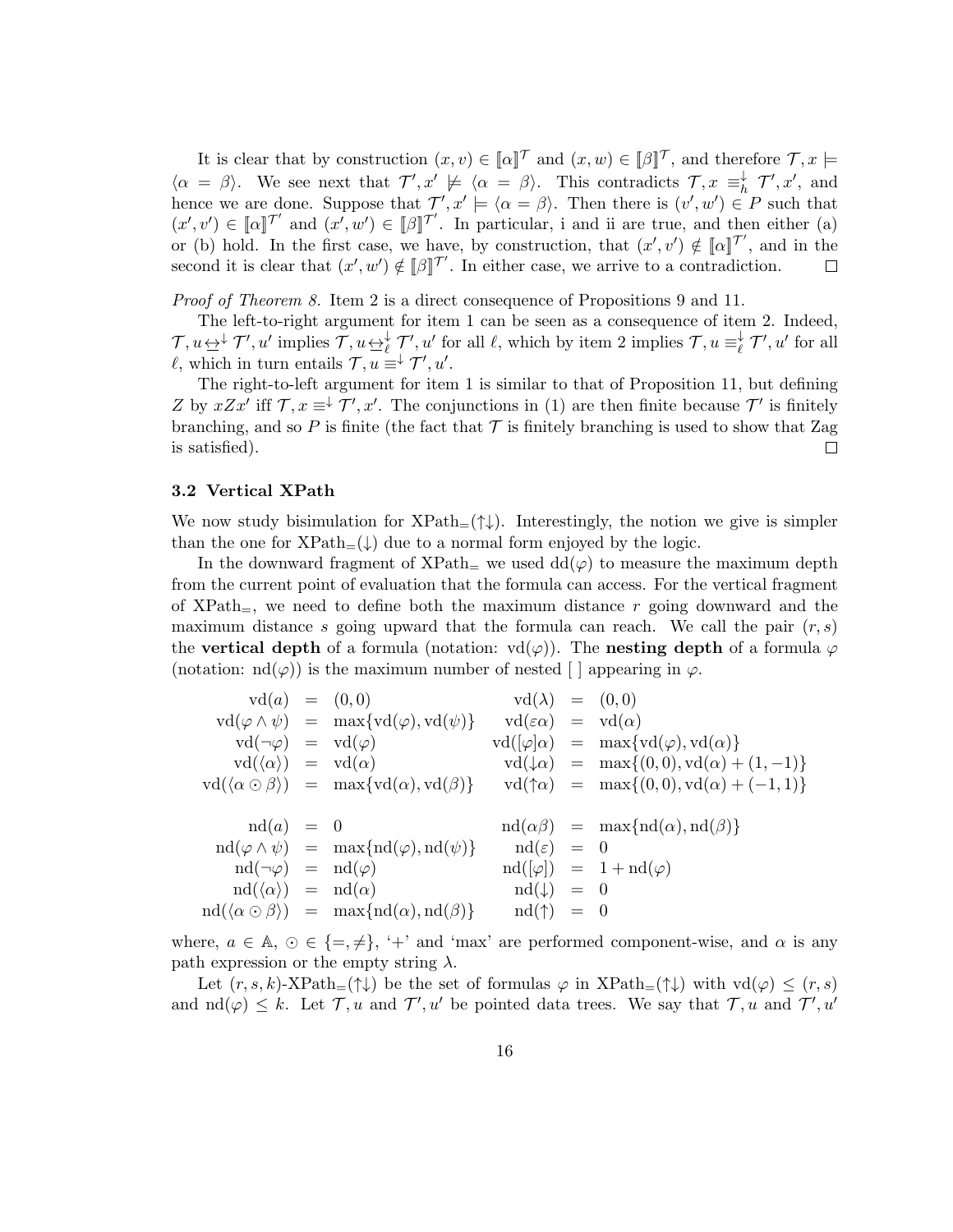are **equivalent for**  $\mathbf{XPath}_{=}(\uparrow\downarrow)$  (notation:  $\mathcal{T}, u \equiv \downarrow \uparrow \mathcal{T}', u'$ ) iff for all  $\varphi \in \mathrm{XPath}_{=}(\uparrow\downarrow)$ , we have  $\mathcal{T}, u \models \varphi$  iff  $\mathcal{T}', u' \models \varphi$ .  $\mathcal{T}, x$  and  $\mathcal{T}', x'$  are  $(r, s)$ -equivalent [resp.  $(r, s, k)$ equivalent] for  $\mathbf{XPath}_{=}(\uparrow\downarrow)$  (notation:  $\mathcal{T}, x \equiv_{r,s}^{\downarrow\uparrow} \mathcal{T}', x'$  [resp.  $\mathcal{T}, x \equiv_{r,s,k}^{\downarrow\uparrow} \mathcal{T}', x'$ ]) if they satisfy the same node expressions  $\varphi$  of XPath<sub>=</sub>( $\uparrow\downarrow$ ) so that  $\text{vd}(\varphi) \leq (r, s)$  [resp.  $\text{vd}(\varphi) \leq$  $(r, s)$  and  $\mathrm{nd}(\varphi) \leq k$ .

#### 3.2.1 Normal form

We define a normal form for  $XPath=(\uparrow\downarrow)$  that will be implicitly used in the definition of bisimulation in this section. For  $n \geq 0$ , let  $\downarrow^n$  denote the concatenation of n symbols  $\downarrow$ . I.e.,  $\downarrow^0$  is the empty string  $\lambda$ ,  $\downarrow^1 = \downarrow$ , and  $\downarrow^{n+1} = \downarrow \downarrow^n$  (similarly for  $\uparrow^n$ ).

A path expression  $\alpha$  of XPath=( $\uparrow \downarrow$ ) is **downward** [resp. **upward**] if it is of the form  $\downarrow^{n}[\varphi]$  [resp.  $[\varphi] \uparrow^{n}$ ] for some  $n > 0$  with  $\varphi \in \text{XPath}_{=}(\uparrow \downarrow)$ . For example,  $\downarrow[\langle \uparrow \rangle]$  is a downward expression whereas  $\downarrow$ [ $\langle \downarrow \rangle$ ] $\downarrow$  is not. An **up-down** expression is any expression of the form  $\varepsilon$ ,  $\alpha^{\uparrow}, \alpha^{\downarrow}$  or  $\alpha^{\uparrow} \alpha^{\downarrow}$  where  $\alpha^{\uparrow}$  is upward and  $\alpha^{\downarrow}$  is downward. Henceforth we will use  $\alpha^{\uparrow}, \beta^{\uparrow}, \gamma^{\uparrow}$  to denote upward expressions and  $\alpha^{\downarrow}, \beta^{\downarrow}, \gamma^{\downarrow}$  to denote downward expressions and  $\alpha^{\uparrow\downarrow}, \beta^{\uparrow\downarrow}, \gamma^{\uparrow\downarrow}$ to denote up-down expressions. Note that in particular any downward or upward expression is an up-down expression. An  $XPath_{=}(\uparrow\downarrow)$  formula is in up-down normal form if every path expression contained in it is up-down and every data test is of the form  $\langle \varepsilon \odot \alpha^{\uparrow\downarrow} \rangle$  with  $\Theta \in \{=,\neq\}.$  Next, we show that for every  $XPath_{=}(\uparrow\downarrow)$  formula there is an equivalent one in up-down normal form. Of course, the idea of replacing child axes with parent axes is by no means novel, and there have been a number of works on rewriting expressions into equivalent ones to improve performance or streamability, such as (Olteanu, 2007; Olteanu, Meuss, Furche, & Bry, 2002). However, these rewrite systems aim at removing backward axes (parent, ancestor, etc) maintaining equivalence at the root, different to our end, which is to maintain equivalence of path expressions over any pair of nodes. Further, we doubt our normal form can be useful in such scenarios since from a computational or streamability perspective the resulting formula in up-down normal from seems more complex. Although being more 'regular', it has more nested modalities and introduces parent axes, as it will be shown later. Our motivation for this normal form is to simplify the defintion of bisimulation by means of rendering the formula as simple as possible in form.

Given a path expression  $\alpha$ , the **navigation of**  $\alpha$  (notation: nav( $\alpha$ )) is the string of  $\{\uparrow,\downarrow\}^*$  that results from removing all node expressions  $[\psi]$  and  $\varepsilon$  from  $\alpha$ . For example,  $\text{nav}(\downarrow[\langle \uparrow \rangle]\downarrow[\langle \downarrow = \uparrow \rangle]\uparrow[b]) = \downarrow \downarrow \uparrow.$ 

**Proposition 12.** Let  $\varphi \in (r, s, k)$ -XPath<sub>=</sub> $(\uparrow \downarrow)$ , then there is  $\varphi^{\uparrow \downarrow} \in XPath_{=}(\uparrow \downarrow)$  in up-down normal form such that the following hold

- 1.  $\varphi^{\uparrow\downarrow} \equiv \varphi$ ;
- 2.  $\text{vd}(\varphi^{\uparrow\downarrow}) = (r, s);$  and
- 3.  $\operatorname{nd}(\varphi^{\uparrow\downarrow}) \leq k \cdot (r+s+2)$ .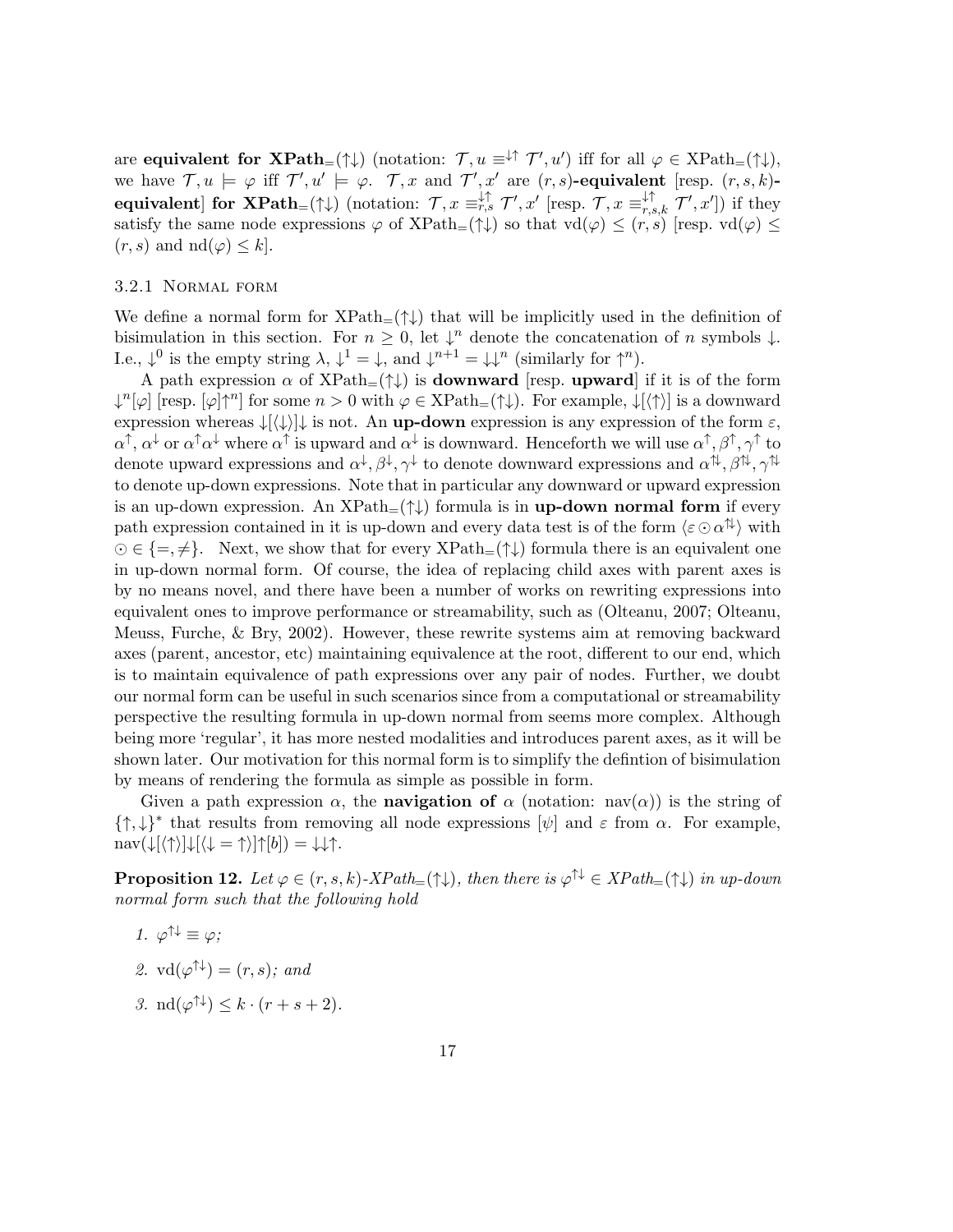Proof. The idea is that we can factorize any path in the tree going down and up as a node test in the expression. Consider for instance the expression  $\alpha = \uparrow \downarrow [a] \uparrow \uparrow \downarrow$ . It is immediate that  $\alpha$  is equivalent to the up-down expression  $[\langle \uparrow | \langle \downarrow | a] \rangle] \rangle | \uparrow \uparrow \downarrow$ , which is in up-down normal form.

We use the following directed equivalences to translate any path expression into an equivalent up-down expression.

$$
\varepsilon \gamma \equiv^{\downarrow \uparrow} \gamma \tag{ε}
$$

$$
\alpha[\psi_1][\psi_2]\beta \equiv^{\downarrow\uparrow} \alpha[\psi_1 \wedge \psi_2]\beta \tag{merge}
$$

$$
\alpha \xi_{-n} \downarrow \cdots \downarrow \xi_{-1} \downarrow \xi_0 \uparrow \xi_1 \uparrow \cdots \uparrow \xi_n \beta \equiv^{\downarrow \uparrow} \alpha [\langle \xi_{-n} \xi_n \downarrow \cdots \downarrow \xi_{-1} \xi_1 \downarrow \xi_0 \rangle] \beta \qquad (factor)
$$

$$
\alpha \xi_n \downarrow \xi_{n-1} \downarrow \cdots \downarrow \xi_0 \equiv^{\downarrow \uparrow} \alpha \downarrow^n [\langle \xi_0 \uparrow \xi_1 \uparrow \ldots \uparrow \xi_n \rangle] \tag{shift-r)}
$$

$$
\xi_0 \uparrow \xi_1 \uparrow \cdots \uparrow \xi_n \beta \equiv^{\downarrow \uparrow} [\langle \xi_0 \uparrow \xi_1 \uparrow \cdots \uparrow \xi_n \rangle] \uparrow^n \beta \qquad (shift\text{-}l)
$$

In the expressions above, each  $\xi_i$  is the empty string, or it is of the form  $\varepsilon$  or  $[\varphi_1][\varphi_2] \dots [\varphi_n],$  $\alpha$  and  $\beta$  can be any path expression, or the empty string, and  $\gamma$  is any path expression. The idea is that (factor) converts an expression that goes down n times and then up n times into a node expression, and when doing this, any test done in the  $i$ -th node when going down is merged with the  $(n-i)$ -th test when going up. For example,  $\downarrow[\neg a]\downarrow[c]\uparrow[\neg b]\uparrow\equiv\downarrow\uparrow$  $[\langle \downarrow [\neg a][\neg b] \downarrow [c]]$ . On the other hand,  $(shift-r)$  and  $(shift-l)$  group all the node tests in the lowest node in the expression, making use of the fact that the parent relation is functional. Thus, for example  $[a]\downarrow[b]\downarrow \equiv \downarrow \uparrow \downarrow \downarrow [\langle \uparrow[b] \uparrow[a] \rangle]$  and  $\uparrow[a] \uparrow[b] \equiv \downarrow \uparrow [\langle \uparrow[a] \uparrow[b] \rangle] \uparrow \uparrow$ . It is thus clear that the left and right expressions above are semantically equivalent.

The following lemma treats the case of path expressions:

**Lemma 13.** Let  $\alpha$  be an XPath=( $\uparrow \downarrow$ )-path expression with  $\text{vd}(\alpha) = (r, s)$  and  $\text{nd}(\alpha) =$ k, then there is an up-down path expression  $\alpha^{\uparrow\downarrow}$  such that:

1.  $\alpha^{\uparrow\downarrow} \equiv^{\downarrow\uparrow} \alpha$ 2.  $\text{vd}(\alpha^{\uparrow\downarrow}) = (r, s)$ , and 3.  $\operatorname{nd}(\alpha^{\uparrow\downarrow}) \leq k + r + s + 1.$ 

*Proof of Lemma.* We first apply rule  $(factor)$  as many times as possible. It is clear that if  $\text{nav}(\alpha)$  is of the form  $\uparrow^n \downarrow^m$  for some  $n, m \geq 0$  then rule (*factor*) cannot be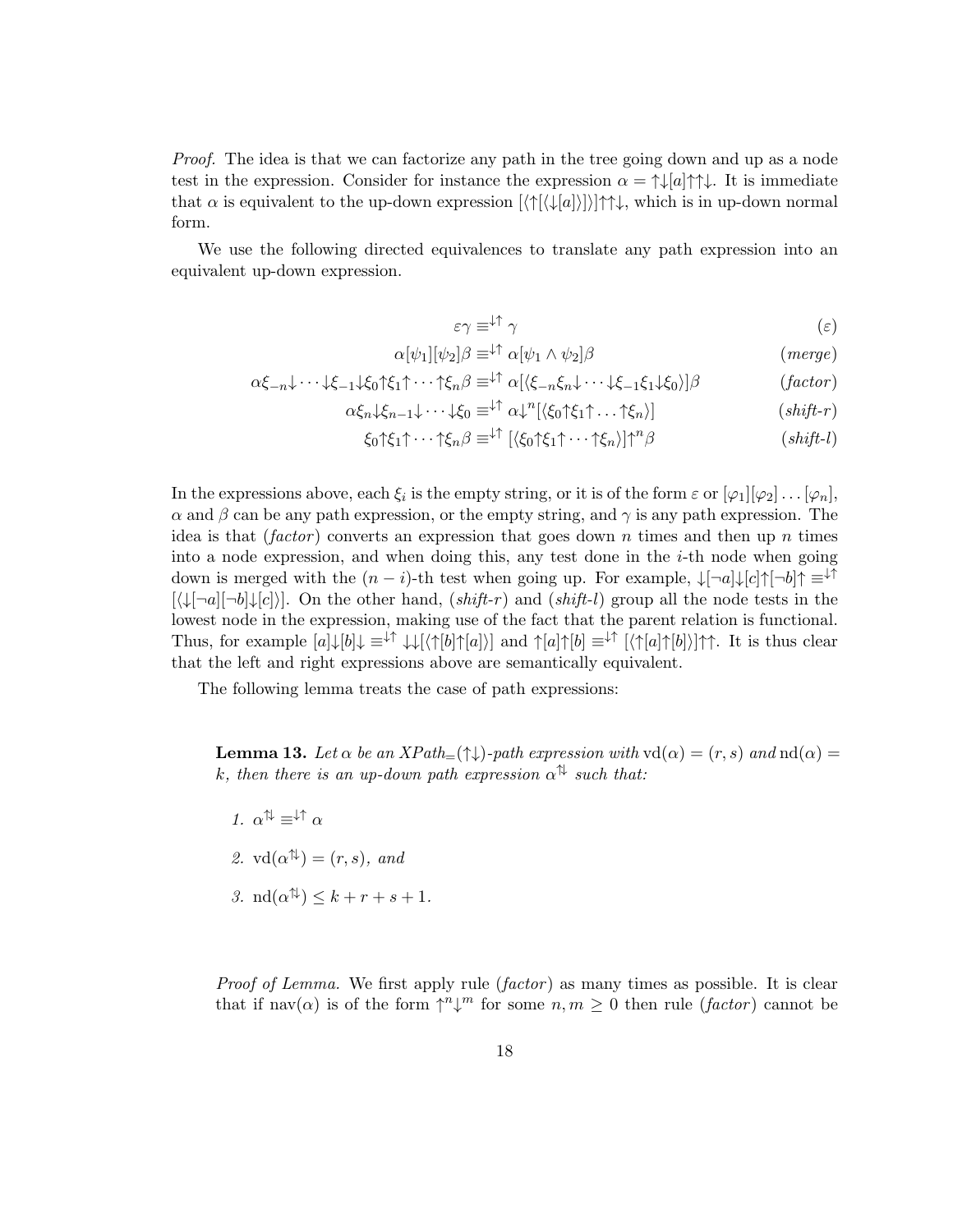applied and we are done. Hence, suppose nav( $\alpha$ ) contains the pattern  $\downarrow \uparrow$ . Let

$$
\alpha = \gamma_1 \alpha_1 \gamma_1
$$
\n
$$
\alpha_1 = \gamma_1 \underbrace{\xi_{-n_1}^1 \downarrow \ldots \downarrow \xi_0^1 \uparrow \ldots \uparrow \xi_{n_1}^1}_{\text{matches } (factor)}
$$
\n
$$
\gamma_2 \underbrace{\xi_{-n_2}^2 \downarrow \ldots \downarrow \xi_0^2 \uparrow \ldots \uparrow \xi_{n_2}^2}_{\text{matches } (factor)}
$$
\n
$$
\vdots
$$
\n
$$
\gamma_{m-1} \underbrace{\xi_{-n_m}^m \downarrow \ldots \downarrow \xi_0^m \uparrow \ldots \uparrow \xi_{n_m}^m}_{\text{matches } (factor)}
$$

where  $\text{nav}(\gamma_1), \text{nav}(\gamma_m) \in \uparrow^*, \text{nav}(\gamma_1), \text{nav}(\gamma_1) \in \downarrow^*, \text{ and } \xi_j^i$  are the empty string,  $\varepsilon$ or  $[\varphi_1^{i,j}]$  $_{1}^{i,j}][\varphi_{2}^{i,j}% (p_{i}^{i,j}](p_{i}^{i,j}))$  $\left[\begin{smallmatrix} i,j \ 2 \end{smallmatrix}\right] \ldots \left[\begin{smallmatrix} \varphi^{i,j}_{h_i} \end{smallmatrix}\right]$  $\mathcal{H}_{h_{i,j}}^{i,j}$ . Furthermore, assume that m is maximal (i.e., it is impossible to apply (*factor*) in any of the  $\gamma_i$ 's) and that the length of each  $\gamma_i$  is minimal (i.e., it is not the case that nav( $\gamma_i$ ) ends with  $\downarrow$  and that nav( $\gamma_{i+1}$ ) begins with  $\uparrow$ ). Observe that  $\text{nav}(\gamma_i) \in \uparrow^* \downarrow^*$ . We apply rule  $(factor)$  in the  $m-1$  marked places and obtain

$$
\alpha_2 = \gamma_1 \underbrace{[\langle \xi_{-n_1}^1 \xi_{n_1}^1 \psi \cdots \psi_{-1}^2 \xi_1^1 \psi_{0}^2 \rangle]}_{(factor) applied}
$$
\n
$$
\gamma_2 \underbrace{[\langle \xi_{-n_2}^2 \xi_{n_2}^2 \psi \cdots \psi_{-1}^2 \xi_1^2 \psi_{0}^2 \rangle]}_{(factor) applied]}
$$
\n
$$
\vdots
$$
\n
$$
\gamma_{m-1} \underbrace{[\langle \xi_{-n_m}^m \xi_{n_m}^m \psi \cdots \psi_{-1}^m \xi_1^m \psi_{0}^m \rangle]}_{(factor) applied} \gamma_m,
$$

Let  $\text{vd}(\text{nav}(\alpha_1)) = (r_1, s_1)$ . Since  $\text{nav}(\alpha) = \text{nav}(\gamma_1 \alpha_1 \gamma_1)$  contains the pattern  $\downarrow \uparrow$ , we have that  $r_1 > 0$ . It can be shown that  $\text{vd}(\gamma_1 \alpha_2 \gamma_1) = (r, s)$ ,  $\text{nd}(\alpha_2) \leq \text{nd}(\alpha_1) + 1$ , and  $\text{vd}(\text{nav}(\alpha_2)) \leq (r_1 - 1, s_1)$ . If we repeat this procedure with  $\alpha_2$  and so on until we can no longer apply rule  $(factor)$ , we end up with an up-down path expression  $\alpha_f$  so that

- 1.  $\alpha_f \equiv^{\downarrow \uparrow} \alpha_1$ ,
- 2.  $\text{vd}(\gamma_1 \alpha_f \gamma_k) = (r, s)$ , and
- 3.  $\mathrm{nd}(\alpha_f) \leq \mathrm{nd}(\alpha_1) + r_1$ .

After applying ( $\varepsilon$ ) and (*merge*) to  $\gamma_1 \alpha_f \gamma_1$  as many times as possible, we obtain an equivalent  $\alpha'$ , of the same vertical and nesting depth as  $\gamma_{\uparrow} \alpha_f \gamma_{\downarrow}$ , of the form

$$
\alpha' = \chi_1 \uparrow \chi_2 \uparrow \ldots \uparrow \chi_n \downarrow \chi_{n+1} \downarrow \chi_{n+2} \downarrow \ldots \downarrow \chi_{n+m},
$$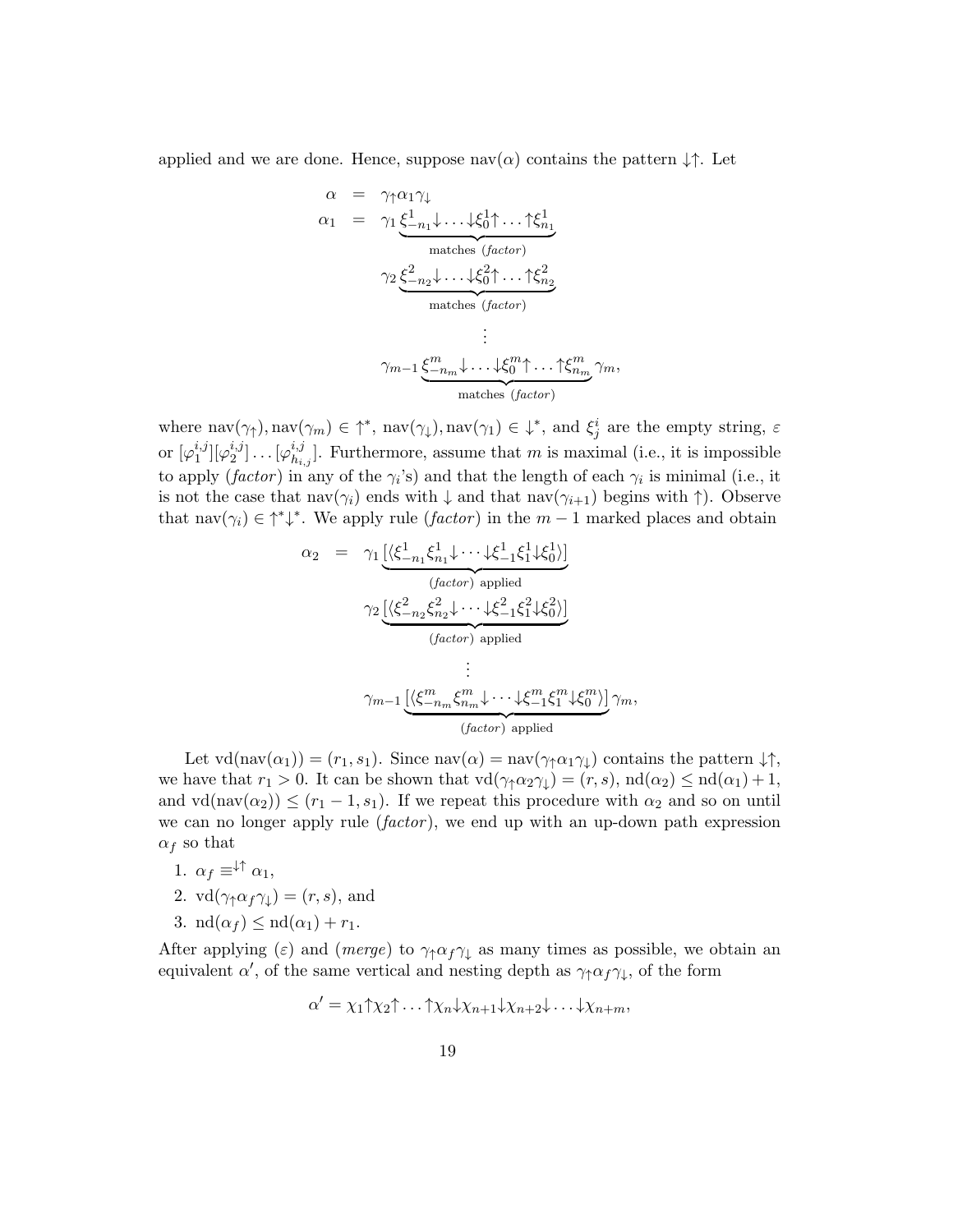where  $\chi_i$  is a (possibly empty) string of the form  $[\varphi_i^1] \dots [\varphi_i^{n_i}]$ . We apply  $(shift-l)$  and (shift-r) to  $\alpha'$  to obtain an equivalent  $\alpha''$  of the same vertical depth (i.e. vd( $\alpha''$ ) =  $\text{vd}(\alpha') = (r, s)$  and of nesting depth equal to  $\text{nd}(\alpha') + 1$  of the form

$$
\alpha^{\uparrow\downarrow} = \chi' \uparrow^n \downarrow^m \chi'',
$$

where  $\chi'$  and  $\chi''$  are the empty string or of the form [ $\varphi$ ]. Observe that  $\text{nd}(\alpha^{\uparrow\downarrow}) =$  $\text{nd}(\alpha') + 1 \leq k + r_1 + 1 \leq r + s + 1$ , and so  $\alpha^{\uparrow\downarrow}$  satisfies all requirements of the lemma. This concludes the proof of Lemma 13.

The following lemma treats the case of data tests:

**Lemma 14.** Let  $\alpha^{\uparrow\downarrow}, \beta^{\uparrow\downarrow}$  be up-down path expressions and let  $\varphi = \langle \alpha^{\uparrow\downarrow} \odot \beta^{\uparrow\downarrow} \rangle$  (for  $\Theta \in \{=,\neq\}$ ) with  $\text{vd}(\varphi) = (r,s)$  and  $\text{nd}(\varphi) = k$ . Then there is an up-down path expression  $\gamma^{\uparrow\downarrow}$  such that:

1.  $\langle \gamma^{\uparrow\downarrow} \rangle \equiv^{\downarrow\uparrow} \varphi$ , 2.  $\text{vd}(\gamma^{\uparrow\downarrow}) = (r, s)$ , and 3.  $\mathrm{nd}(\gamma^{\uparrow\downarrow}) \leq k+1$ .

Proof of Lemma. Let us analyse the case where  $\alpha^{\uparrow\downarrow} = [\psi_{\alpha}] \uparrow^{n_{\alpha}} \downarrow^{m_{\alpha}} [\tau_{\alpha}]$  and  $\beta^{\uparrow\downarrow} =$  $[\psi_{\beta}] \uparrow^{n_{\beta}} \downarrow^{m_{\beta}} [\tau_{\beta}],$  where  $n_{\alpha} + m_{\alpha} > 0$ ,  $n_{\beta} + m_{\beta} > 0$ , and  $\psi_{\alpha}, \psi_{\beta}, \tau_{\alpha}, \tau_{\beta}$  are in up-down normal form (the remaining cases where  $\alpha^{\uparrow\downarrow} = \varepsilon$  or  $\beta^{\uparrow\downarrow} = \varepsilon$  being simpler). Suppose, without loss of generality, that  $n_{\alpha} \leq n_{\beta}$ .

Hence, we have  $\langle \alpha^{\uparrow\downarrow} \odot \beta^{\uparrow\downarrow} \rangle \equiv^{\downarrow\uparrow} \langle \gamma^{\uparrow\downarrow} \rangle$ , where

$$
\gamma^{\uparrow\downarrow} = [\psi_{\alpha} \wedge \psi_{\beta}] \uparrow^{n_{\alpha}} \downarrow^{m_{\alpha}} [\tau_{\alpha} \wedge \langle \varepsilon \odot \uparrow^{m_{\alpha}} \uparrow^{n_{\beta}-n_{\alpha}} \downarrow^{m_{\beta}} [\tau_{\beta}]\rangle].
$$

It is clear that the formulas are equivalent (cf. the picture below).

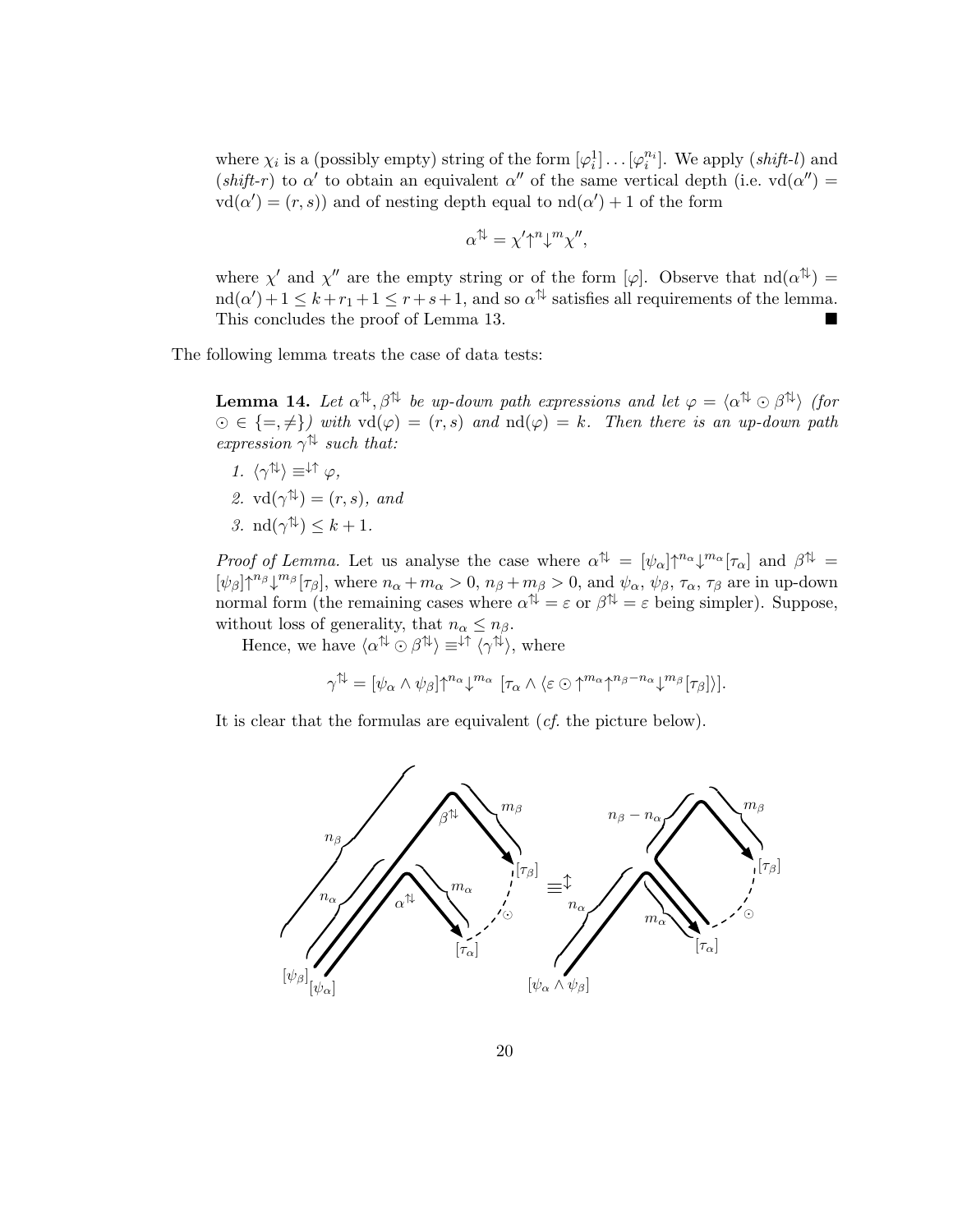

Figure 2: Model verifying  $\psi_i^j$  $i<sub>i</sub>$  for all  $i \geq n$  and not verifying  $\varphi_l$  for no  $l < n$ . Dotted lines represent equal data values.

Moreover, the right-hand formula has at most one more nesting than the lefthand formula, and its vertical depth is at most  $(r, s)$ . This concludes the proof of Lemma 14.

By induction on  $\varphi$ , and using Lemmas 13 and 14, one can show that there is  $\varphi^{\uparrow\downarrow}$  as  $\Box$ desired.

# 3.2.2 Finite index

Contrary to the case of  $XPath_{=}(\downarrow)$  (*cf.*, Proposition 2), the logical equivalence relation restricted to  $XPath_{=}(\uparrow\downarrow)$ -formulas of bounded vertical depth has infinitely many equivalence classes.

**Proposition 15.** If  $r + s \geq 2$  then  $\equiv_{r,s}^{\downarrow \uparrow}$  has infinite index.

*Proof.* We show that for every r, s so that  $r + s = 2$  there is an infinite set  $\{\psi_{r,s}^i\}_{i\geq 0}$  of non-equivalent node expressions with vertical depth  $(r, s)$ . It thus follows that for every  $r, s$  so that  $r + s \geq 2$ ,  $\equiv_{r,s}^{\downarrow \uparrow}$  has infinite index.

Consider the following formulas.

| $\psi_{1,1}^0 = \langle \varepsilon = \uparrow \downarrow \downarrow \rangle$       | $\psi_{1,1}^{i+1} = \langle \varepsilon = \uparrow \downarrow [\psi_{1,1}^i] \downarrow \rangle$                 |
|-------------------------------------------------------------------------------------|------------------------------------------------------------------------------------------------------------------|
| $\psi_{0,2}^0 = \langle \uparrow = \uparrow \uparrow \downarrow \downarrow \rangle$ | $\psi_{0,2}^{i+1} = \langle \uparrow \rangle = \uparrow \uparrow \downarrow [\psi_{1,1}^{i}] \downarrow \rangle$ |
| $\psi_{2,0}^0 = \langle \downarrow = \downarrow \downarrow \rangle$                 | $\psi_{2,0}^{i+1} = \langle \downarrow \rangle = \downarrow [\psi_{1,1}^{i}] \downarrow \rangle$                 |

Note that  $\text{vd}(\psi_{r,s}^n) = (r,s)$  and  $\text{nd}(\psi_{r,s}^n) = n$  for every n. The formula  $\psi_{r,s}^n$  intuitively says that there is a chain of length  $n$  as depicted in Figure 2.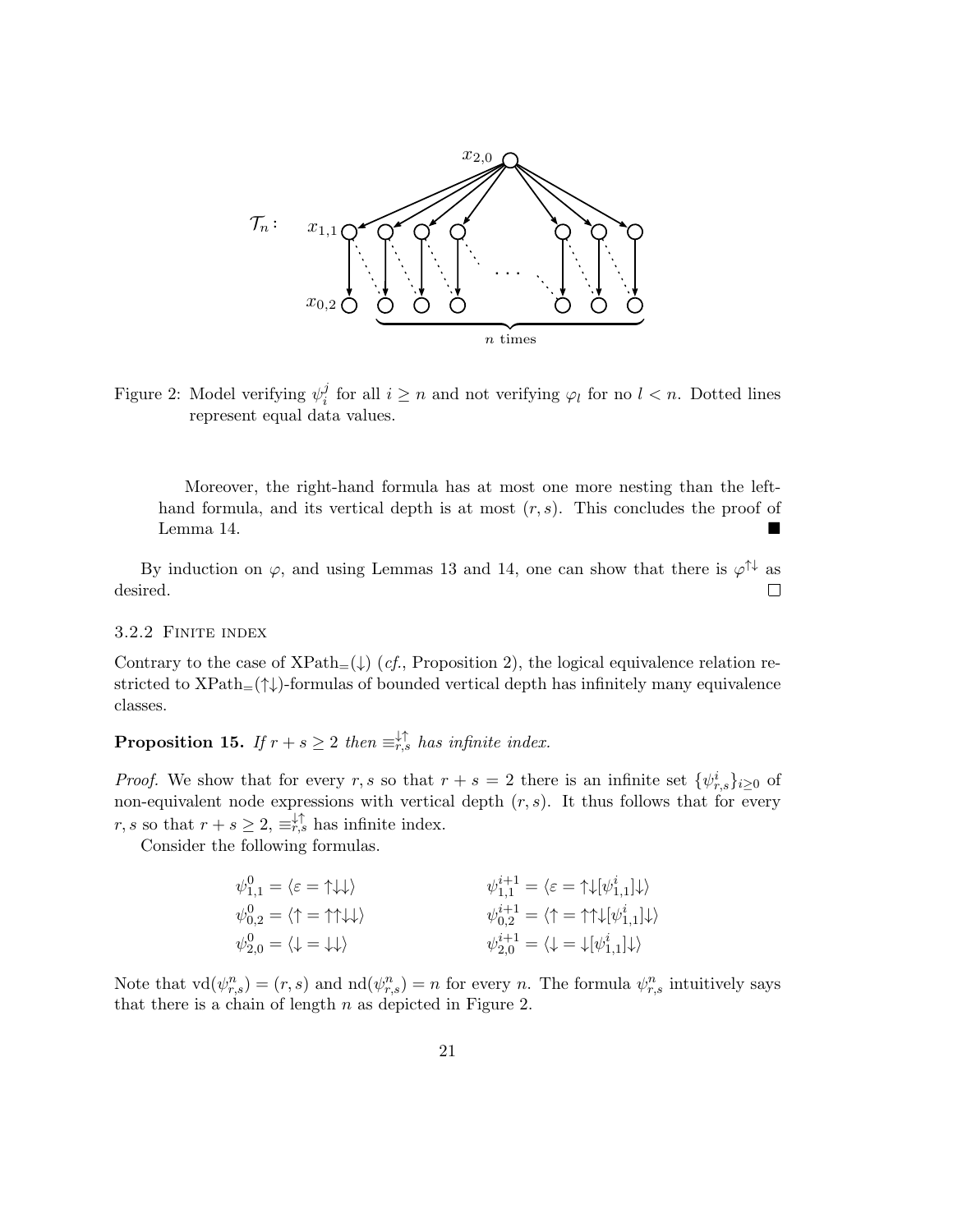In the data tree  $\mathcal{T}_n$  of the figure, we have that  $\mathcal{T}_n, x_{r,s} \models \psi_{r,s}^n$  but  $\mathcal{T}_n, x_{r,s} \not\models \psi_{r,s}^{n'}$  for any  $n' > n$ . Therefore,  $\{\psi_{r,s}^i\}_{i \geq 0}$  is an infinite set of non-equivalent formulas of vertical depth  $(r, s)$ .

In the proof of the above proposition we need to use formulas with unbounded nesting depth. In fact, when restricted to bounded nesting depth there are only finitely many formulas up to logical equivalence, as stated next.

**Proposition 16.**  $\equiv_{r,s,k}^{\downarrow\uparrow}$  has finite index.

Proof. Same argument as in the proof of Proposition 2.

**Corollary 17.**  $\{T', u' \mid T, u \equiv_{r,s,k}^{+\uparrow} T', u'\}$  is definable by a node expression of  $(r, s, k)$ - $XPath_{=}(\uparrow\downarrow).$ 

 $\Box$ 

 $\Box$ 

Proof. Similar to the proof of Corollary 3.

## 3.2.3 BISIMULATION AND  $(r, s, k)$ -BISIMULATION

The advantage of the normal form presented in Section 3.2.1 is that it makes it possible to use a very simple notion of bisimulation. The disadvantage is that, since it does not preserve nesting depth,  $\leftrightarrow_{r,s,k}^{\downarrow\uparrow}$  does not correspond precisely to  $\equiv_{r,s,k}^{\downarrow\uparrow}$ , although  $\leftrightarrow^{\downarrow\uparrow}$  corresponds precisely to  $\equiv^{\downarrow\uparrow}$ . Nonetheless, we obtain, for all  $r, s, k$ ,

$$
\biguplus_{r,s,k} \ \subseteq \ \equiv_{r,s,k}^{\downarrow\uparrow} \ \subseteq \ \leftrightarrow_{r,s,k \cdot (r+s+2)}^{\downarrow\uparrow}.
$$

Let  $\mathcal T$  and  $\mathcal T'$  be two data-trees. We say that  $u \in \mathcal T$  and  $u' \in \mathcal T'$  are **bisimilar for XPath**=( $\uparrow\downarrow$ ) (notation:  $\mathcal{T}, u \rightarrow^{\downarrow\uparrow} \mathcal{T}', u'$ ) iff there is a relation  $Z \subseteq T \times T'$  such that  $uZu'$ and for all  $x \in T$  and  $x' \in T'$  we have

- Harmony: If  $xZx'$  then  $label(x) = label(x')$ ,
- Zig: If  $xZx'$ ,  $y \stackrel{n}{\rightarrow} x$  and  $y \stackrel{m}{\rightarrow} z$  then there are  $y', z' \in T'$  such that  $y' \stackrel{n}{\rightarrow} x'$ ,  $y' \stackrel{m}{\rightarrow} z'$ ,  $data(z) = data(x) \Leftrightarrow data(z') = data(x')$ , and  $zZz'$ .

The following picture illustrates the intended requirements

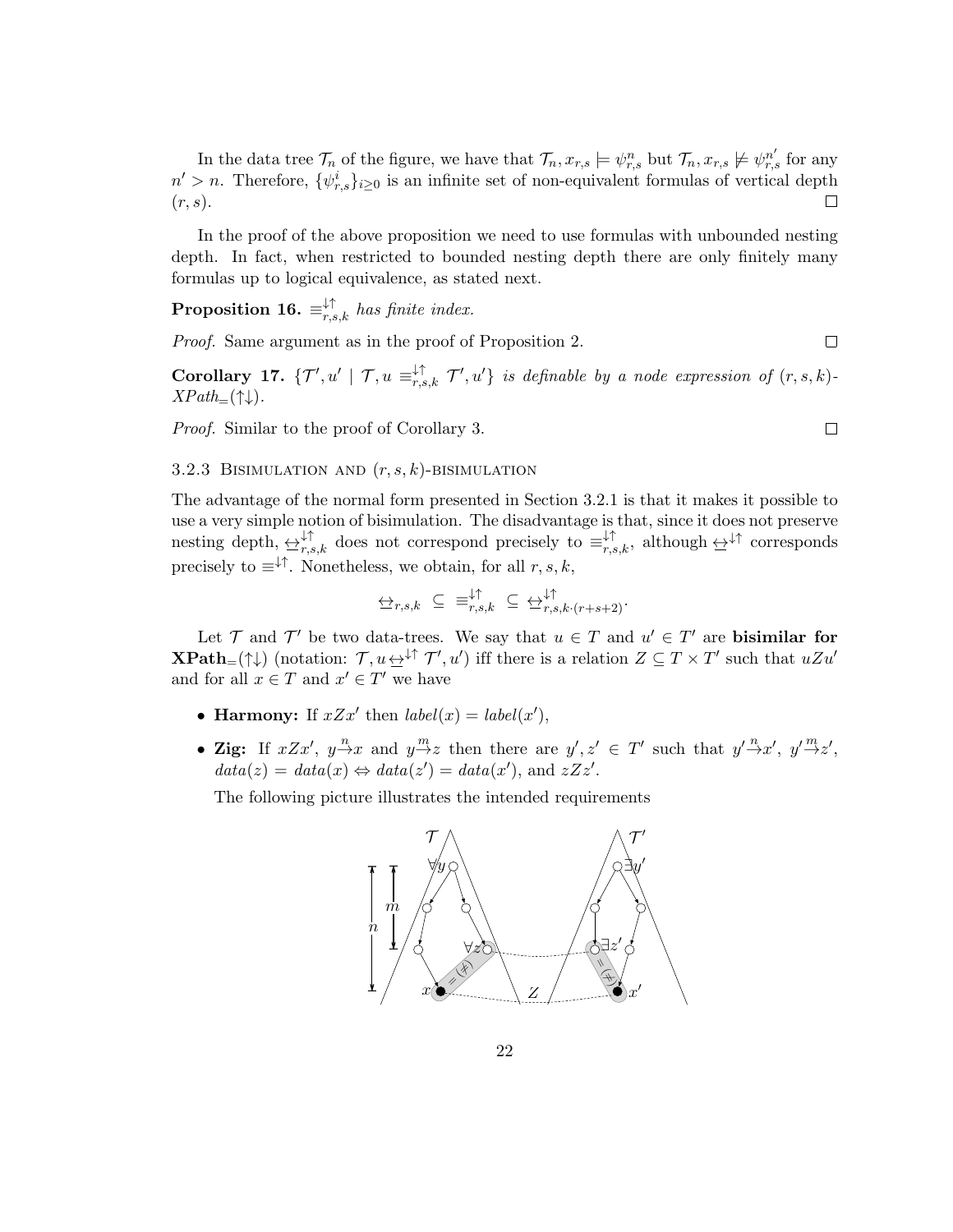• Zag: If  $xZx'$ ,  $y'\stackrel{n}{\rightarrow}x'$  and  $y'\stackrel{m}{\rightarrow}z'$  then there are  $y, z \in T$  such that  $y\stackrel{n}{\rightarrow}x, y\stackrel{m}{\rightarrow}z$ ,  $data(z)$  $= data(x) \Leftrightarrow data(z') = data(x'), \text{ and } zZz'.$ 

The above definitions heavily rely on the normal form of Proposition 12. In fact, the normal form is not strictly necessary for giving a notion of bisimulation for the vertical fragment. For the case of the downward fragment, no normal form was used, as every path expression is essentially a repetition of node test and 'child' relation. On the contrary, for the case of the vertical fragment, the use of a normal form would be very beneficial. A notion of bisimulation not taking into account the existence of normal form would have a rule Zig of the form: If If  $xZx'$  and  $n_1, \ldots, n_k, m_1, \ldots, m_k, \tilde{n}_1, \ldots, \tilde{n}_{\tilde{k}}$  and  $\tilde{m}_1, \ldots, \tilde{m}_{\tilde{k}}$  are such that

- $v_1^i \rightarrow \ldots \rightarrow v_{n_i}^i$  in  $\mathcal{T}$  and  $w_1^i \rightarrow \ldots \rightarrow w_{m_i}^i$  in  $\mathcal{T}$  for  $i \in \{1, \ldots, k\},$
- $\tilde{v}_1^i \rightarrow \ldots \rightarrow \tilde{v}_{\tilde{n}_i}^i$  in  $\mathcal{T}$  and  $\tilde{w}_1^i \rightarrow \ldots \rightarrow \tilde{w}_{\tilde{m}_i}^i$  in  $\mathcal{T}$  for  $i \in \{1, \ldots, \tilde{k}\},\$
- $v_1^i = w_1^i$  and  $\tilde{v}_1^i = \tilde{w}_1^i$
- $w_{m_i}^i = v_{n_{i+1}}^{i+1}$  and  $\tilde{w}_{\tilde{m}_i}^i = \tilde{v}_{\tilde{n}_{i+1}}^{i+1}$
- $x = v_{n_1}^1$  and  $x = \tilde{v}_{\tilde{n}_1}^1$

then there are  $v_1^{i_1}, \ldots, v_{n_i}^{i_i}$  in  $\mathcal{T}'$ ,  $w_1^{i_1}, \ldots, w_{m_i}^{i_i}$  for  $i \in \{1, \ldots, k\}$ , and  $\tilde{v}_1^{i_1}, \ldots, \tilde{v}_{\tilde{n}_i}^{i_i}, \tilde{w}_1^{i_1}, \ldots, \tilde{w}_{\tilde{m}_i}^{i_k}$ in  $\mathcal{T}'$  for  $i \in \{1, \ldots, \tilde{k}\}$  such that

- $v_1'^i \rightarrow \ldots \rightarrow v_{n_i}'^i$  in  $\mathcal{T}'$  and  $w_1'^i \rightarrow \ldots \rightarrow w_{m_i}'^i$  in  $\mathcal{T}'$ ,
- $\tilde{v}_1^{\prime i} \rightarrow \ldots \rightarrow \tilde{v}_{\tilde{n}_i}^{\prime i}$  in  $\mathcal{T}'$  and  $\tilde{w}_1^{\prime i} \rightarrow \ldots \rightarrow \tilde{w}_{\tilde{m}_i}^{\prime i}$  in  $\mathcal{T}'$ ,
- $v_1'^i = w_1'^i$  and  $\tilde{v}_1'^i = \tilde{w}_1'^i$
- $w_{m_i}^i = v_{n_{i+1}}^{\prime i+1}$  and  $\tilde{w}_{\tilde{m}_i}^{\prime i} = \tilde{v}_{\tilde{n}_{i+1}}^{\prime i+1}$  $\tilde{n}_{i+1}$
- $x = v_{n_1}^{\prime 1}$  and  $x = \tilde{v}_{\tilde{n}_1}^{\prime 1}$
- $v_j^i Zv_j'^i$ ,  $w_j^i Zw_j'^i$ ,  $\tilde{v}_j^i Z\tilde{v}_j'^i$ ,  $\tilde{w}_j^i Z\tilde{w}_j'^i$  and
- data $(w_{n_k}^k) = data(\tilde{w}_{n_k}^k)$  iff  $data(w_{n_i}^{\tilde{k}})$  $\tilde{m}_{\tilde{n}_{\tilde{k}}}^{\tilde{k}}$ ) = data $(\tilde{w}_{n_{\tilde{p}} }^{\tilde{k}})$  $\binom{n_k}{n_{\tilde{k}}}$

Intuitively, this definition establishes that for every paths p and  $\tilde{p}$  going up and down, many times in  $\mathcal{T}$ , there has to be a similar paths  $p'$  and  $\tilde{p}'$  in  $\mathcal{T}$ , going up and down many times, and respecting the 'shape' of p and  $\tilde{p}$  respectively such that the j-th node of p is connected to the j-the node of  $p'$  via Z, and the same for the nodes along  $\tilde{p}$ , and such that the data values of the last node of p and  $\tilde{p}$  in T are equal if and only if the data values of the last nodes of  $p'$  and  $\tilde{p}'$  are so.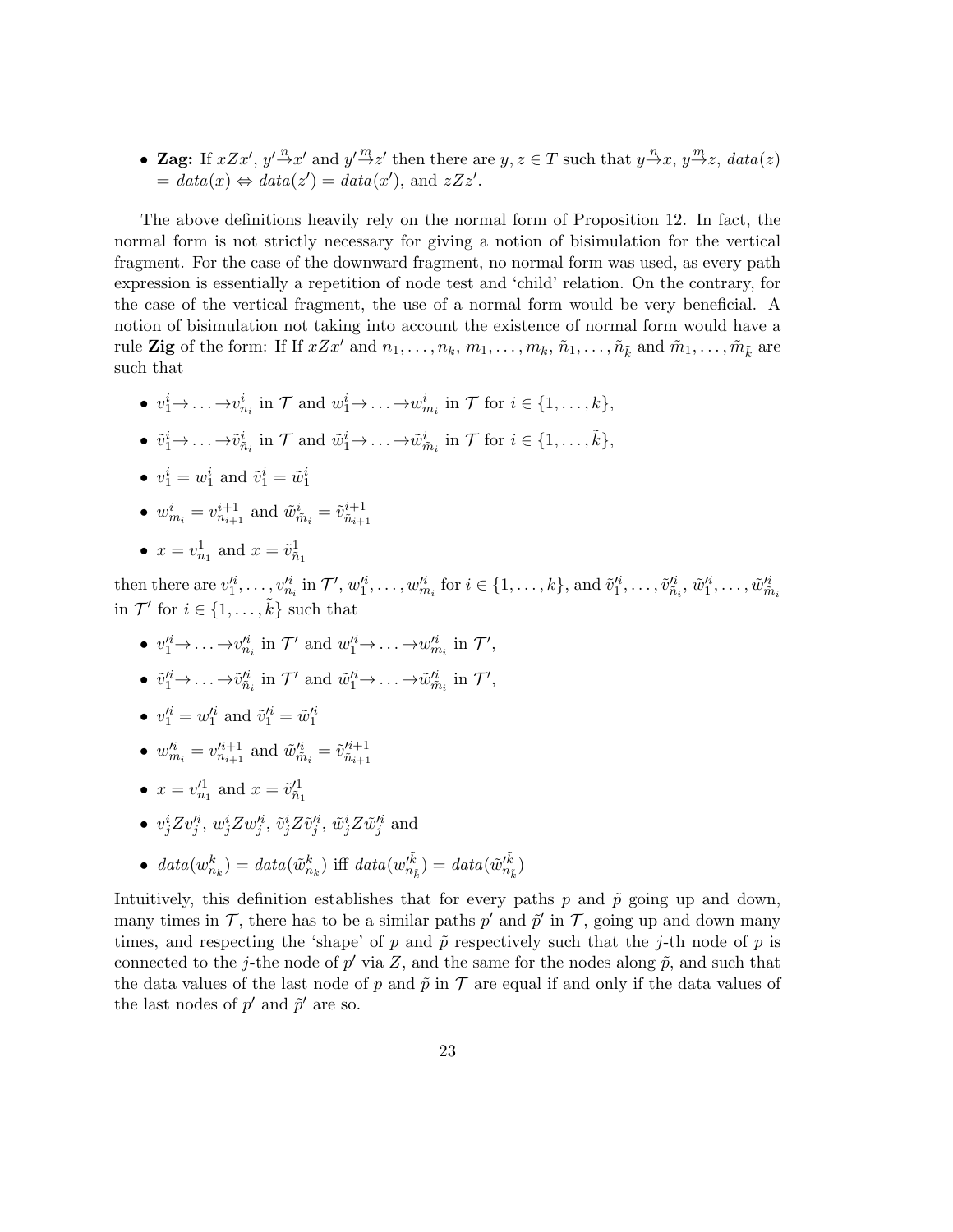This definition is the 'natural' extension of the downward bisimulation, but instead of considering downward paths, it considers more general ones. As it happens with the downward bisimulation, every intermediate node of  $\mathcal T$  in both paths have to be related with the corresponding node in  $\mathcal{T}'$ . As one can immediately see, this definition is quite long and checks too many conditions. Working with normal forms allow us to get a much simpler definition of bisimulation, which has two main advantages:  $a$ ) there is only one path in each data tree, and  $b$ ) we do not require intermediate nodes to be related by Z. These two features are direct consequences of the up-down normal form, as the normal form a) only compares values against the root (so there is only one non-empty path expression in each 'diamond' node expression) and  $b$ ) it only make tests at the beginning and at the end of each path expressions (but not in intermediate nodes). However, notice that due to the normal form both definitions denote the same bisimulation relation.

We say that  $u \in T$  and  $u' \in T'$  are  $(r, s, k)$ -bisimilar for  $\mathbf{XPath}_{=}(\uparrow \downarrow)$  (notation:  $\mathcal{T}, u \leftrightarrow_{r,s,k}^{\downarrow\uparrow} \mathcal{T}', u'$  if there is a family of relations  $(Z_{\hat{r},\hat{s}}^{\hat{k}})_{\hat{r}+\hat{s}\leq r+s,\hat{k}\leq k}$  in  $T \times T'$  such that  $uZ_{r,s}^k u'$  and for all  $\hat{r} + \hat{s} \leq r + s, \hat{k} \leq k, x \in T$  and  $x' \in T'$  we have that the following conditions hold.

- Harmony: If  $xZ_{\hat{r},\hat{s}}^{\hat{k}}x'$  then  $label(x) = label(x')$ .
- Zig: If  $xZ_{\hat{r},\hat{s}}^{\hat{k}}x', y \stackrel{n}{\rightarrow} x$  and  $y \stackrel{m}{\rightarrow} z$  with  $n \leq \hat{s}$  and  $m \leq \hat{r} + n$  then there are  $y', z' \in T'$ such that  $y' \stackrel{n}{\rightarrow} x'$ ,  $y' \stackrel{m}{\rightarrow} z'$ , and the following hold
	- 1.  $data(z) = data(x) \Leftrightarrow data(z') = data(x'),$
	- 2. if  $\hat{k} > 0$ ,  $z Z_{\hat{r}',\hat{s}'}^{\hat{k}-1} z'$  for  $\hat{r}' = \hat{r} + n m$ ,  $\hat{s}' = \hat{s} n + m$ .
- Zag: If  $xZ_{\hat{r},\hat{s}}^{\hat{k}}x', y'\overset{n}{\rightarrow}x'$  and  $y'\overset{m}{\rightarrow}z'$  with  $n\leq \hat{s}$  and  $m\leq \hat{r}+n$  then there are  $y, z \in T$ such that  $y \stackrel{n}{\rightarrow} x$ ,  $y \stackrel{m}{\rightarrow} z$ , and items (1) and (2) above are verified.

**Observation 18.** If  $xZ_{\hat{r},\hat{s}}^{\hat{k}}x'$ ,  $y^{\frac{n}{\sqrt{x}}}x$  and  $y'\rightarrow x'$  then it follows that  $yZ_{\hat{r}',\hat{s}'}^{\hat{k}-1}y'$ , for  $\hat{r}'=\hat{r}+n$ ,  $\hat{s}' = \hat{s} - n$ . The same occurs with Z instead of  $Z_{\hat{r},\hat{s}}^{\hat{k}}$  for the case of bisimilarity.

For a data tree  $\mathcal T$  and  $u \in T$ , let  $\mathcal T \vert^s_n u$  denote the subtree of  $\mathcal T$  induced by

$$
\{v \in T \mid (\exists m \le s) (\exists n \le r+m) (\exists w \in T) w \xrightarrow{m} u \wedge w \xrightarrow{n} v\}.
$$

**Observation 19.**  $\mathcal{T}, u \underline{\leftrightarrow}^{\downarrow \uparrow}_{r,s,k} (\mathcal{T}|_r^s u), u$ .

# 3.2.4 Equivalence and bisimulation

The next result says that  $\leftrightarrow^{\downarrow\dagger}$  coincides with  $\equiv^{\downarrow\dagger}$  on finitely branching data trees, and states precisely in what way  $\overleftrightarrow{\Sigma}_{r,s,k}^{\dagger}$  is related to  $\equiv_{r,s,k}^{\dagger,\uparrow}$ .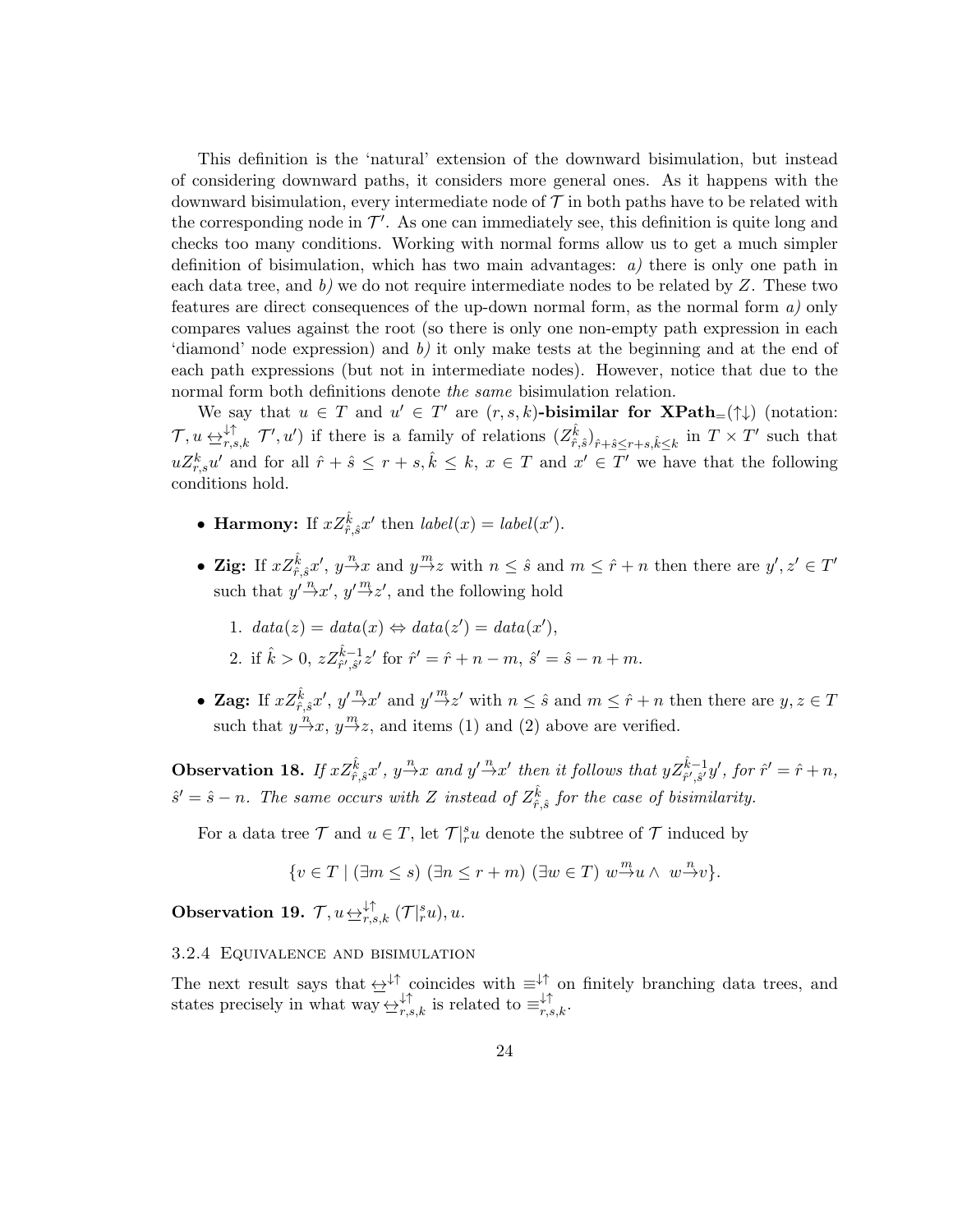#### Theorem 20.

- 1.  $\mathcal{T}, u \leftrightarrow^{\downarrow\uparrow} \mathcal{T}', u'$  implies  $\mathcal{T}, u \equiv^{\downarrow\uparrow} \mathcal{T}', u'$ . The converse also holds when  $\mathcal{T}$  and  $\mathcal{T}'$  are finitely branching.
- 2.  $\mathcal{T}, u \in \mathcal{F}_{r,s,k \cdot (r+s+2)}^{\downarrow \uparrow}$   $\mathcal{T}', u'$  implies  $\mathcal{T}, u \equiv_{r,s,k}^{\downarrow \uparrow} \mathcal{T}', u'.$
- 3.  $\mathcal{T}, u \equiv_{r,s,k}^{\downarrow\uparrow} \mathcal{T}', u' \implies \mathcal{T}, u \not\rightleftharpoons_{r,s,k}^{\downarrow\uparrow} \mathcal{T}', u'.$

The above theorem will be shown as a consequence of the following Propositions 21 and 22.

 $\textbf{Proposition 21.} \; \mathcal{T}, u\mathop{\leftrightarrow}\limits_{r,s,k\cdot (r+s+2)}^{\downarrow \uparrow} \mathcal{T}', u' \; \textit{implies} \; \mathcal{T}, u\equiv^{\downarrow \uparrow}_{r,s,k} \mathcal{T}', u'.$ 

*Proof.* We show that if  $\mathcal{T}, u \in \mathcal{F}_{r,s,k}$   $\mathcal{T}', u'$  via

$$
(Z^{\hat{k}}_{\hat{r},\hat{s}})_{\hat{r}+\hat{s}\leq r+s,\hat{k}\leq k}
$$

then for all  $n \leq \hat{s}$  and  $m \leq \hat{r} + n$ , for all  $\varphi$  in up-down normal form with  $\text{vd}(\varphi) \leq (\hat{r}, \hat{s})$ ,  $\text{ind}(\varphi) \leq \hat{k}$ , for all upward expression  $\alpha^{\uparrow}$  in up-down normal form, and for all downward expression  $\alpha^{\downarrow}$  in up-down normal form with  $\text{vd}(\alpha^{\uparrow}), \text{vd}(\alpha^{\downarrow}) \leq (\hat{r}, \hat{s}), \text{nd}(\alpha^{\uparrow}), \text{nd}(\alpha^{\downarrow}) \leq \hat{k}$ :

- 1. If  $xZ^{\hat{k}}_{\hat{r},\hat{s}}x'$  then  $\mathcal{T}, x \models \varphi$  iff  $\mathcal{T}', x' \models \varphi$ .
- 2. If  $y \stackrel{n}{\rightarrow} x$ ,  $y' \stackrel{n}{\rightarrow} x'$ ,  $x Z_{\hat{r}, \hat{s}}^{\hat{k}-1} x'$ , then  $(x, y) \in [\![\alpha^\uparrow]\!]^\mathcal{T}$  iff  $(x', y') \in [\![\alpha^\uparrow]\!]^\mathcal{T}'$ .
- 3. If  $y \stackrel{m}{\rightarrow} z$ ,  $y' \stackrel{m}{\rightarrow} z'$ ,  $z Z_{\hat{r}', \hat{s}'}^{\hat{k}-1} z'$  for  $\hat{r}' = \hat{r} + n m$ ,  $\hat{s}' = \hat{s} n + m$ , then  $(y, z) \in [\![\alpha^{\downarrow}]\!]^{\mathcal{T}}$  iff  $(y', z') \in [\![ \alpha^\downarrow ]\!]^{\mathcal{T}'}$ .

Hence, by Proposition 12, the main statement follows. We simultaneously show 1, 2 and 3 by induction on  $|\varphi| + |\alpha^{\uparrow}| + |\alpha^{\downarrow}|$ .

Let us see item 1. The base case is  $\varphi = a$  for some  $a \in \mathbb{A}$ . By Harmony, *label(x)* = label(x') and then  $\mathcal{T}, x \models \varphi$  iff  $\mathcal{T}', x' \models \varphi$ . The Boolean cases for  $\varphi$  are straightforward.

Suppose  $\varphi = \langle \varepsilon = \alpha^{\dagger} \alpha^{\dagger} \rangle$ . We show  $\mathcal{T}, x \models \varphi \Rightarrow \mathcal{T}', x' \models_{n} \varphi$ , so assume  $\mathcal{T}, x \models \varphi$ . Suppose there are  $y, z \in \mathcal{T}$  and  $n \leq \hat{s}$ ,  $m \leq \hat{r} + n$  such that  $y \stackrel{n'}{\rightarrow} x$ ,  $y \stackrel{m}{\rightarrow} z$ ,  $(x, y) \in [\![\alpha^\uparrow]\!]^\mathcal{T}$ ,  $(y, z) \in [\![\alpha^\downarrow]\!]^\mathcal{T}$  and  $data(x) = data(z)$ . By Zig, there are  $y', z' \in T'$  such that  $z \mathbb{Z}_{\tilde{r}',\tilde{s}'}^{\tilde{k}-1} z'$ for  $\hat{r}' = \hat{r} + n - m$ ,  $\hat{s}' = \hat{s} - n + m$ , and  $data(x') = data(z')$ . By inductive hypothesis 2 and 3,  $(x', y') \in [\![\alpha^\dagger]\!]^{\mathcal{T}'}$  and  $(y', z') \in [\![\alpha^\dagger]\!]^{\mathcal{T}'}$ . Hence  $\mathcal{T}', x' \models \varphi$ . The implication  $\mathcal{T}', x' \models$  $\varphi \Rightarrow \mathcal{T}, x \models \varphi$  is analogous. The cases  $\varphi = \langle \varepsilon \neq \alpha^{\uparrow\downarrow} \rangle$ , and  $\varphi = \langle \varepsilon \odot \alpha^{\uparrow} \rangle$ ,  $\varphi = \langle \varepsilon \odot \alpha^{\downarrow} \rangle$  $(\odot \in \{\pm, \neq\})$  and  $\varphi = \langle \alpha \rangle$  (for  $\alpha$  in up-down normal form) are shown in a similar way. The cases  $\varphi = \langle \varepsilon \odot \varepsilon \rangle$  ( $\odot \in \{ =, \neq \}$ ) are trivial.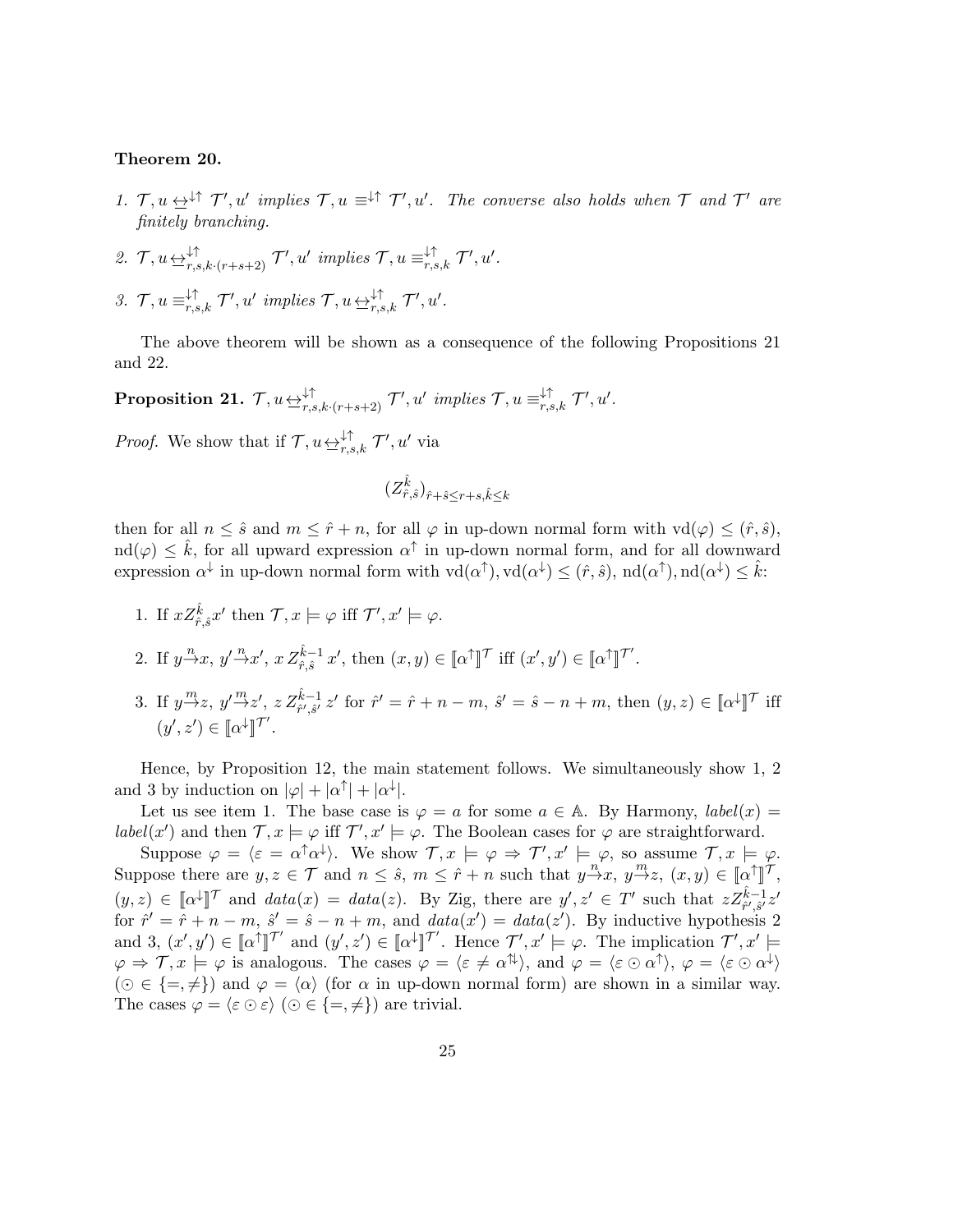Let us now analyze item 2. Let  $\alpha^{\uparrow} = [\psi] \uparrow^{n} (n \ge 0)$ , and let  $x_0, \ldots, x_n \in T$  and  $x'_0, \ldots, x'_n \in T'$  be such that

$$
y = x_0 \to x_1 \to \cdots \to x_n = x \quad \text{in } \mathcal{T},
$$
  

$$
y' = x'_0 \to x'_1 \to \cdots \to x'_n = x' \quad \text{in } \mathcal{T}',
$$

and  $xZ_{\hat{r},\hat{s}}^{\hat{k}-1}x'$ . By Observation 18, we have  $x_0Z_{\hat{r}',\hat{s}'}^{\hat{k}-1}$  ${}_{\hat{r}',\hat{s}'}^{k-1}x'_0$ , for  $\hat{r}' = \hat{r} + n$ ,  $\hat{s}' = \hat{s} - n$ . Assume by contradiction that  $(x', y') \notin [\![\alpha^\uparrow]\!]^\mathcal{T'}$ . This necessarily means that  $\mathcal{T}, x_0 \models \psi$  but  $\mathcal{T}', x'_0 \not\models \psi$ . But  $\psi$  is a subformula of  $\alpha^{\dagger}$ ,  $\text{nd}(\psi) \leq \hat{k} - 1$  and  $\text{nd}(\psi) \leq (\hat{r}', \hat{s}')$  and this contradicts inductive hypothesis 1.

Item 3 is shown in a similar way. Let  $\alpha^{\downarrow} = \downarrow^m[\psi]$   $(m \ge 0)$ , and let  $z_0, \ldots, z_m \in T$  and  $z'_0, \ldots, z'_m \in T'$  be such that

$$
y = z_0 \to z_1 \to \cdots \to z_m = z \quad \text{in } \mathcal{T},
$$
  

$$
y' = z'_0 \to z'_1 \to \cdots \to z'_m = z' \quad \text{in } \mathcal{T}',
$$

and  $z Z_{\hat{r}',\hat{s}'}^{\hat{k}-1} z'$ . Assume by contradiction that  $(y',z') \notin [\![\alpha^\downarrow]\!]^{\mathcal{T}'}$ . This necessarily means that  $\mathcal{T}, x_m \models \psi$  but  $\mathcal{T}', x'_m \not\models \psi$ . But  $\psi$  is a subformula of  $\alpha^{\downarrow}$ ,  $\text{nd}(\psi) \leq \hat{k} - 1$  and  $\text{nd}(\psi) \leq (\hat{r}', \hat{s}')$ and this contradicts inductive hypothesis 1.  $\Box$ 

 $\textbf{Proposition 22.} \ \ \mathcal{T}, u\equiv^{\downarrow\uparrow}_{r,s,k} \mathcal{T}', u' \ \ \textit{implies} \ \mathcal{T}, u\rightarrow^{\downarrow\uparrow}_{r,s,k} \mathcal{T}', u'.$ 

*Proof.* Fix  $u \in T$  and  $u' \in T'$  such that  $\mathcal{T}, u \equiv_{r,s,k}^{\downarrow \uparrow} \mathcal{T}', u'$ . Define  $(Z_{\hat{r},\hat{s}}^{\hat{k}})_{\hat{r}+\hat{s}\leq r+s,\hat{k}\leq k}$  by

$$
xZ_{\hat{r},\hat{s}}^{\hat{k}}x'
$$
 iff  $\mathcal{T}, x \equiv_{\hat{r},\hat{s},\hat{k}}^{\downarrow\uparrow} \mathcal{T}', x'$ .

We show that  $Z_{r,s}^k$  is a  $(r, s, k)$ -bisimulation between  $\mathcal{T}, u$  and  $\mathcal{T}', u'$ . By hypothesis,  $uZ_{r,s}^k u'$ . Now fix  $\hat{r} + \hat{s} \le r + s$ ,  $\hat{k} \le k$ . By construction,  $Z_{\hat{r},\hat{s}}^{\hat{k}}$  satisfies Harmony. Let us see that  $Z_{\hat{r},\hat{s}}^{\hat{k}}$ satisfies Zig (the case for Zag is analogous). Suppose  $xZ^{\hat{k}}_{\hat{r},\hat{s}}x'$ ,

$$
y = x_0 \to x_1 \to \cdots \to v_n = x \quad \text{in } \mathcal{T},
$$
  

$$
y = z_0 \to z_1 \to \cdots \to z_m = z \quad \text{in } \mathcal{T},
$$

and  $data(x) = data(z)$  (the case  $data(x) \neq data(z)$  is shown in a similar way), where  $m \leq \hat{r} + n$ . Let  $P \subseteq T'^2$  be defined by

$$
P = \{(y', z') \mid y' \stackrel{n}{\rightarrow} x' \land y' \stackrel{m}{\rightarrow} z' \land data(x') = data(z')\}.
$$

Since  $\mathcal{T}, x \equiv_{r,s,k}^{\downarrow\uparrow} \mathcal{T}', x'$ ,  $\text{vd}(\langle \varepsilon = \uparrow^n \downarrow^m \rangle) \le (r, s)$ ,  $\text{nd}(\langle \varepsilon = \uparrow^n \downarrow^m \rangle) = 0$ , and  $\mathcal{T}, x \models \langle \varepsilon = \downarrow^n \downarrow^m \rangle$  $\uparrow^{n} \downarrow^{m}$ , we conclude that  $P \neq \emptyset$ . We next show that there exists  $(y', z') \in P$  such that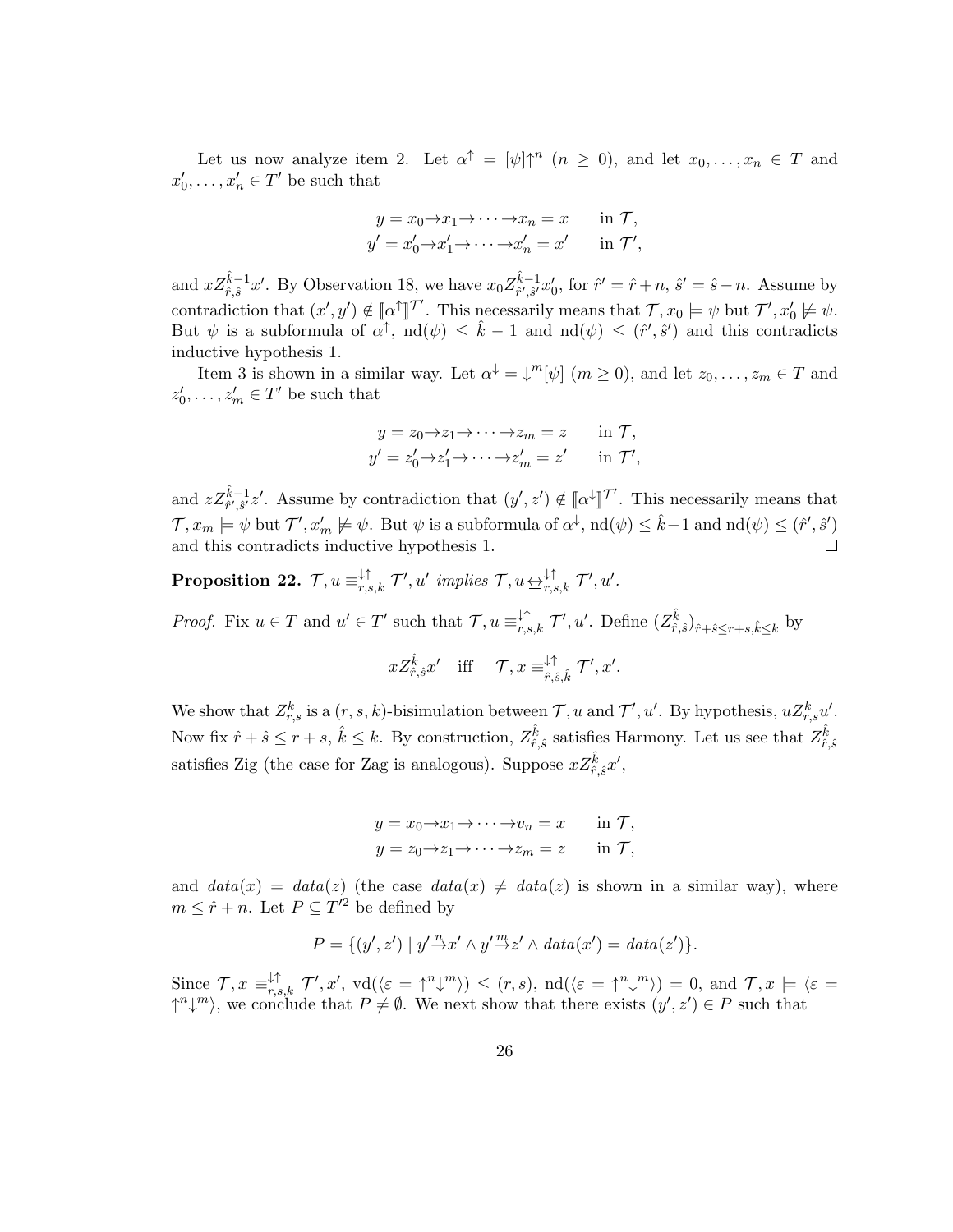i.  $y' = x'_0 \rightarrow x'_1 \rightarrow \cdots \rightarrow x'_n = x'$  in  $\mathcal{T}'$ ii.  $y' = z'_0 \rightarrow z'_1 \rightarrow \cdots \rightarrow z'_m = z'$  in  $\mathcal{T}'$ , iii.  $\mathcal{T}, x \equiv_{\hat{r}, \hat{s}}^{\downarrow \uparrow}$  $\downarrow \uparrow$   $\uparrow$ ,  $\mathcal{F}', x'$ , and iv.  $\mathcal{T}, z \equiv_{\hat{r}'}^{\downarrow \uparrow}$ ↓↑<br>  $\hat{r}^{\prime}, \hat{s}^{\prime}, \hat{k}-1$   $\mathcal{T}^{\prime}, z^{\prime}$ , where  $\hat{r}^{\prime} = \hat{r} + n - m$ ,  $\hat{s}^{\prime} = \hat{s} - n + m$ ,

and hence, by inductive hypothesis, Zig is satisfied by  $Z_{\hat{r},\hat{s}}^{\hat{k}}$ . By way of contradiction, assume that for all  $(y', z') \in P$  satisfying i and ii we have either

(a)  $\mathcal{T}, x \neq^{\downarrow \uparrow}_{\hat{r},\hat{s}}$  $\downarrow \uparrow_{\hat{r},\hat{s},\hat{k}-1} \mathcal{T}', x'; \text{ or }$ (b)  $\mathcal{T}, z \not\equiv_{\hat{r}'}^{\downarrow \uparrow}$ ↓↑<br>  $\hat{r}^{\prime},\hat{s}^{\prime},\hat{k}-1$   $\mathcal{T}^{\prime},z^{\prime}$  for  $\hat{r}^{\prime}=\hat{r}+n-m, \ \hat{s}^{\prime}=\hat{s}-n+m.$ 

Fix  $\top$  as any tautology such that  $\mathrm{vd}(\top) = (0,0)$ ,  $\mathrm{nd}(\top) = 0$ . For each  $(y', z') \in P$  we define node expressions,  $\varphi_{y',z'}$  and  $\psi_{y',z'}$ , satisfying that  $\text{vd}(\varphi_{y',z'}) \leq (\hat{r}, \hat{s})$ ,  $\text{nd}(\varphi_{y',z'}) < \hat{k}$ and  $\mathrm{vd}(\psi_{y',z'}) \leq (\hat{r}', \hat{s}')$ ,  $\mathrm{nd}(\psi_{y',z'}) < \hat{k}$  as follows:

- Suppose (a) holds. Let  $\varphi_{y',z'}$  be such that  $\mathrm{vd}(\varphi_{v',w'}) \leq (\hat{r},\hat{s})$ ,  $\mathrm{nd}(\varphi_{v',w'}) < \hat{k}$ , and such that  $\mathcal{T}, x \models \varphi_{y',z'}$  but  $\mathcal{T}', x' \not\models \varphi_{y',z'}$ ; and let  $\psi_{v',w'} = \top$ .
- Suppose (a) does not hold. Then (b) holds. Let  $\psi_{y',z'}$  be such that  $\mathrm{vd}(\psi_{y',z'}) \leq (\hat{r}', \hat{s}')$ ,  $\mathrm{ind}(\psi_{y',z'}) < \hat{k}$  and such that  $\mathcal{T}, z \models \psi_{y',z'}$  but  $\mathcal{T}', z' \not\models \psi_{y',z'}$ ; and let  $\varphi_{y',z'} = \top$ .

Let

$$
\Phi = \bigwedge_{(y',z') \in P} \varphi_{y',z'} \quad \text{and} \quad \Psi = \bigwedge_{(y',z') \in P} \psi_{y',z'}.
$$
\n<sup>(2)</sup>

Since  $\text{vd}(\varphi_{y',z'}) \leq (\hat{r},\hat{s})$ ,  $\text{nd}(\varphi_{y',z'}) < \hat{k}$ , by Proposition 16, there are finitely many nonequivalent formulas  $\varphi_{y',z'}$ . The same applies to formulas  $\psi_{y',z'}$ . Hence both infinite conjunctions in (2) are equivalent to finite ones, and therefore without loss of generality we may assume that  $\Phi$  and  $\Psi$  are well-formed formulas.

Finally, let

$$
\alpha^{\uparrow} = [\Phi] \uparrow^n
$$
 and  $\alpha^{\downarrow} = \downarrow^m [\Psi].$ 

By construction,  $\operatorname{vd}(\alpha^{\dagger}\alpha^{\downarrow}) \leq (\hat{r}, \hat{s})$ ,  $\operatorname{nd}(\alpha^{\dagger}\alpha^{\downarrow}) \leq \hat{k}$ . Furthermore,  $\mathcal{T}, x \models \langle \varepsilon = \alpha^{\dagger}\alpha^{\downarrow} \rangle$  and  $\mathcal{T}', x' \not\models \langle \varepsilon = \alpha^{\uparrow} \alpha^{\downarrow} \rangle$ , but this contradicts the fact that  $\mathcal{T}, x \equiv_{\hat{r}, \hat{s}}^{\downarrow \uparrow}$  $\downarrow \uparrow_{\hat{r}, \hat{s}, \hat{k}} \mathcal{T}', x'.$ 

Proof of Theorem 20. Items 2 and 3 are shown in Propositions 21 and 22.

The left-to-right argument for item 1 can be seen as a consequence of item 2. Indeed,  $\mathcal{T}, u \leftrightarrow^{\downarrow\uparrow} \mathcal{T}', u'$  implies  $\mathcal{T}, u \leftrightarrow^{\downarrow\uparrow}_{(r,s)} \mathcal{T}', u'$  for all  $r, s$ , which by item 2 implies  $\mathcal{T}, u \equiv^{\downarrow\uparrow}_{(r,s)}$  $^{\downarrow\uparrow}_{(r,s)}$   $\mathcal{T}', u'$ for all r, s, which in turn entalis  $\mathcal{T}, u \equiv^{\downarrow \uparrow} \mathcal{T}', u'.$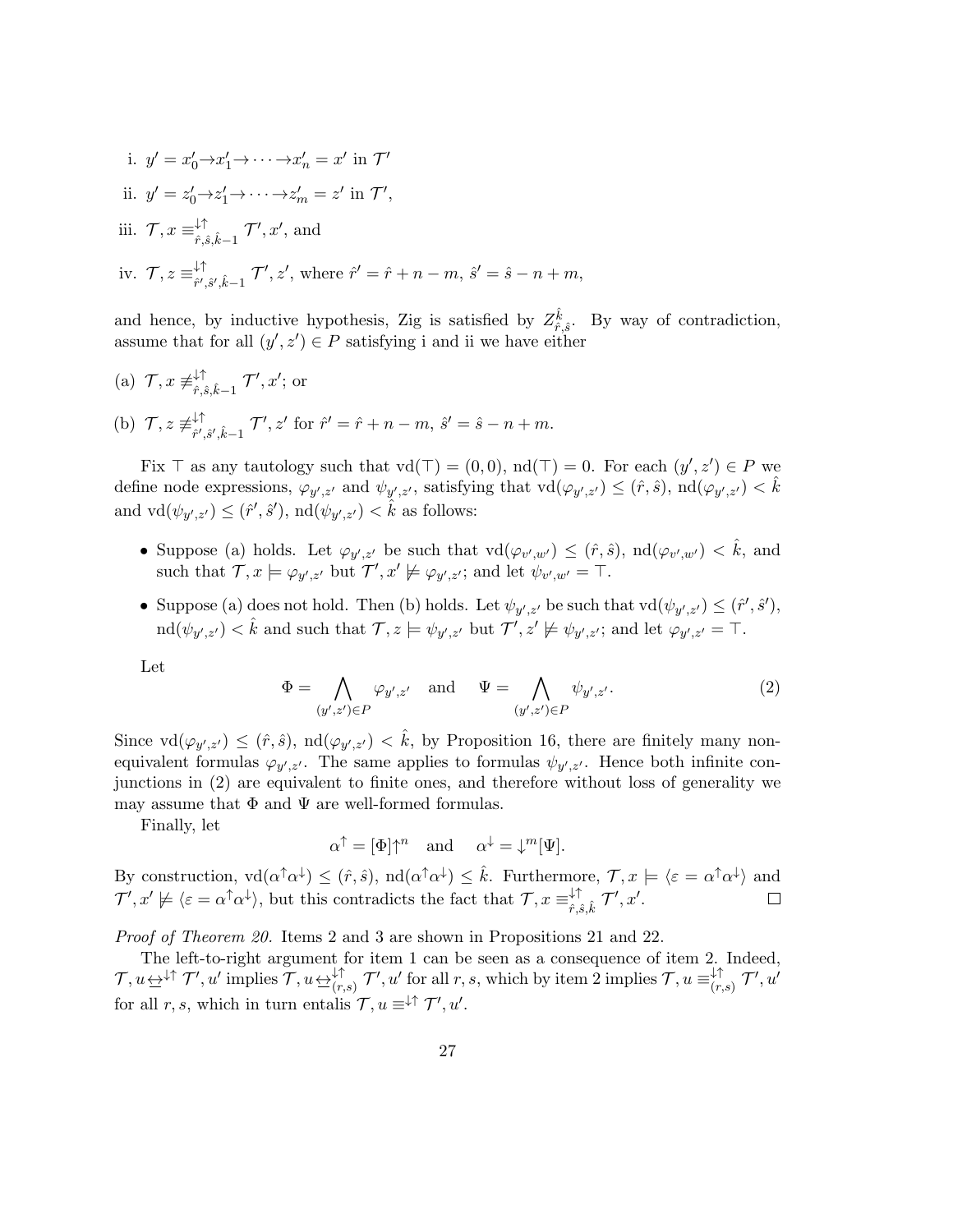The right-to-left argument for item 1 is similar to that of Proposition 22, but working with a single Z instead of  $(Z_{\hat{r},\hat{s}}^{\hat{k}})_{\hat{r},\hat{s},\hat{k}}$ . For the converse implication, define Z by  $xZx'$  iff  $\mathcal{T}, x \equiv \downarrow \uparrow \mathcal{T}', x'$ . The conjunctions in (2) are then finite because  $\mathcal{T}'$  is finitely branching, and so P is finite (the fact that  $\mathcal T$  is finitely branching is used for showing that Zag is satisfied). satisfied).

Corollary 23.  $\leftrightarrow_{r,s,k}^{\downarrow\uparrow}$  has finite index.

Proof. Immediate from Theorem 20 and Proposition 16.

 $\Box$ 

## 3.3 Simulation

In this section we define notions of directed (non-symmetric) simulations for  $XPath_{=}(\downarrow)$ and  $XPath_{=}(\uparrow\downarrow)$ , as it is done, e.g., in (Kurtonina & de Rijke, 1997) or (Lutz, Piro, & Wolter, 2011) for some modal logics. We obtain results similar to Theorems 8 and 20 but relating each simulation notion with the corresponding logical implication.

We say that an XPath $_{=}$  formula is **positive** if it contains no negation  $\neg$  and no inequality data tests  $\langle \alpha \neq \beta \rangle$ . For L one of XPath<sub>=</sub>( $\downarrow$ ), XPath<sub>=</sub>( $\uparrow \downarrow$ ), XPath<sub>=</sub>( $\downarrow \downarrow$ <sup>\*</sup>\*), or  $XPath_{=}(\downarrow \uparrow \downarrow_{*} \uparrow^{*})$ , we write  $\mathcal{L}^{+}$  for the positive fragment of  $\mathcal{L}$ .

A simulation for  $\mathbf{XPath}_{=}(\downarrow)$  [resp. for  $\mathrm{XPath}_{=}(\uparrow\downarrow)$ ] is simply a bisimulation from which the Zag clause and half of the first condition in the Zig clause have been omitted. Observe that simulations need not be symmetric.

Formally, we say that  $u \in T$  is **similar to**  $u' \in T'$  for  $\mathbf{XPath}_{=}(\downarrow)$  (notation:  $\mathcal{T}, u \rightarrow^{\downarrow}$  $\mathcal{T}', u'$  iff there is a relation  $Z \subseteq T \times T'$  such that  $uZu'$  and for all  $x \in T$  and  $x' \in T'$  we have

- Harmony: If  $xZx'$  then  $label(x) = label(x')$ .
- Zig: If  $xZx'$ ,  $x \stackrel{n}{\rightarrow} v$  and  $x \stackrel{m}{\rightarrow} w$  then there are  $v', w' \in T'$  such that  $x' \stackrel{n}{\rightarrow} v'$ ,  $x' \stackrel{m}{\rightarrow} w'$  and
	- 1.  $data(v) = data(w) \Rightarrow data(v') = data(w'),$
	- 2.  $(\stackrel{i}{\rightarrow}v)Z(\stackrel{i}{\rightarrow}v')$  for all  $0 \leq i < n$ , and
	- 3.  $(\stackrel{i}{\rightarrow}w)Z(\stackrel{i}{\rightarrow}w')$  for all  $0 \leq i < m$ .

 $u \in T$  is similar to  $u' \in T'$  for  $\text{XPath}_{=}(\uparrow \downarrow)$  (notation:  $\mathcal{T}, u \rightarrow^{\downarrow \uparrow} \mathcal{T}', u'$ ) iff there is a relation  $Z \subseteq T \times T'$  such that  $uZu'$  and for all  $x \in T$  and  $x' \in T'$  we have

- Harmony: If  $xZx'$  then  $label(x) = label(x')$ .
- Zig: If  $xZx'$ ,  $y \stackrel{n}{\rightarrow} x$  and  $y \stackrel{m}{\rightarrow} z$  then there are  $y', z' \in T'$  such that  $y' \stackrel{n}{\rightarrow} x'$ ,  $y' \stackrel{m}{\rightarrow} z'$ ,  $zZz'$ , and if  $data(z) = data(x)$  then  $data(z') = data(x')$ .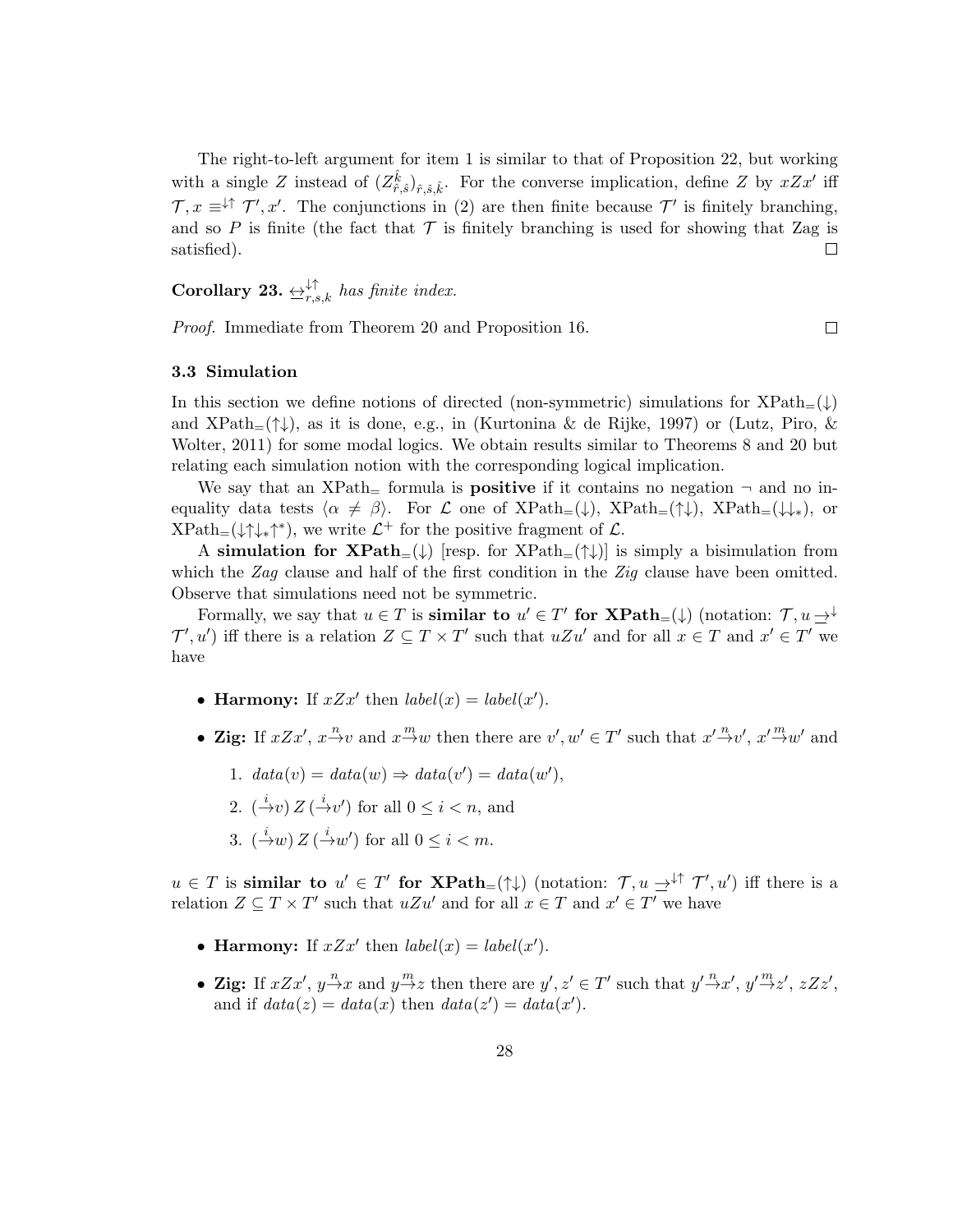Relations  $\Rightarrow_{\ell}^{\downarrow}$  and  $\Rightarrow_{r,s,k}^{\downarrow\uparrow}$  are defined accordingly. We define one-way (non-symmetric) logical implication between models as follows. We write  $\mathcal{T}, u \Rightarrow^{\downarrow} \mathcal{T}', u'$  for

$$
(\forall \varphi \in \mathsf{XPath}_=(\downarrow)^+) \ [\mathcal{T},u \models \varphi \Rightarrow \mathcal{T}',u' \models \varphi].
$$

Define  $\Rightarrow_{\ell}^{\downarrow}$ ,  $\Rightarrow^{\downarrow\uparrow}$ , and  $\Rightarrow_{r,s,k}^{\downarrow\uparrow}$  in an analogous way for  $\ell$ -XPath<sub>=</sub>( $\downarrow$ )<sup>+</sup>, XPath<sub>=</sub>( $\downarrow$ <sup>+</sup>)<sup>+</sup>,  $(r, s, k)$ - $XPath_{=}(\downarrow \uparrow)^{+}$ , respectively. As for bisimulation, we have that  $\Rightarrow$  coincides with  $\Rightarrow$ .

# Theorem 24.

- 1. Let  $\dagger \in {\{\downarrow, \downarrow\uparrow\}}$ .  $\mathcal{T}, u \preceq^{\dagger} \mathcal{T}', u'$  implies  $\mathcal{T}, u \rightrightarrows^{\dagger} \mathcal{T}', u'$ . The converse holds when  $\mathcal{T}'$  is finitely branching.
- 2.  $\mathcal{T}, u \rightarrow^{\downarrow}_{\ell} \mathcal{T}', u' \text{ iff } \mathcal{T}, u \Rightarrow^{\downarrow}_{\ell} \mathcal{T}', u'.$ 3.  $\mathcal{T}, u \rightleftharpoons_{r,s,k\cdot(r+s+2)}^{\downarrow\uparrow} \mathcal{T}', u' \implies \mathcal{T}, u \Rightarrow_{r,s,k}^{\downarrow\uparrow} \mathcal{T}', u'.$ 4.  $\mathcal{T}, u \equiv \nightharpoonup_{r,s,k}^{\uparrow \uparrow} \mathcal{T}', u'$  implies  $\mathcal{T}, u \rightharpoonup_{r,s,k}^{\downarrow \uparrow} \mathcal{T}', u'.$

Proof. The proofs are straightforward adaptations of the proofs of Propositions 9 and 11 and Propositions 21 and 22 respectively, and are ommitted here. In particular, for the 'if' part, in the adaptation of the proofs of Propositions 11 and 22, the simulations are defined by

$$
xZ_ix' \quad \text{iff} \quad \mathcal{T}, x \Rrightarrow_i^{\downarrow} \mathcal{T}', x
$$
\n
$$
xZ_{\hat{r},\hat{s}}^{\hat{k}}x' \quad \text{iff} \quad \mathcal{T}, x \Rrightarrow_{\hat{r},\hat{s},\hat{k}}^{\downarrow\uparrow} \mathcal{T}', x
$$

respectively, and the conditions (a) and (b) on page 15 become now

(a)  $[\exists i \in \{0, \ldots, n\} \exists \varphi \in \text{XPath}_{=}(\downarrow)^{+}] \text{dd}(\varphi) \leq h - i \wedge \mathcal{T}, v_{i} \models \varphi \wedge \mathcal{T}', v'_{i} \not\models \varphi; \text{or}$ 

(b) 
$$
[\exists j \in \{0, \ldots, m\} \; \exists \varphi \in \text{XPath}_{=}(\downarrow)^{+}] \; \text{dd}(\varphi) \leq h - j \wedge \mathcal{T}, w_{j} \models \varphi \wedge \mathcal{T}', w'_{j} \not\models \varphi,
$$

and

- (a)  $[\exists i \in \{0, ..., n\} \exists \varphi \in \text{XPath}_{=}(\downarrow \uparrow)^+] \text{vd}(\varphi) \leq (\hat{r} + i, \hat{s} i) \wedge \text{nd}(\varphi) \leq k 1 \wedge \mathcal{T}, v_i \models$  $\varphi \wedge \mathcal{T}', v_i' \not\models \varphi$ ; or
- (b)  $[\exists j \in \{0, ..., m\} \exists \varphi \in \text{XPath}_{=}(\downarrow \uparrow)^+] \text{vd}(\varphi) \leq (\hat{r} + j', \hat{s} j') \text{ for } j' = n m + j$  $\wedge \mathrm{nd}(\varphi) \leq k - 1 \wedge \mathcal{T}, w_j \models \varphi \wedge \mathcal{T}', w'_j \not\models \varphi$

respectively.

 $\Box$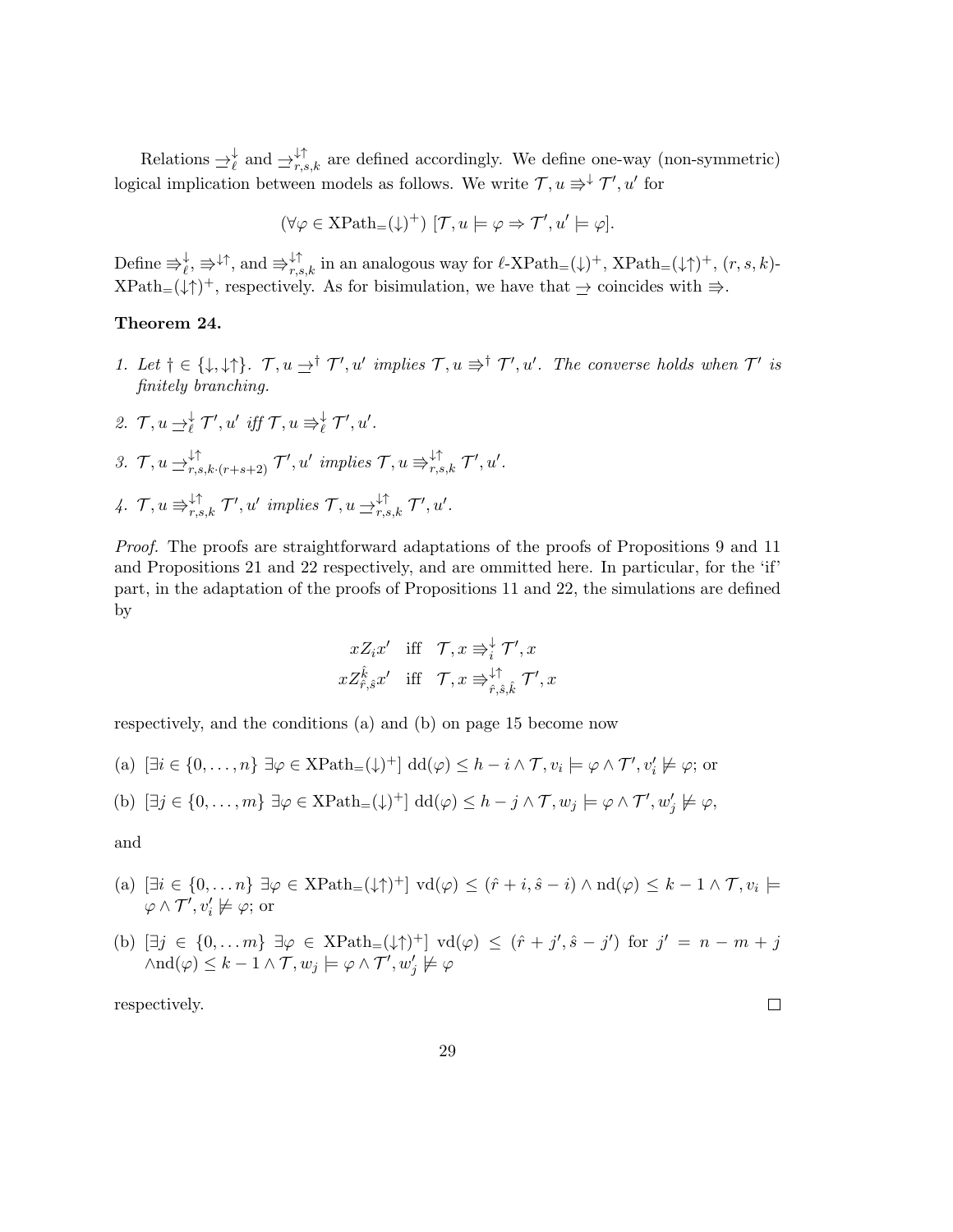We say that  $\mathcal{T}'$  is a **substructure** of  $\mathcal{T}$  if  $\mathcal{T}'$  is a data tree which results from removing some nodes of  $\mathcal{T}$ , i.e.,  $T' \subseteq T$  and for all  $u, v \in T'$  we have: 1)  $u \to v$  on  $\mathcal{T}$  iff  $u \to v$  on  $\mathcal{T}'$ ; 2) label(u) on  $\mathcal{T}'$  equals label(u) on  $\mathcal{T}$ ; and 3) data(u) on  $\mathcal{T}'$  equals data(u) on  $\mathcal{T}$ . Equivalently, seen as  $\sigma$ -structures,  $\mathcal{T}'$  is the  $\sigma$ -substructure of  $\mathcal{T}$  induced by  $T' \subseteq T$ . One can verify that the identity on  $T'$  is a simulation for  $\text{XPath}_{=}(\uparrow\downarrow)$  from  $\mathcal{T}'$  to  $\mathcal{T}$ .

**Lemma 25.** If  $\mathcal{T}'$  is a substructure of  $\mathcal{T}$  and  $u' \in \mathcal{T}'$  then  $\mathcal{T}', u' \rightharpoonup^{\downarrow \uparrow} \mathcal{T}, u'$ .

## Lemma 26.

- (1)  $\{\mathcal{T}', u' \mid \mathcal{T}, u \rightharpoonup^{\downarrow}_{\ell} \mathcal{T}', u'\}$  is definable by a node expression  $\chi^{\pm}_{\ell, \ell}$  $\bigcup_{\ell,u,\mathcal{T}}^+$  of  $XPath_{=}(\downarrow)^+$  with downward depth  $\leq \ell$ .
- (2)  $\{\mathcal{T}', u' \mid \mathcal{T}, u \rightleftharpoons_{r,s,k}^{\downarrow\uparrow} \mathcal{T}', u'\}$  is definable by a node expression  $\chi_{r,s}^+$  $^+_{r,s,k,u,\mathcal{T}}$  of  $XPath_{=}(\downarrow\uparrow)^+$ with vertical depth  $\leq$   $(r, s)$  and nesting depth  $\leq k$ .

*Proof.* For item (2), let  $\text{sim}_{r,s,k}^{\downarrow\uparrow}(\mathcal{T},u) = \{\mathcal{T}', u' \mid \mathcal{T}, u \rightrightarrows_{r,s,k}^{\downarrow\uparrow} \mathcal{T}', u'\}.$  Let  $\Phi_{\mathcal{T}',u'}$  be the set of all positive node expressions  $\varphi \in \text{XPath}_{=}(\downarrow \uparrow)^{+}$  of vertical depth at most  $(r, s)$  and nesting depth at most k so that  $\mathcal{T}', u' \models \varphi$ . Let  $\Psi$  be

$$
\Psi = \bigvee_{\mathcal{T}', u' \in sim_{r,s,k}^{\downarrow\uparrow}(\mathcal{T}, u)} \bigwedge \Phi_{\mathcal{T}', u'}.
$$

Since every  $\Phi_{\mathcal{T}',u'}$  is finite up to logical equivalence by Proposition 16, it follows that  $\Psi$  is a valid node expression. We show that it defines  $\textit{sim}_{r,s,k}^{\downarrow\uparrow}(\mathcal{T},u)$ .

Let  $\mathcal{T}', u' \in \textit{sim}_{r,s,k}^{\downarrow\uparrow}(\mathcal{T}, u)$ . Then,  $\mathcal{T}', u' \models \bigwedge \Phi_{\mathcal{T}', u'}$  and thus  $\mathcal{T}', u' \models \Psi$ . If on the other hand  $\mathcal{T}', u' \models \Psi$  we have that  $\mathcal{T}', u' \models \bigwedge \Phi_{\mathcal{T}'', u''}$  for some  $\mathcal{T}'', u'' \in \textit{sim}_{r,s,k}^{\downarrow \uparrow}(\mathcal{T}, u)$ and then  $\mathcal{T}', u' \equiv_{r,s,k}^{\downarrow \uparrow} \mathcal{T}'', u''$ . By Theorem 20-3 we then have that  $\mathcal{T}', u' \not\rightleftarrows_{r,s,k}^{\downarrow \uparrow} \mathcal{T}'', u''$ , and in particular  $\mathcal{T}'', u'' \rightrightarrows_{r,s,k}^{\downarrow \uparrow} \mathcal{T}', u'.$  Since  $\mathcal{T}, u \rightrightarrows_{r,s,k}^{\downarrow \uparrow} \mathcal{T}'', u''$  and  $\mathcal{T}''', u'' \rightrightarrows_{r,s,k}^{\downarrow \uparrow} \mathcal{T}', u'$ , then  $\mathcal{T}, u \rightharpoonup_{r,s,k}^{\downarrow \uparrow} \mathcal{T}', u'$  (by transitivity of  $\Rightarrow_{r,s,k}^{\downarrow \uparrow}$ ) and thus  $\mathcal{T}', u' \in sim_{r,s,k}^{\downarrow \uparrow}(\mathcal{T}, u)$ .

Item (1) is shown in a similar way, using Proposition 2 and Theorem 8-2.

 $\Box$ 

We obtain that the node expressions of  $XPath_{=}$  invariant under simulations are, precisely, the positive ones.

# Theorem 27.

- 1.  $\varphi \in XPath_{=}(\downarrow)$  is  $\Rightarrow^{\downarrow}$ -invariant [resp.  $\Rightarrow^{\downarrow}_{\ell}$ ] iff it is equivalent to a node expression of  $XPath_{=}(\downarrow)^{+}$  [resp.  $\ell$ -XPath<sub>=</sub>( $\downarrow$ )<sup>+</sup>].
- 2.  $\varphi \in XPath_{=}(\uparrow\downarrow)$  is  $\Rightarrow^{\downarrow\uparrow}$ -invariant iff it is equivalent to a node expression of  $XPath_{=}(\downarrow\uparrow)^+$ .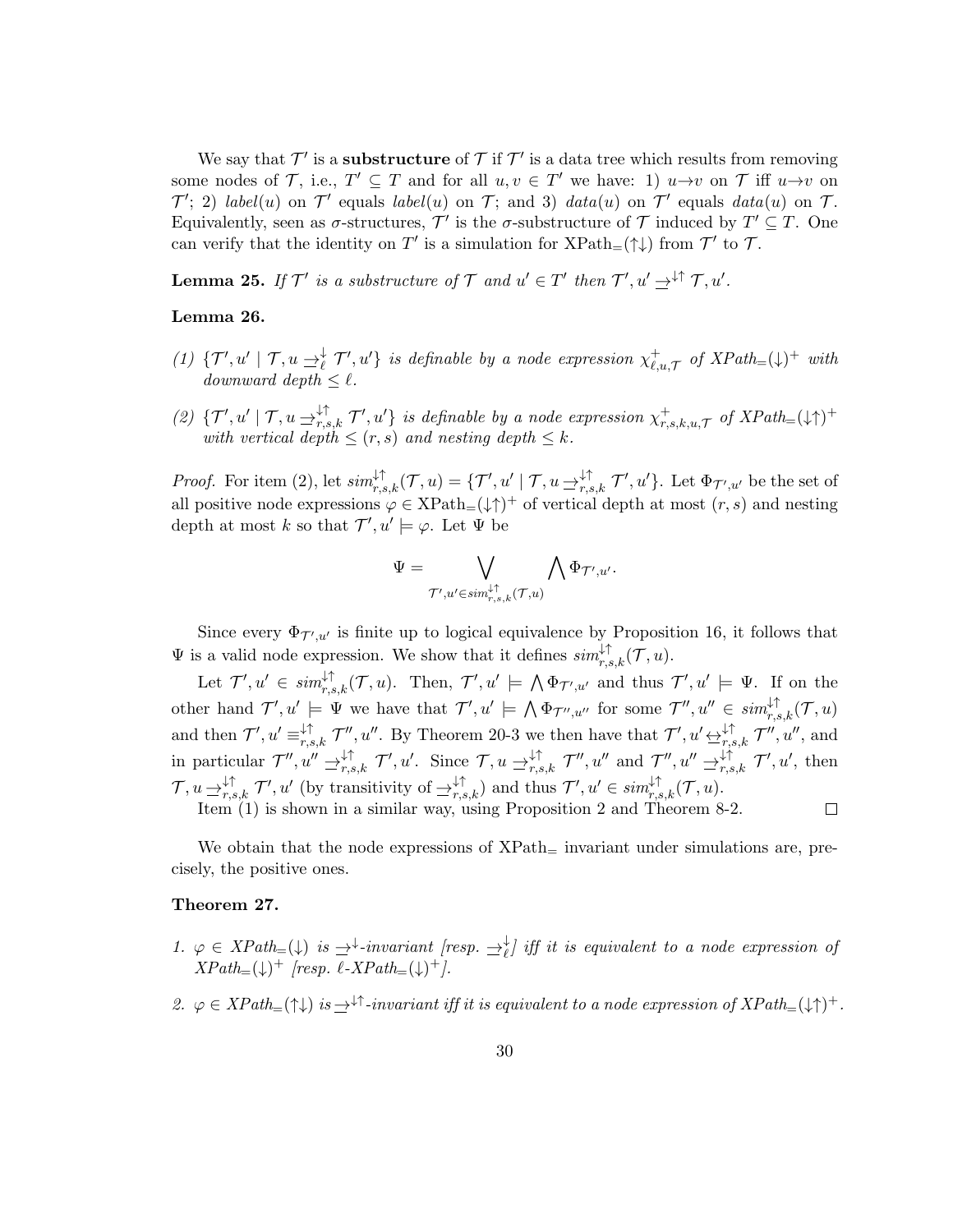- 3. If  $\varphi \in XPath_{=}(\uparrow \downarrow)$  is  $\Rightarrow^{\downarrow \uparrow}_{r,s,k}$ -invariant then it is equivalent to a node expression of  $(r, s, k)$ -XPath<sub>=</sub> $(\downarrow \uparrow)^+$ .
- 4. If  $\varphi \in XPath=(\uparrow\downarrow)$  is equivalent to a node expression of  $(r, s, k)$ - $XPath=(\downarrow\uparrow)^+$  then  $\varphi$  is  $\Rightarrow_{r,s,k'}^{\downarrow\uparrow}$ -invariant, for  $k' = k \cdot (r + s + 2)$ .

*Proof.* We start with item (1), for the case of  $\Rightarrow_{\ell}^{\downarrow}$ . The 'if' part is straightforward from Theorem 24-2, and here we focus on the 'only if' part. Let  $\varphi$  be preserved under  $\Rightarrow_{\ell}^{\downarrow}$ . Let  $\{(\mathcal{T}_i, u_i)\}_{i \leq n}$  be the set of all pointed models of  $\varphi$  modulo  $\leftrightarrow_{\ell}^{\downarrow}$  (which is finite due to Theorem 8-2 together with Proposition 2). We claim that

$$
\mathcal{T}, u \models \varphi \text{ iff } \mathcal{T}_i, u_i \rightrightarrows_{\ell}^{\downarrow} \mathcal{T}, u \text{ for some } i \leq n. \tag{3}
$$

On the one hand, if  $\mathcal{T}, u \models \varphi$  then there is  $i \leq n$  such that  $\mathcal{T}_i, u_i \leftrightarrow^{\downarrow}_{\ell} \mathcal{T}, u$ , and so  $\mathcal{T}_i, u_i \rightharpoonup^{\downarrow}_{\ell} \mathcal{T}, u$ . On the other hand, suppose  $\mathcal{T}_i, u_i \rightharpoonup^{\downarrow}_{\ell} \mathcal{T}, u$  for some *i*. Since  $\varphi$  is preserved under  $\Rightarrow_{\ell}^{\downarrow}$  and  $\mathcal{T}_i, u_i \models \varphi$ , we conclude  $\mathcal{T}, u \models \varphi$ .

Let  $\chi_{\ell,u_i,\mathcal{T}_i} \in \text{XPath}_{=}(\downarrow)^+$ ,  $\text{dd}(\psi_i) \leq \ell$ , be as in Lemma 26-(1). Using (3) one shows that  $\bigvee_{i\leq n}\chi_{\ell,u_i,\mathcal{T}_i}\equiv\varphi.$ 

For the case of  $\rightarrow^{\downarrow}$  of item (1), the 'if' direction follows from Theorem 24-1. For the 'only if' direction, let  $\varphi$  be preserved under  $\Rightarrow^{\downarrow}$ . It is easy to see that  $\varphi$  is preserved under  $\Rightarrow^{\downarrow}$  iff it is preserved under  $\Rightarrow^{\downarrow}_{dd(\varphi)}$ . We can then apply the same reasoning as before and the statement follows.

Item (3) follows the same argument as item (1) but this time using Corollary 23 and Lemma 26-(2).

Item (4) is straightforward from Theorem 24-3.

Item (2) follows from items (3) and (4) and the observation that  $\varphi$  is preserved under  $\Rightarrow^{\downarrow\uparrow}$  iff it is preserved under  $\Rightarrow^{\downarrow\uparrow}_{r,s,k\cdot(r+s+2)}$  for  $\text{vd}(\varphi) = (r,s)$  and  $\text{nd}(\varphi) = k$ .  $\Box$ 

#### 3.4 Transitive axes

As it happens, for example, with the basic modal logic and propositional dynamic logic, the same notion of bisimulation [resp. simulation] of each logic captures the logical equivalence [resp. logical implication] for the corresponding fragments including also the reflexivetransitive closure of the axes which are present. Intuitively, this occurs because  $\downarrow_*$  is an infinite union of compositions of  $\downarrow$ , and similarly for  $\uparrow$ . Hence the notions of bisimulations for  $XPath=(\downarrow\downarrow_*)$  and  $XPath=(\downarrow\uparrow\downarrow_*)^*$  (denoted  $\leftrightarrow^{\downarrow\downarrow_*}$  and  $\leftrightarrow^{\downarrow\uparrow\downarrow_*}\uparrow^*$  respectively) coincide with  $\underline{\leftrightarrow}^{\downarrow}$  and  $\underline{\leftrightarrow}^{\downarrow\uparrow},$  respectively.

Let  $\equiv^{\downarrow\downarrow*}$  and  $\equiv^{\downarrow\uparrow\downarrow_*\uparrow^*}$  be the logical equivalence relation for  $XPath_{\equiv}(\downarrow\downarrow_*)$  and  $XPath_{\equiv}(\downarrow\uparrow\downarrow_*)^*$ respectively, and let  $\Rightarrow^{\downarrow\downarrow\star}$  and  $\Rightarrow^{\downarrow\uparrow\downarrow\star\uparrow^*}$  be the logical implication for  $XPath=(\downarrow\downarrow_*)^+$  and  $XPath=(\downarrow\uparrow\downarrow_{*}\uparrow^{*})^{+}$  respectively.

Theorem 28. Let  $\dagger \in {\{\downarrow\downarrow_*, \downarrow\uparrow\downarrow_*\uparrow^*}}$ .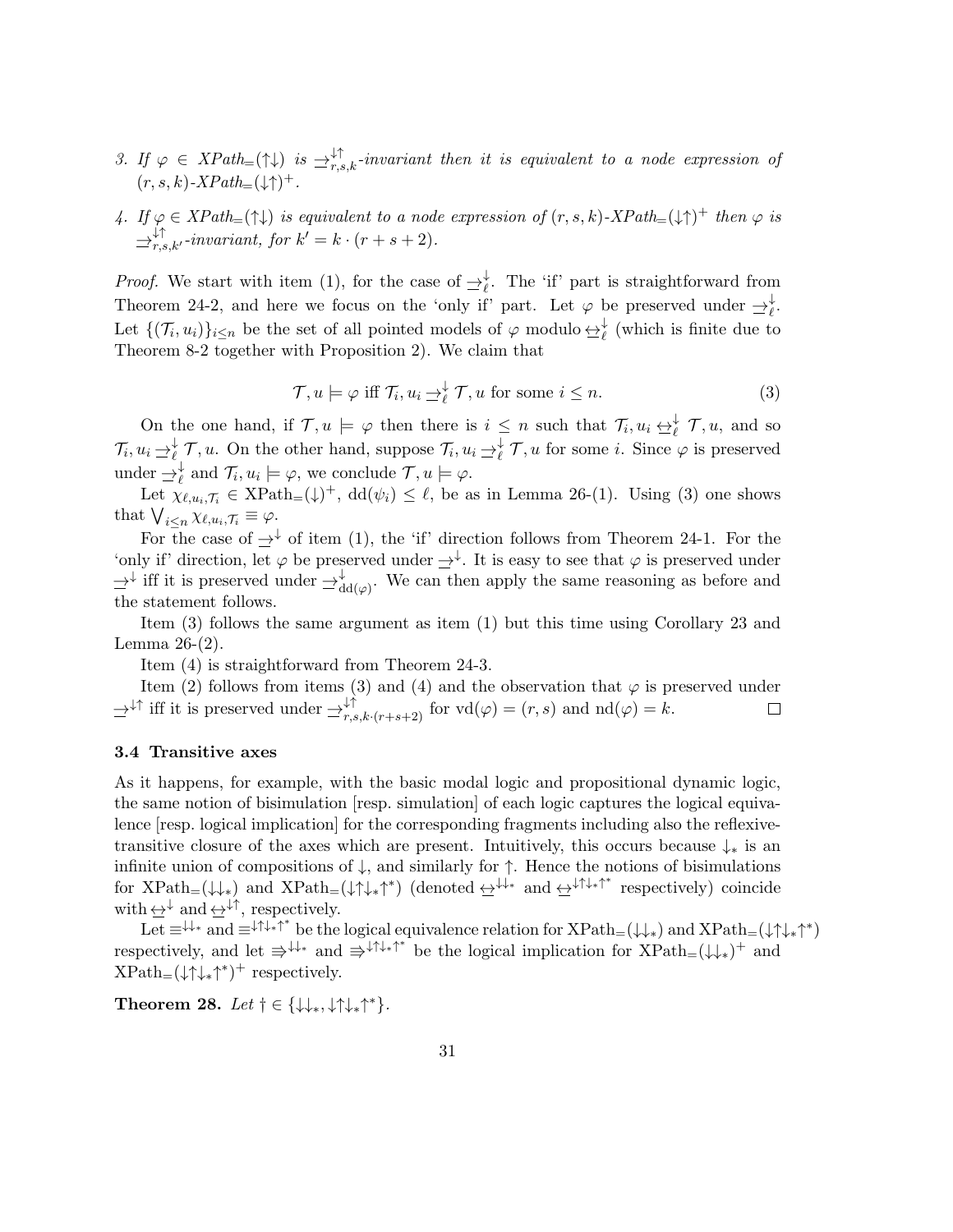- 1.  $\mathcal{T}, u \leq^{\dagger} \mathcal{T}', u'$  implies  $\mathcal{T}, u \equiv^{\dagger} \mathcal{T}', u'$ . The converse also holds when  $\mathcal{T}'$  is finitely branching.
- 2.  $\mathcal{T}, u \rightharpoonup^{\dagger} \mathcal{T}', u'$  implies  $\mathcal{T}, u \rightharpoonup^{\dagger} \mathcal{T}', u'$ . The converse also holds when  $\mathcal{T}'$  is finitely branching.

*Proof.* The proof that  $\mathcal{T}, u \leftrightarrow \mathcal{T}', u' \Rightarrow \mathcal{T}, u \equiv^{\downarrow \downarrow *} \mathcal{T}', u'$  follows from a simple adaptation of Proposition 9 to the logic  $XPath=(\downarrow\downarrow_*)$  and Lemma 10. The fact that for finitely branching,  $\mathcal{T}, u \equiv^{\downarrow\downarrow*} \mathcal{T}', u' \Rightarrow \mathcal{T}, u \leftrightarrow^{\downarrow} \mathcal{T}', u'$  is straightforward from Theorem 8-1 since  $\equiv^{\downarrow\downarrow*} \subseteq \equiv^{\downarrow}$ . The cases for  $XPath_{=}(\downarrow \uparrow \downarrow_{*} \uparrow^{*})$ ,  $XPath_{=}(\downarrow \downarrow_{*})$  and  $XPath_{=}(\downarrow \uparrow \downarrow_{*} \uparrow^{*})^{+}$  are analogous.

It is not hard to see that the adequate notion of (bi)simulation of any other 'intermediate' fragment between  $XPath_{=}(\uparrow\downarrow)$  and  $XPath_{=}(\downarrow\uparrow\downarrow_*)$ <sup>\*\*</sup>) —such as  $XPath_{=}(\downarrow\uparrow\downarrow_*)$  and  $XPath_{=}(\downarrow \uparrow \uparrow^*)$  also corresponds to that of  $XPath_{=}(\uparrow \downarrow)$  in the sense of the statement above.

On the other hand, if we restrict formulas to have only transitive axes, we obtain that the notion of bisimulation for  $XPath_{=}(\downarrow_{*})$  has a coarser bisimulation notion, as we define next.

Let  $\mathcal T$  and  $\mathcal T'$  be two data-trees. We say that  $u \in \mathcal T$  and  $u' \in \mathcal T'$  are **bisimilar for XPath**<sub>=</sub>( $\downarrow$ \*) (notation:  $\mathcal{T}, u \leftrightarrow^* \mathcal{T}', u'$ ) iff there is a relation  $Z \subseteq T \times T'$  such that  $uZu'$ and for all  $x \in T$  and  $x' \in T'$  we have

- Harmony: If  $xZx'$  then  $label(x) = label(x')$ .
- Zig: If  $xZx'$  and there are  $x \xrightarrow{*} v_1 \xrightarrow{*} \cdots \xrightarrow{*} v_n$ , and  $x \xrightarrow{*} w_1 \xrightarrow{*} \cdots \xrightarrow{*} w_m$  in  $\mathcal T$  then there are  $x' \xrightarrow{\ast} v'_1 \xrightarrow{\ast} \cdots \xrightarrow{\ast} v'_n$ , and  $x' \xrightarrow{\ast} w'_1 \xrightarrow{\ast} \cdots \xrightarrow{\ast} w'_m$  in  $\mathcal{T}'$  such that
	- 1.  $data(v_n) = data(w_m) \Leftrightarrow data(v'_n) = data(w'_m),$
	- 2.  $v_i Z v'_i$  for all  $1 \leq i \leq n$ , and
	- 3.  $w_i Z w'_i$  for all  $1 \leq i \leq m$ .
- Zag: If  $xZx'$  and there are  $x'\stackrel{*}{\rightarrow}v'_1\stackrel{*}{\rightarrow}\cdots\stackrel{*}{\rightarrow}v'_n$ , and  $x'\stackrel{*}{\rightarrow}w'_1\stackrel{*}{\rightarrow}\cdots\stackrel{*}{\rightarrow}w'_m$  in  $\mathcal{T}'$  then there are  $x \xrightarrow{*} v_1 \xrightarrow{*} \cdots \xrightarrow{*} v_n$ , and  $x \xrightarrow{*} w_1 \xrightarrow{*} \cdots \xrightarrow{*} w_m$  in  $\mathcal T$  such that items 1, 2 and 3 above are verified.

As before, one can define  $\ell$ -bisimilarity for  $\text{XPath}_{=}(\downarrow_*)$ , notated  $\mathcal{T}, u \underline{\leftrightarrow}^{\downarrow_*}_{\ell} \mathcal{T}', u'$ , and also the notions of equivalence  $\equiv^{\downarrow*}$  and  $\equiv^{\downarrow*}_{\ell}$  $\ell^*$  as expected.

These notions of bisimulation coincide with the corresponding logical equivalences:

#### Theorem 29.

1.  $\mathcal{T}, u \leftrightarrow^{+*} \mathcal{T}', u'$  implies  $\mathcal{T}, u \equiv^{+*} \mathcal{T}', u'$ . The converse also holds when  $\mathcal{T}$  and  $\mathcal{T}'$  are finite.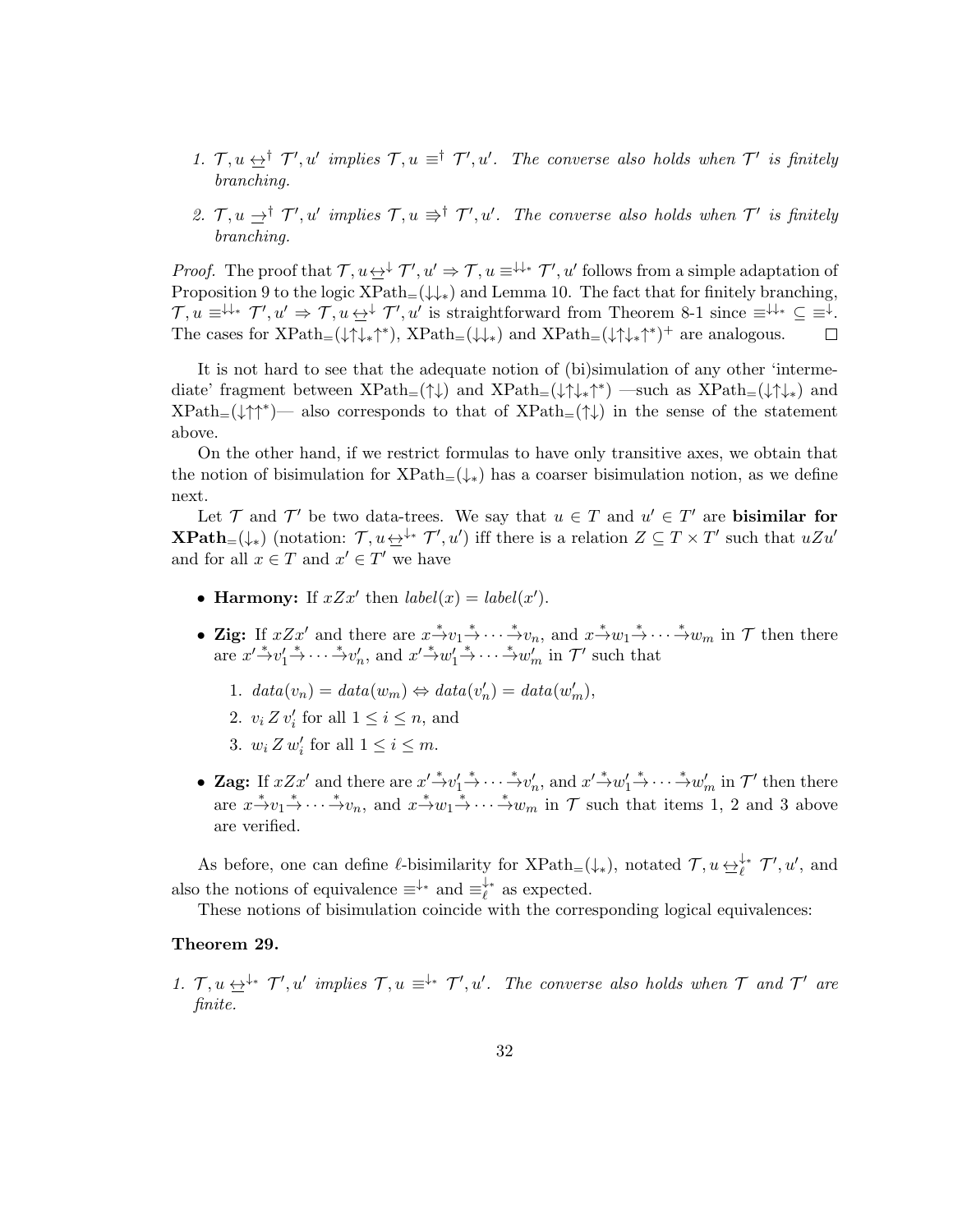2.  $\mathcal{T}, u \underline{\leftrightarrow}^{\downarrow *}_{\ell} \mathcal{T}', u' \text{ iff } \mathcal{T}, u \equiv^{\downarrow *}_{\ell}$  $\big\downarrow^*$   $\mathcal{T}', u'$ .

For the case of  $\text{XPath}_{=}(\downarrow_{*}\uparrow^{*})$  it is not obvious how to adapt the bisimulation of vertical XPath, since the normal form results does not hold for  $XPath_{=}(\downarrow_{*} \uparrow^{*}).$ 

# 4. Characterization

In Section 4.1 we characterize  $XPath_{=}(\downarrow)$  as the fragment of first-order logic  $\leftrightarrow$ <sup>+</sup>-invariant over data trees. In Section 4.2 we show that this result fails for  $XPath_{=}(\uparrow\downarrow)$  in general, but a weaker result holds: Any first-order formula  $\leftrightarrow^{\downarrow\uparrow}_{r,s,k}$ -invariant for some  $r, s, k$  is equivalent to a  $XPath_{=}(\uparrow\downarrow)$  formula.

## 4.1 Downward XPath

Recall that a data tree  $\mathcal T$  and  $u \in T$ , let  $\mathcal T|_{\ell}u$  denote the subtree of  $\mathcal T$  induced by  $\{v \in$  $T | (\exists n \leq \ell) u \xrightarrow{n} v$ . Any data tree can be regarded as a  $\sigma$ -structure, as explained in §2.1. An FO( $\sigma$ )-formula  $\varphi(x)$  is  $\ell$ -local if for all data trees  $\mathcal T$  and  $u \in T$ , we have  $\mathcal T \models \varphi(u) \Leftrightarrow$  $\mathcal{T}|_{\ell}u \models \varphi(u)$ . Recall that  $\varphi \in \mathrm{FO}(\sigma)$ ,  $\mathrm{qr}(\varphi)$  is the quantifier rank of  $\varphi$ .

Observe that the following result has two readings: one classical, and one restricted to finite models.

**Theorem 30** (Characterization). Let  $\varphi(x) \in \text{FO}(\sigma)$ . The following are equivalent:

- 1.  $\varphi$  is  $\leftrightarrow^{\downarrow}$ -invariant over [finite] data-trees;
- 2.  $\varphi$  is logically equivalent over [finite] data-trees to a node expression of  $\ell$ -XPath<sub>=</sub>( $\downarrow$ ), where  $\ell = 2^{\text{qr}(\varphi)} - 1$ .

The proof of this theorem, whose proof is afterwards, will be a consequence of the following three propositions:

**Proposition 31.** Any  $\leftrightarrow$  -invariant  $\varphi(x) \in \text{FO}(\sigma)$  over [finite] data-trees is  $\ell$ -local for  $\ell = 2^{\text{qr}(\varphi)} - 1.$ 

*Proof.* We follow Otto's proof (Otto, 2004a). Assume that  $\varphi(x) \in \text{FO}(\sigma)$  is  $\leftrightarrow$  -invariant, let  $q = \text{qr}(\varphi)$ , and put  $\ell = 2^q - 1$ . Given a data tree T and  $u \in T$  it suffices to show the existence of data trees  $\mathcal{T}'$  and  $\mathcal{T}''$ , with corresponding elements  $u' \in \mathcal{T}'$  and  $u'' \in \mathcal{T}''$  such that

- (a)  $\mathcal{T}', u' \underline{\leftrightarrow}^{\downarrow} \mathcal{T}, u$ ,
- (b)  $\mathcal{T}''$ ,  $u'' \underline{\leftrightarrow}^{\downarrow} (\mathcal{T}|_{\ell}u)$ ,  $u$ , and
- (c)  $\mathcal{T}', u' \equiv_q \mathcal{T}'', u''$ .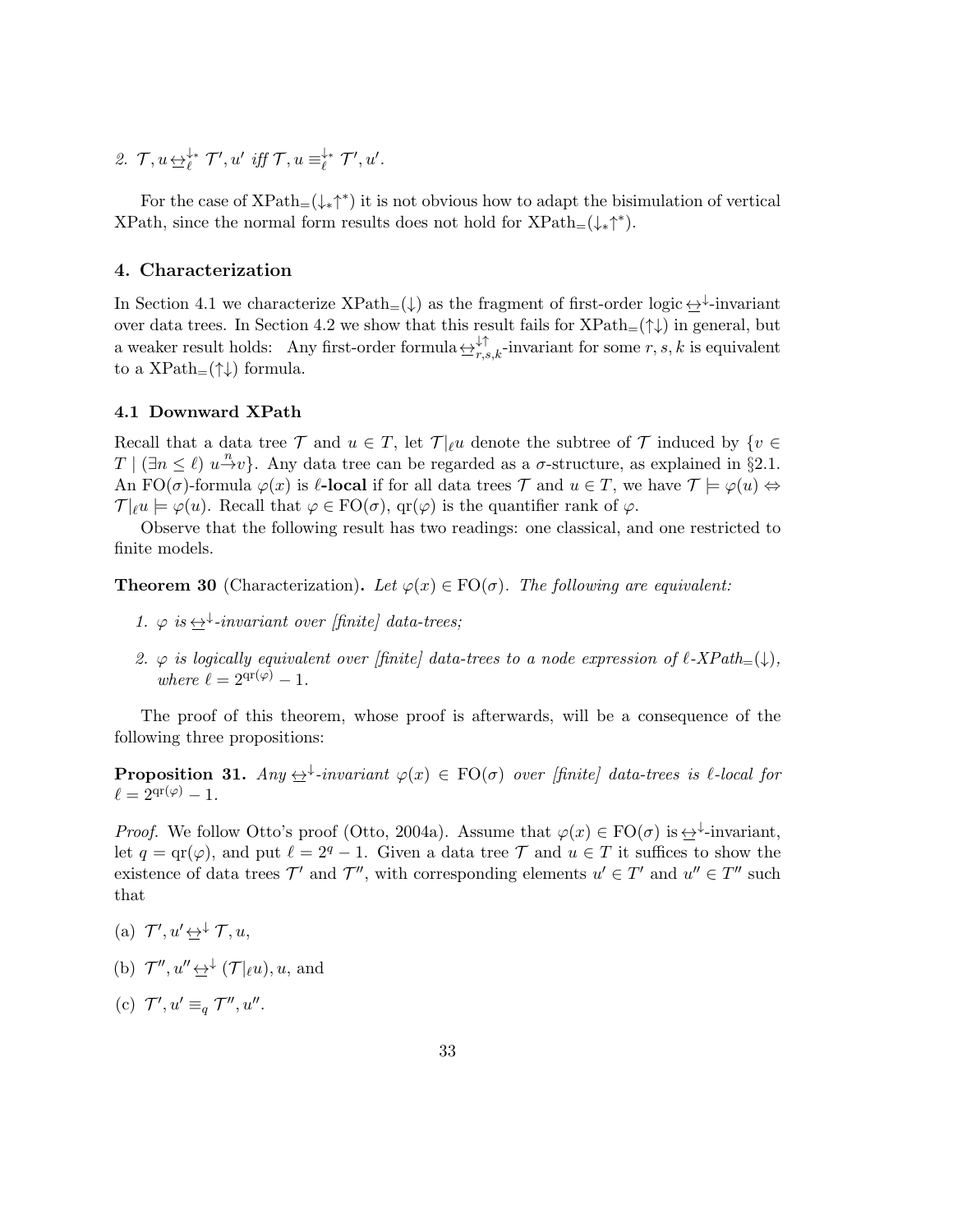Indeed, from the above conditions it follows that

$$
\mathcal{T} \models \varphi(u) \text{ iff } \mathcal{T}' \models \varphi(u') \tag{a) and } \underline{\leftrightarrow}^{\downarrow}\text{-invariance of } \varphi \text{)}
$$
  
iff 
$$
\mathcal{T}'' \models \varphi(u'') \tag{b) and } \underline{\leftrightarrow}^{\downarrow}\text{-invariance of } \varphi \text{}
$$
  
iff 
$$
(\mathcal{T}|_{\ell}u) \models \varphi(u), \tag{b) and } \underline{\leftrightarrow}^{\downarrow}\text{-invariance of } \varphi \text{}
$$

and hence  $\varphi$  is  $\ell$ -local. By Observation 4 one may assume that  $u \in T$  is the root of T. We define  $\mathcal{T}'$  and  $\mathcal{T}''$ , as structures that are disjoint copies of sufficiently many isomorphic copies of  $\mathcal{T}$  and  $\mathcal{T} |_{\ell} u$ , respectively, all tied together by some common root. Both structures have q isomorphic copies of both  $\mathcal T$  and  $\mathcal T|_{\ell}u$ , and only distinguish themselves by the nature of the one extra subtree, in which  $u'$  and  $u''$  live, respectively:  $u'$  is the root of one of the copies of  $\mathcal T$  and  $u''$  is the root of one of the copies of  $\mathcal T|_{\ell}u$ . Consider the structures  $\mathcal T'$  and  $\mathcal{T}''$  in the diagram below,



with distinguished elements  $u'$  and  $u''$  marked by  $\bullet$ ; the open cones stand for copies of T, the closed cones for copies of  $T|\ell u$ . The new isomorphic copies have the same data values as the original one. The new root has an arbitrary, fixed, data value and label. By Observation 5, it is straightforward that conditions (a) and (b) are satisfied. Condition (c) is true because one can exhibit a strategy for player  $II$  in the q-round Ehrenfeucht-Fraüsse game on structures  $\mathcal{T}'$  and  $\mathcal{T}''$ . The strategy is exactly the same as the one used in (Otto, 2004a).  $\Box$ 

**Proposition 32.**  $Any \rightarrow \text{linear} \varphi(x) \in \text{FO}(\sigma)$  over [finite] data-trees that is  $\ell$ -local,  $is \underbrace{\leftrightarrow}_{\ell}^{\downarrow} \text{-invariant}.$ 

*Proof.* Let  $\varphi(x)$  be  $\ell$ -local and  $\implies^{\downarrow}$ -invariant. Suppose  $\mathcal{T}, u \leftrightarrow^{\downarrow}_{\ell} \mathcal{T}', u'$  and  $\mathcal{T} \models \varphi(u)$ . By  $\ell$ -locality,  $\mathcal{T} |_{\ell} u \models \varphi(u)$ . Now

$$
\mathcal{T}, u \underline{\leftrightarrow}^{\downarrow}_{\ell} \mathcal{T}', u' \text{ iff } (\mathcal{T}|_{\ell}u), u \underline{\leftrightarrow}^{\downarrow}_{\ell} (\mathcal{T}'|_{\ell}u'), u' \qquad (Obs. 7)
$$

$$
\text{iff } (\mathcal{T}|_{\ell}u), u \underline{\leftrightarrow}^{\downarrow} (\mathcal{T}'|_{\ell}u'), u'. \tag{Obs. 6}
$$

By  $\leftrightarrow^{\downarrow}$ -invariance,  $\mathcal{T}'|_{\ell}u' \models \varphi(u')$  and by  $\ell$ -locality again,  $\mathcal{T}' \models \varphi(u')$ .  $\Box$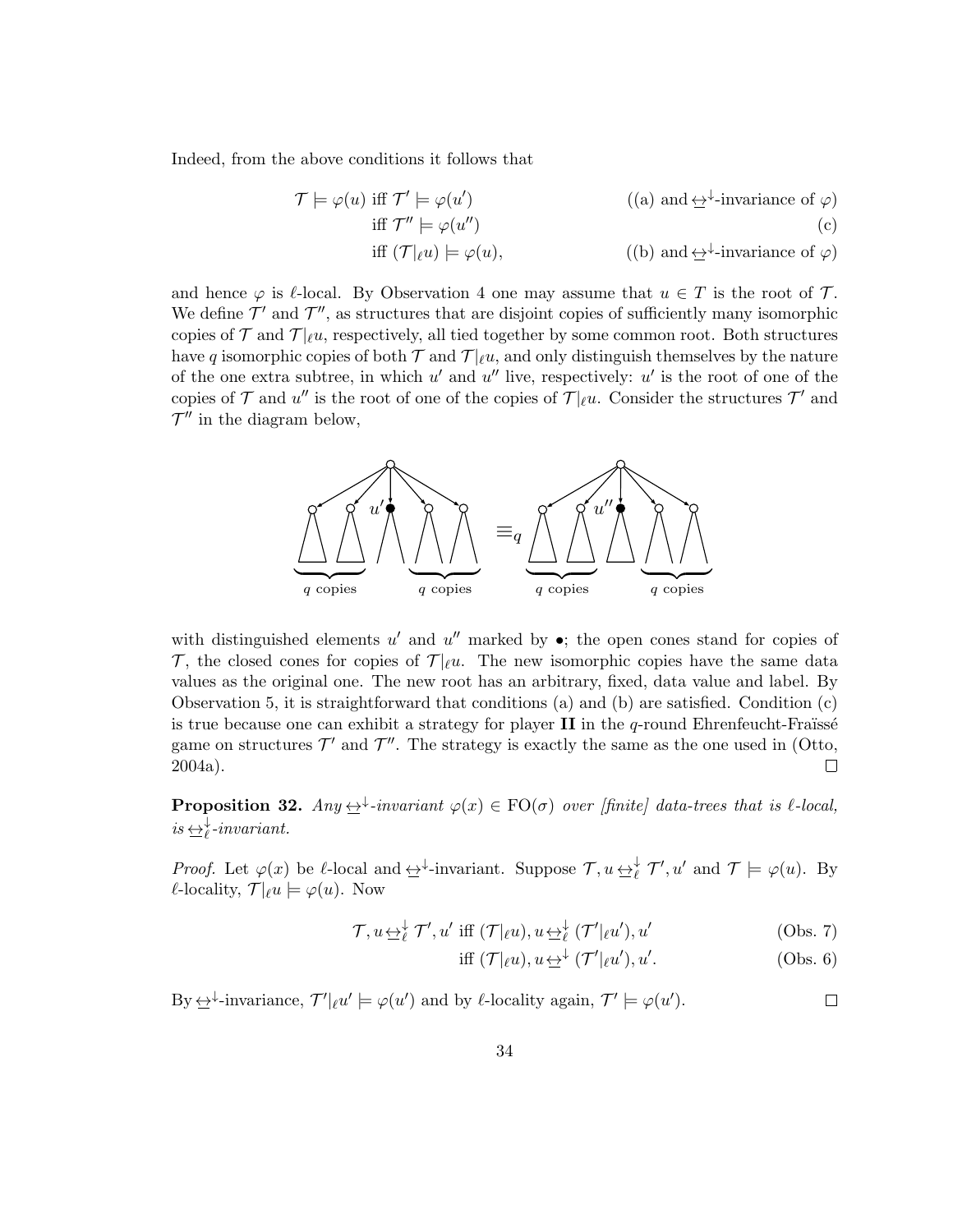**Proposition 33.** If  $\varphi(x) \in \text{FO}(\sigma)$  is  $\Rightarrow \frac{1}{\ell}$ -invariant over [finite] data-trees, then there is  $\psi \in \ell$ -XPath=( $\downarrow$ ) such that  $\text{Tr}_x(\psi)$  is logically equivalent to  $\varphi$  over [finite] data-trees.

*Proof.* By Corollary 3, for every data tree T and  $u \in T$  there is a node expression  $\chi_{\ell,T,u}$ of  $\ell$ -XPath<sub>=</sub>( $\downarrow$ ) such that  $\mathcal{T}, u \equiv_{\ell}^{\downarrow}$  $\overline{\mathcal{U}}^{\downarrow}$   $\mathcal{T}'$ ,  $u'$  iff  $\mathcal{T}'$ ,  $u' \models \chi_{\ell, \mathcal{T}, u}$ . Let

$$
\psi = \bigvee_{\mathcal{T} \models \varphi(u)} \chi_{\ell, \mathcal{T}, u}.
$$

Since  $\chi_{\ell,\mathcal{T},u} \in \ell$ -XPath<sub>=</sub>( $\downarrow$ ) and, by Proposition 2,  $\equiv_{\ell}^{\downarrow}$  $_{\ell}^{\star}$  has finite index, it follows that  $\psi$  is equivalent to a finite disjunction.

We now show that  $\varphi \equiv \text{Tr}_x(\psi)$ . Let us see that  $\varphi \models \text{Tr}_x(\psi)$ . Suppose  $\mathcal{T} \models \varphi(u)$ . Since  $\mathcal{T}, u \models \chi_{\ell, \mathcal{T}, u}$ , we have  $\mathcal{T}, u \models \psi$  and so  $\mathcal{T} \models \text{Tr}_x(\psi)(u)$ . Let us now see that  $\text{Tr}_x(\psi) \models \varphi$ . Assume  $\mathcal{T} \models \text{Tr}_x(\psi)(u)$ , and so  $\mathcal{T}, u \models \psi$ . Then there exists  $\mathcal{T}', u'$  such that  $\mathcal{T}' \models \varphi(u')$ and  $\mathcal{T}, u \models \chi_{\ell, \mathcal{T}', u'}$ . By the property of  $\chi_{\ell, \mathcal{T}', u'}$ , we have  $\mathcal{T}, u \equiv_{\ell}^{\downarrow}$  $\overline{\ell}$   $\mathcal{T}', u'$  and since  $\varphi$  is  $\leftrightarrow^{\downarrow}_{\ell}$ -invariant (and hence  $\equiv^{\downarrow}_{\ell}$  $\psi_{\ell}^*$ -invariant by Theorem 8-2) we conclude  $\mathcal{T} \models \varphi(u)$ .  $\Box$ 

*Proof of theorem 30.* The implication  $2 \Rightarrow 1$  follows straightforwardly from Theorem 8. The proof of  $1 \Rightarrow 2$  is as follows: First, we show that any  $\leftrightarrow$  invariant  $\varphi(x) \in \mathrm{FO}(\sigma)$ is  $\ell$ -local for  $\ell = 2^{\text{qr}(\varphi)} - 1$  (Proposition 31). Then, we prove that any  $\leftrightarrow$ <sup>+</sup>-invariant  $\varphi(x) \in \text{FO}(\sigma)$  that is  $\ell$ -local is  $\leq \ell$ -invariant (see Proposition 32 below). Finally, we show that any FO( $\sigma$ )-definable property which is  $\leftrightarrow^{\downarrow}_{\ell}$ -invariant is definable in  $\ell$ -XPath<sub>=</sub>( $\downarrow$ ) (see Proposition 33 below).

#### 4.2 Vertical XPath

The analog of Theorem 30 fails for  $XPath_{=}(\uparrow\downarrow)$ . This basically because the property  $p(x)$  = "the tree where x belongs contains a label a" is  $\leftrightarrow^{\downarrow\uparrow}$ -invariant while it is not expressible in  $\text{XPath}_{=}(\uparrow\downarrow)$ . Notice that, however, p is not  $\leftrightarrow^{\downarrow}$ -invariant. This is as expected, since otherwise p would be expressed by a  $XPath_{=}(\downarrow)$  formula. Indeed, consider two data trees with only two nodes, the root and a leaf, labeled respectively  $a, b$  in one tree, and  $b$ , b in the other tree. Note that the leafs of these trees are  $\leftrightarrow^{\downarrow}$ -bisimilar although they don't coincide in the property p.

**Lemma 34.** The FO( $\sigma$ )-formula ( $\exists x$ )  $P_a(x)$  is  $\leftrightarrow$ <sup> $\downarrow\uparrow$ </sup>-invariant though not logically equivalent over [finite] data-trees to any node expression of  $XPath_{=}(\uparrow\downarrow).$ 

*Proof.* Let  $\varphi(x)$  be the FO( $\sigma$ )-formula for there is a node labeled a in the tree, i.e.,  $\varphi(x)$  =  $(\exists y)$   $P_a(y)$ . We prove that  $\varphi$  is  $\leftrightarrow^{\downarrow\dagger}$ -invariant over [finite] data-trees, though it is not logically equivalent over [finite] data-trees to any node expression of  $XPath_{=}(\uparrow\downarrow).$ 

To see that  $\varphi$  is  $\leftrightarrow^{\downarrow\uparrow}$ -invariant over [finite] data-trees, take  $\mathcal{T}, u$  and  $\mathcal{T}', u'$  such that  $\mathcal{T}, u \leftrightarrow^{\downarrow\uparrow} \mathcal{T}', u'$  and  $\mathcal{T} \models \varphi(u)$ . Furthermore, suppose that  $\mathcal{T}, u \models \uparrow^m \downarrow^n a$  for adequate n and m. By Theorem 20,  $\mathcal{T}', u' \models \uparrow^n \downarrow^m a$  and so  $\mathcal{T}' \models \varphi(u')$ .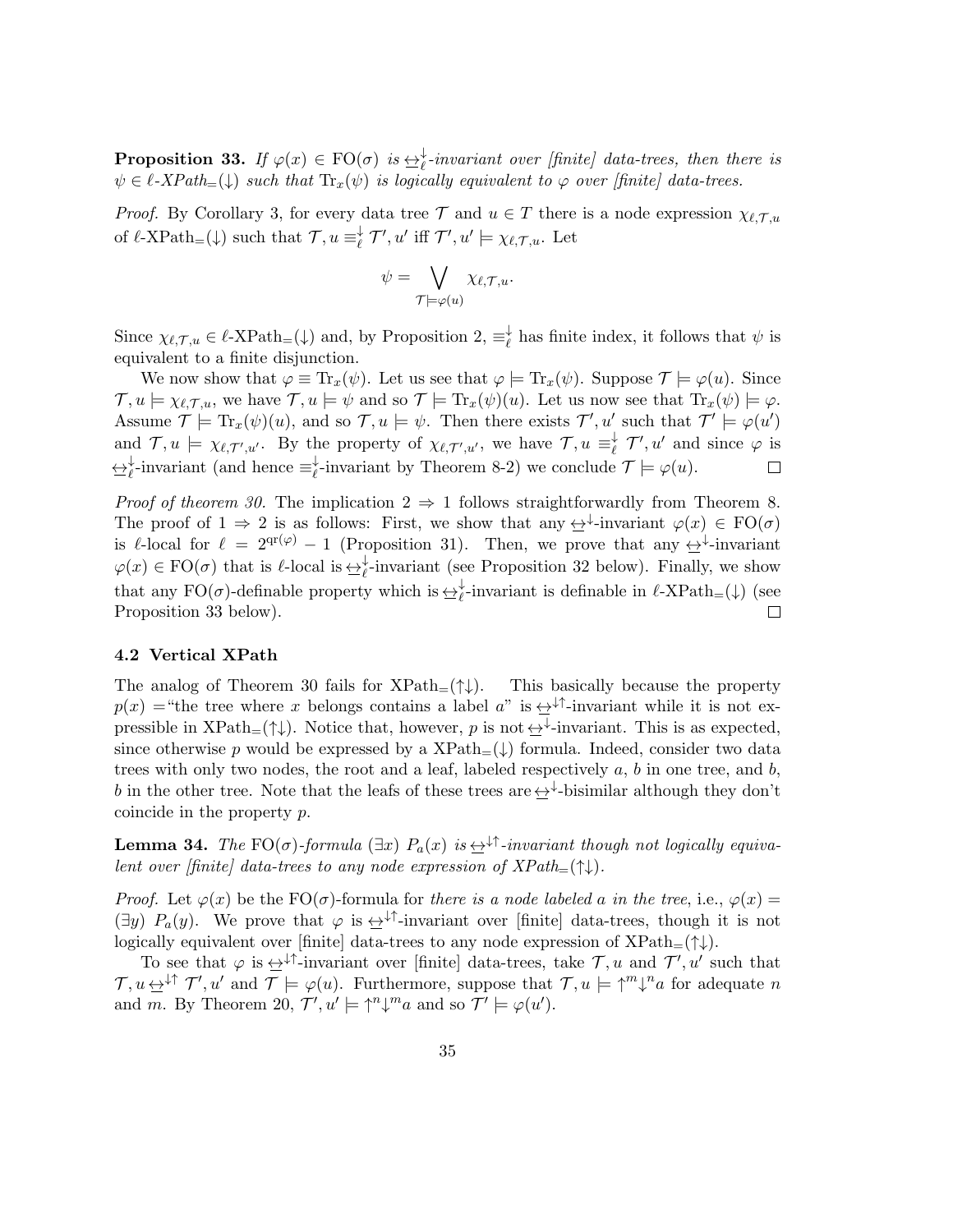Assume by contradiction that there is  $\psi \in \text{XPath}_{=}(\uparrow\downarrow)$  such that  $\mathcal{T}, u \models \psi$  iff  $\mathcal{T} \models \varphi(u)$ for all data-tree T and  $u \in T$ . Suppose  $\text{vd}(\psi) = (r, s)$  and  $\text{nd}(\psi) = k$ . Let T be a data tree formed by a chain of length  $r+1$  starting from the root u with all its nodes containing a label  $b$  except the leave, which has label  $a$  (the data values are irrelevant). By Observation 19 we have  $\mathcal{T}, u \in \mathcal{F}_{r,s,k}^{\dagger}$   $(\mathcal{T}|_r^s u), u$ . Since  $\mathcal{T}, u \models \psi$ , by Theorem 20, we have  $(\mathcal{T}|_r^s u), u \models \psi$ , and so  $\mathcal{T}|_r^s u \models \varphi(u)$ . This last fact is a contradiction because no node of  $\mathcal{T}|_r^s u$  is labeled with a.  $\Box$ 

Hence  $XPath_{=}(\uparrow\downarrow)$  is not the fragment of  $FO(\sigma)$  which is  $\leftrightarrow^{\downarrow\uparrow}$ -invariant over [finite] datatrees. However, the following analog of Proposition 33 (needed for the proof of Theorem 30) still holds for the case of  $\text{XPath}_{=}(\uparrow\downarrow)$ : For any  $r, s, k$ , every first-order formula  $\leftrightarrow_{r,s,k}^{\downarrow\uparrow}$ invariant is equivalent to a  $XPath_{=}(\uparrow\downarrow)$  formula.

**Proposition 35.** Let  $k' = k \cdot (r + s + 2)$ . If  $\varphi(x) \in \text{FO}(\sigma)$  is  $\Rightarrow_{r,s,k'}^{\uparrow \uparrow}$ -invariant over [finite] data-trees, then there is  $\psi \in (r, s, k)$ -XPath= $(\uparrow \downarrow)$  such that  $\text{Tr}_x(\psi)$  is logically equivalent to  $\varphi$  over [finite] data-trees.

*Proof.* By Corollary 17, for every data tree  $\mathcal{T}$  and  $u \in T$  there is a node expression  $\chi_{r,s,k,\mathcal{T},u}$ of  $(r, s, k)$ -XPath<sub>=</sub> $(\uparrow \downarrow)$  such that  $\mathcal{T}, u \equiv_{r, s, k}^{\downarrow \uparrow} \mathcal{T}', u'$  iff  $\mathcal{T}', u' \models \chi_{r, s, k, \mathcal{T}, u}$ . Let

$$
\psi = \bigvee_{\mathcal{T} \models \varphi(u)} \chi_{r,s,k,\mathcal{T},u}.
$$

As  $\chi_{r,s,k,\mathcal{T},u} \in (r,s,k)$ -XPath<sub>=</sub>( $\uparrow \downarrow$ ) and, by Proposition 16,  $\equiv_{r,s,k}^{\downarrow \uparrow}$  has finite index, it follows that  $\psi$  is equivalent to a finite disjunction. The proof that  $\varphi(x) \equiv \text{Tr}_x(\psi)$  is similar to Proposition 33, as we show next. Let us see that  $\varphi \models \text{Tr}_x(\psi)$ . Suppose  $\mathcal{T} \models \varphi(u)$ . Since  $\mathcal{T}, u \models \chi_{r,s,k,\mathcal{T},a}$ , we have  $\mathcal{T}, u \models \psi$  and so  $\mathcal{T} \models \text{Tr}_x(\psi)(u)$ . Let us see that  $\text{Tr}_x(\psi) \models \varphi$ . Assume  $\mathcal{T} \models \text{Tr}_x(\psi)(u)$ , and so  $\mathcal{T}, u \models \psi$ . Then there exists  $\mathcal{T}', u'$  such that  $\mathcal{T}' \models \varphi(u')$ and  $\mathcal{T}, u \models \chi_{r,s,k,\mathcal{T}',u'}$ . By the property of  $\chi_{r,s,k,\mathcal{T}',u'}$ , we have  $\mathcal{T}, u \equiv_{r,s,k}^{\downarrow \uparrow} \mathcal{T}', u'$  and since  $\varphi$  is  $\triangleq_{r,s,k\cdot (r+s+2)}^{\downarrow}$ -invariant (and hence  $\equiv_{r,s,k}^{\downarrow}$ -invariant by Theorem 20-2) we conclude  $\mathcal{T} \models \varphi(u).$  $\Box$ 

Notice that the counterexample in Lemma 34 is an unrestricted, existential formula. One may wonder if it might be possible to extend the expressive power of  $XPath_{=}(\uparrow\downarrow)$  to accout for unrestricted quantification. The natural candidate would be the modal operator  $E$  (usually known as the existential modality) which, intuitively, let us express that there is some node in the model where a formula holds. But even with the additional expressive power provided by  $E$  the analog of Theorem 30 fails. Formally, consider the logic  $XPath_{=}(\updownarrow E)$ , which results from adding the operator E to  $XPath_{=}(\uparrow\downarrow)$  with the following semantics:  $[[E\varphi]]^{\mathcal{T}} = T$  if  $[\varphi]]^{\mathcal{T}} \neq \emptyset$ , and  $[[E\varphi]]^{\mathcal{T}} = \emptyset$  otherwise.

The following lemma shows a counterexample to the analog of Theorem 30, showing that XPath<sub>=</sub>( $\updownarrow E$ ) is not the fragment of FO( $\sigma$ )  $\leftrightarrow$ <sup> $\downarrow \uparrow$ </sup>-invariant over [finite] data-trees.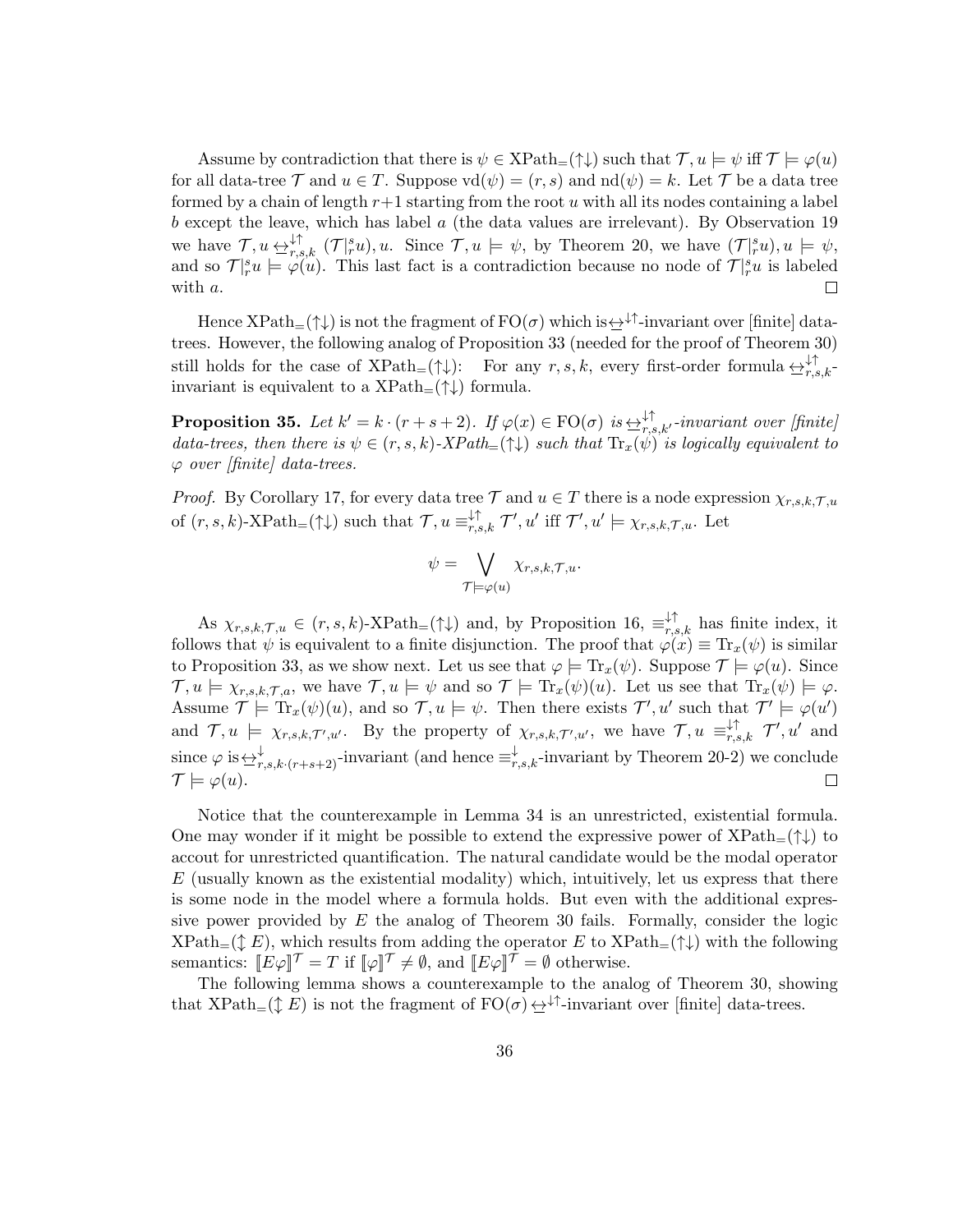**Lemma 36.** The FO( $\sigma$ )-formula  $(\exists y, z)$   $[y \approx z \land P_a(y) \land P_b(z)]$  is  $\leftrightarrow$ <sup> $\uparrow$ </sup>-invariant though not logically equivalent over [finite] data-trees to any node expression of  $XPath_{=}(\mathcal{L} E)$ .

*Proof.* Let  $\varphi(x)$  be the FO( $\sigma$ )-formula for there are two nodes with same data value and labels a and b respectively, i.e.,  $\varphi(x) = (\exists y, z)$   $[y \approx z \land P_a(y) \land P_b(z)]$ . We show that  $\varphi$  cannot be expressed in  $XPath_{=}(\downarrow, \uparrow, E)$ . Suppose, by means of contradiction, that there is a node expression  $\psi \in \text{XPath}_{=}(\downarrow, \uparrow, E)$  expressing  $\varphi$ , with  $\text{vd}(\psi) = (r, s)$  (vd $(\cdot)$  for  $\text{XPath}_{=}(\downarrow, \uparrow, E)$ ) is defined as before together with the clause  $\mathrm{vd}(E\varphi) = \mathrm{vd}(\varphi)$ . Let  $n = r + s$ , and let  $\mathcal T$ be the chain-like data-tree  $u_0 \to u_1 \to \cdots \to u_n$  such that  $label(u_0) = a$ ,  $label(u_n) = b$ ,  $label(u_i) = c$  for  $i \in \{1, ..., n-1\}$  and  $data(u_i) = i$  for  $i \in \{0, ..., n\}$ .

Let  $\mathcal{T}'$  be the chain-like data-tree  $u'_0 \to u'_1 \to \cdots \to u'_n$  such that  $label(u'_i) = label(u_i)$ for  $i \in \{0, ..., n\}$ ,  $data(u'_i) = data(u_i)$  for  $i \in \{0, ..., n-1\}$  and  $data(u'_n) = 0$ . Note that  $\mathcal{T} \not\models \varphi(u_0)$  and  $\mathcal{T}' \models \varphi(u'_0)$ . However, one can show that for all  $i \in \{0, \ldots, n\}$  we have  $\mathcal{T}, u_i \models \psi$  iff  $\mathcal{T}', u'_i \models \psi$ . Hence,  $\psi$  does not express  $\varphi$  and thus  $\varphi$  is not expressible in  $XPath=(\downarrow, \uparrow, E).$  $\Box$ 

# 5. Applications

We devote this section to exemplify how the model theoretic tools we developed can be used to show expressiveness results for  $XPath_{=}$ . We do not intend to be comprehensive; rather we will exhibit a number of different results that show possible uses of the notions of bisimulation we introduced.

#### 5.1 Safe operations on models

Bisimulations can also be used to show that certain operations on models preserve truth. Such operations are usually called *safe* for a given logic, as they can be applied to a model without changing the truth values of any formula in the language. Observation 4, for example, is already an example of this kind of results showing that the class of models of a formula is closed under sub-model generation. We will now show a more elaborate example.

We say that  $\mathcal{T}'$  is a **subtree replication** of  $\mathcal{T}$ , if  $\mathcal{T}'$  is the result of inserting  $\mathcal{T}|x$  into  $\mathcal T$  as a sibling of x, where x is any node of  $\mathcal T$  different from the root. Figure 3 gives a schematic representation of this operation.

**Proposition 37.**  $XPath=(\downarrow\uparrow\downarrow,\uparrow^*)$  is closed under subtree replication, i.e. if  $\mathcal{T}'$  is a subtree replication of  $\mathcal{T}$ , and  $u \in \hat{T}$  then  $\mathcal{T}'$ ,  $u \equiv^{\downarrow \uparrow \downarrow_* \uparrow^*} \mathcal{T}$ ,  $u$ .

*Proof.* Suppose that  $x \in T$  is not the root of  $T$ , and that  $T'$  is the result of inserting  $T | x$ into  $\mathcal T$  as a sibling of x. Let us call  $\mathcal T_x$  to the new copy of  $\mathcal T|x$  inserted into  $\mathcal T'$ , and let X be the set of nodes of  $\mathcal{T}|x$ . Furthermore, if  $v \in X$  then  $v_x$  is the corresponding node of  $\mathcal{T}_x$ . Nodes v and  $v_x$  have the same label and data value, and the position of v in  $\mathcal{T}|x$  coincides with the position of  $v_x$  in  $\mathcal{T}_x$ .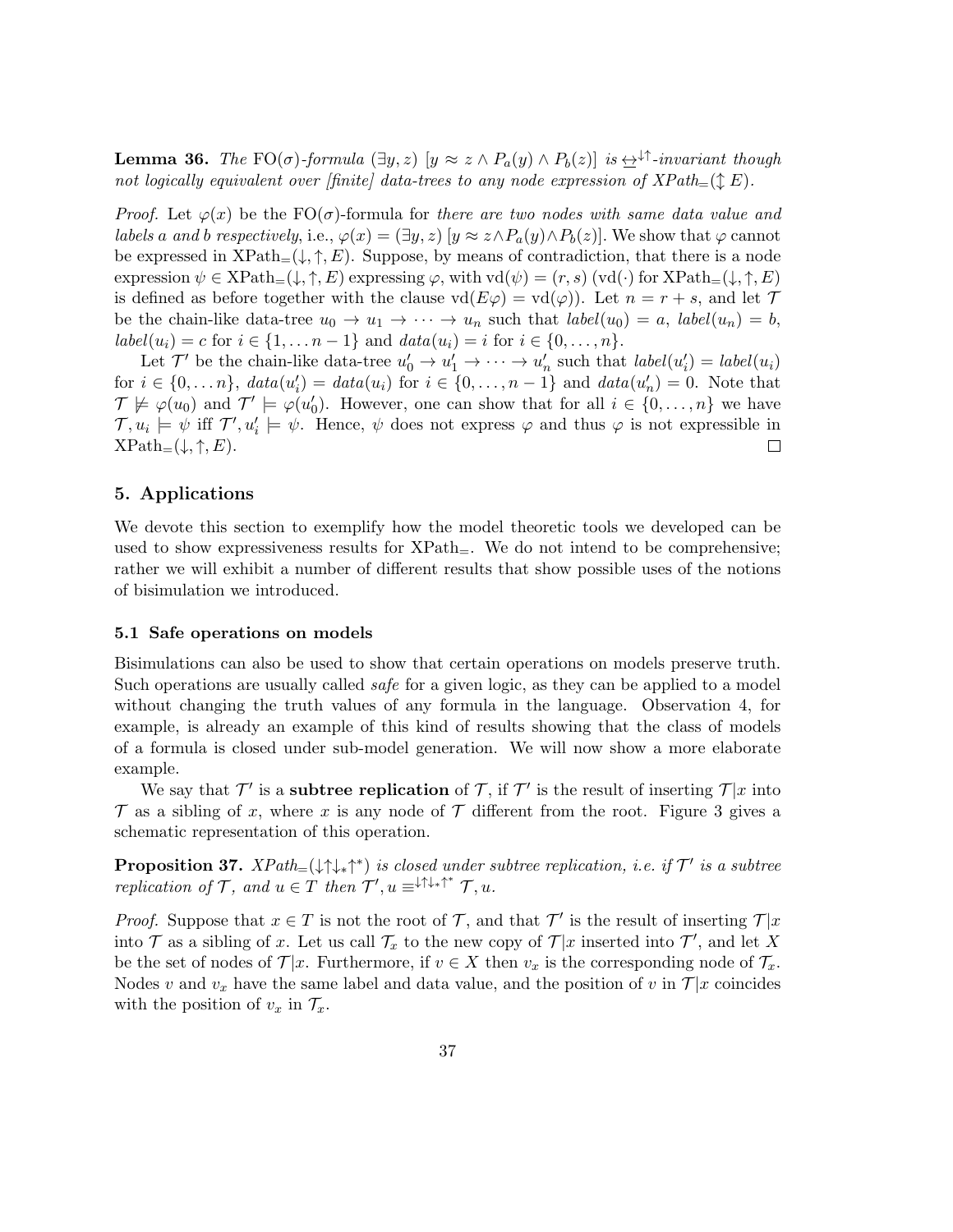

Figure 3: Closure under subtree replication.

By Theorem 28, it suffices to verify that  $\mathcal{T}, u \leftrightarrow^{\downarrow\uparrow} \mathcal{T}'$ , u via  $Z \subseteq T \times T'$  defined by:

$$
Z = \{(y, y) \mid y \in T\} \cup \{(v, v_x) \mid v \in X\}.
$$

Z is depicted as dotted lines in Figure 3.

#### 5.2 Non-expressivity results

Finally, we will use bisimulation to show the expressivity limits of different fragments of XPath. Let  $key(a)$  be the property stating that every node with label a has a different data value. Let  $f k(a, b)$  (for *foreign key*) be the property  $(\forall x)[P_a(x) \Rightarrow (\exists y)[P_b(y) \land x \approx y]].$ 

#### Proposition 38.

- 1. key(a) is not expressible in  $XPath_{=}(\downarrow \uparrow \downarrow _* \uparrow ^*).$
- 2.  $f k(a, b)$  is expressible in  $XPath_{=}(\downarrow \uparrow \downarrow_{*} \uparrow^{*})$  but it is not expressible in  $XPath_{=}(\downarrow \downarrow_{*})$  or  $XPath_{=}(\downarrow \uparrow \downarrow _* \uparrow ^*)^+.$

Proof. The first item follows from Proposition 37. Since the logic is closed under subtree replication, the trees below are equivalent.



As  $key(a)$  holds in one and not in the other, the statement follows.

For the second item, it is easy to see that  $fk(a, b)$  is expressible with the formula  $\neg\langle\uparrow^*\downarrow_*[a \wedge \neg \langle \varepsilon = \uparrow^*\downarrow_*[b] \rangle]\rangle$ . However, this property cannot be expressed in XPath<sub>=</sub>( $\downarrow\downarrow_*$ )

 $\Box$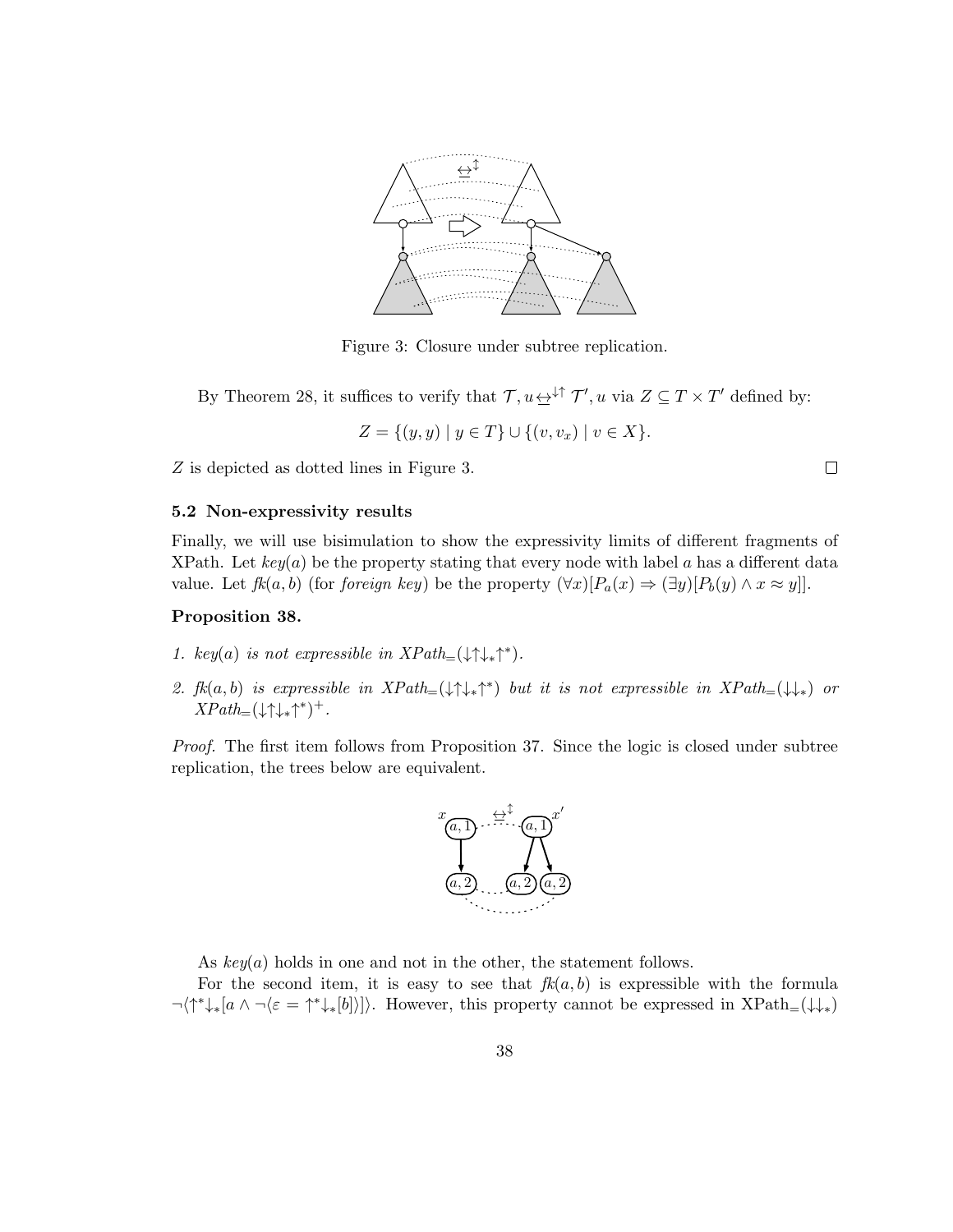because the models  $\mathcal T$  and  $\mathcal T'$  below are bisimilar for  $\text{XPath}_{=}(\downarrow)$  via  $Z$ , depicted as dotted lines.



Since  $\mathcal{T}, x$  satisfies  $fk(a, b)$  but  $\mathcal{T}', x'$  does not, from Theorem 28 it follows that  $fk(a, b)$ is not expressible in  $XPath=(\downarrow\downarrow_*)$ .

Finally, suppose there exists  $\psi \in \text{XPath}(\downarrow \uparrow \downarrow_*)^+$  expressing  $fk(a, b)$ . Since  $\mathcal T$  is a substructure of  $\mathcal{T}'$  we have  $\mathcal{T}, x \to^{\downarrow \uparrow} \mathcal{T}', x$  by Lemma 25. By Theorem 28(2) and the fact that  $\mathcal{T}, x \models \psi$ , we have  $\mathcal{T}', x \models \psi$ , which is a contradiction.  $\Box$ 

Let  $dist_3(x)$  be the property stating that there are nodes y, z so that  $x \rightarrow y \rightarrow z$  and  $x, y, z$  have pairwise distinct data values.

# Proposition 39.

- 1. dist<sub>3</sub> is expressible in  $XPath_{=}(\uparrow\downarrow);$
- 2. dist<sub>3</sub> is not expressible in  $XPath_{=}(\downarrow\downarrow_{*})$ ;
- 3. neither dist<sub>3</sub> nor its complement can be expressed in  $XPath_{=}(\downarrow \uparrow \downarrow _* \uparrow ^*)^+$ .

*Proof.* For 1, one can check that  $\mathcal{T}, x \models \varphi$  iff  $\mathcal{T}, x$  satisfies dist<sub>3</sub>, for

$$
\varphi = \langle \varepsilon \neq \downarrow \downarrow [\langle \varepsilon \neq \uparrow [\langle \varepsilon \neq \uparrow \rangle] \rangle].
$$

Let us see 2. Consider the data trees  $\mathcal{T}, x$  and  $\mathcal{T}', x'$  depicted below. It is straightforward that  $\mathcal{T}, x$  satisfies *dist*<sub>3</sub> and  $\mathcal{T}', x'$  does not.

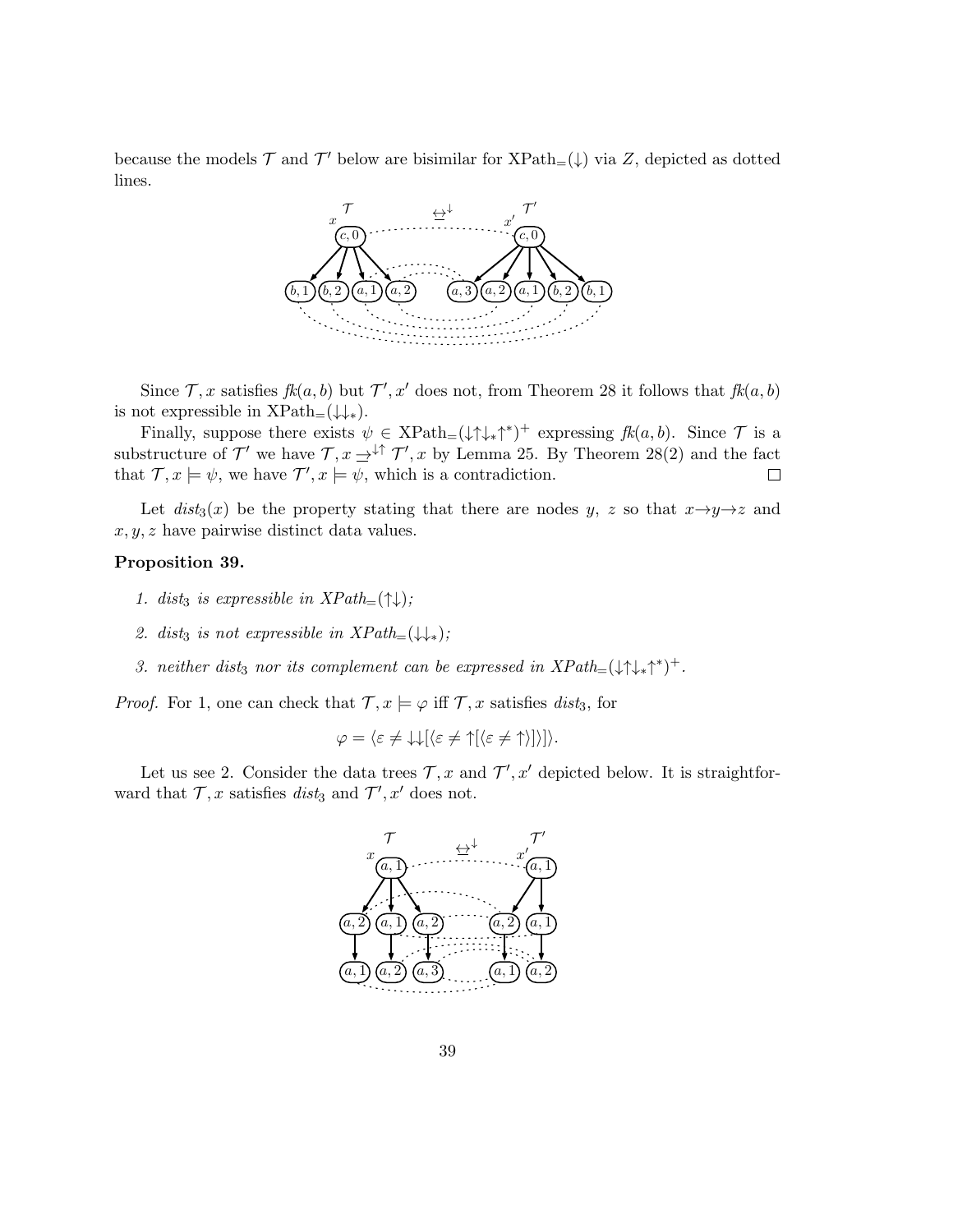Let  $v'_1$  and  $v'_2$  be the leaves of  $\mathcal{T}'$  and let v be the only node of  $\mathcal T$  with data value 3. One can check that  $\mathcal{T}, x \leftrightarrow^{\downarrow} \mathcal{T}', x'$  via  $Z \subseteq T \times T'$  defined by

$$
Z = \{ \langle u, u' \rangle \mid h(u) = h(u') \land data(u) = data(u') \} \cup \{ \langle v, v_1' \rangle, \langle v, v_2' \rangle \},
$$

where  $h(y)$  is the height of y, i.e., the distance from y to the root of the corresponding tree (Z is depicted as dotted lines in picture above). Since  $\mathcal{T}, x$  satisfies  $dist_3$  but  $\mathcal{T}', x'$  does not, from Theorem 28 it follows that dist<sub>3</sub> is not expressible in  $XPath_{=}(\downarrow\downarrow_{*}).$ 

For 3, one can verify that  $\mathcal{T}, x \to \downarrow^{\uparrow} \mathcal{T}'$ , x' via Z as defined above. If  $dist_3$  were definable in  $XPath=(\downarrow\uparrow\downarrow_{*}\uparrow^{*})^{+}$  via  $\psi$  and the fact that  $\mathcal{T}, x \models \psi$ , by Theorem 28(2) we would have  $\mathcal{T}', x' \models \psi$ , and this is a contradiction.

Let  $\overline{dist_3}$  denote the complement of  $dist_3$ , i.e.,  $\overline{dist_3}(x)$  iff for all y, z so that  $x \rightarrow y \rightarrow z$ , we have that x, y, z do not have pairwise distinct data values. Now  $\mathcal{T}', x'$  satisfies  $\overline{dist_3}$  and  $\mathcal{T}, x$  does not. Since  $\mathcal{T}'$  is a substructure of  $\mathcal{T}$ , by an argument analog to the one used in the proof of Proposition 38-2,  $\overline{dist_3}$  is not expressible in  $XPath=(\downarrow \uparrow \downarrow _* \uparrow ^*)^+$ .

# 5.3 Expressiveness hierarchies

Define  $\equiv_{\ell,k}^{\downarrow}$  as the equivalence  $\equiv_{\ell}^{\downarrow}$  $\chi$ <sup>\*</sup> restricted to formulas of nesting depth at most k, that is,  $\mathcal{T}, u \equiv_{\ell,k}^{\downarrow} \mathcal{T}', u'$  iff for all  $\varphi \in \text{XPath}_{=}(\downarrow)$  such that  $\text{dd}(\varphi) \leq \ell$  and  $\text{nd}(\varphi) \leq k$  we have  $\mathcal{T}, u \models \varphi$  iff  $\mathcal{T}', u' \models \varphi$ . Define a more fine-grained notion of bisimulation in a similar way. We say that  $u \in T$  and  $u' \in T'$  are  $(\ell, k)$ -bisimilar for  $\mathbf{XPath}_{=}(\downarrow)$  (notation:  $\mathcal{T}, u \leftrightarrow_{\ell,k}^{\downarrow} \mathcal{T}', u'$  if there is a family of relations  $(Z_{j,t})_{j \leq \ell,t \leq k}$  in  $T \times T'$  such that  $uZ_{\ell,k}u'$ and for all  $j \leq \ell, t \leq k, x \in T$  and  $x' \in T'$  we have

- Harmony: If  $xZ_{j,t}x'$  then  $label(x) = label(x')$ .
- Zig: If  $xZ_{j,t}x', x^2\rightarrow v$  and  $x^{\frac{m}{2}}w$  with  $n, m \leq j$  then there are  $v', w' \in T'$  such that  $x' \xrightarrow{n} v'$ ,  $x' \xrightarrow{m} w'$  and
	- 1.  $data(v) = data(w) \Leftrightarrow data(v') = data(w'),$
	- 2. if  $t > 0$ ,  $({\xrightarrow{i}} v) Z_{j-n+i,t-1} ({\xrightarrow{i}} v')$  for all  $0 \le i < n$ , and
	- 3. if  $t > 0$ ,  $({}^i \rightarrow w) Z_{j-m+i,t-1} ({}^i \rightarrow w')$  for all  $0 \le i < m$ .
- Zag: If  $xZ_{j,t}x', x' \stackrel{n}{\rightarrow} v'$  and  $x' \stackrel{m}{\rightarrow} w'$  with  $n, m \leq j$  then there are  $v, w \in T$  such that  $x \xrightarrow{n} v$ ,  $x \xrightarrow{m} w$  and items 1, 2 and 3 above are verified.

Following the same ideas used in Propositions 9 and 11, it is easy to show that  $(\ell, k)$ bisimulations characterize  $(\ell, k)$ -equivalence.

 $\textbf{Proposition 40.} \;\: \mathcal{T}, u\mathop{\leftrightarrow}\limits_{\ell,k}^{\downarrow} \mathcal{T}', u' \;\textit{iff} \; \mathcal{T}, u\equiv^{\downarrow}_{\ell,k} \mathcal{T}', u'.$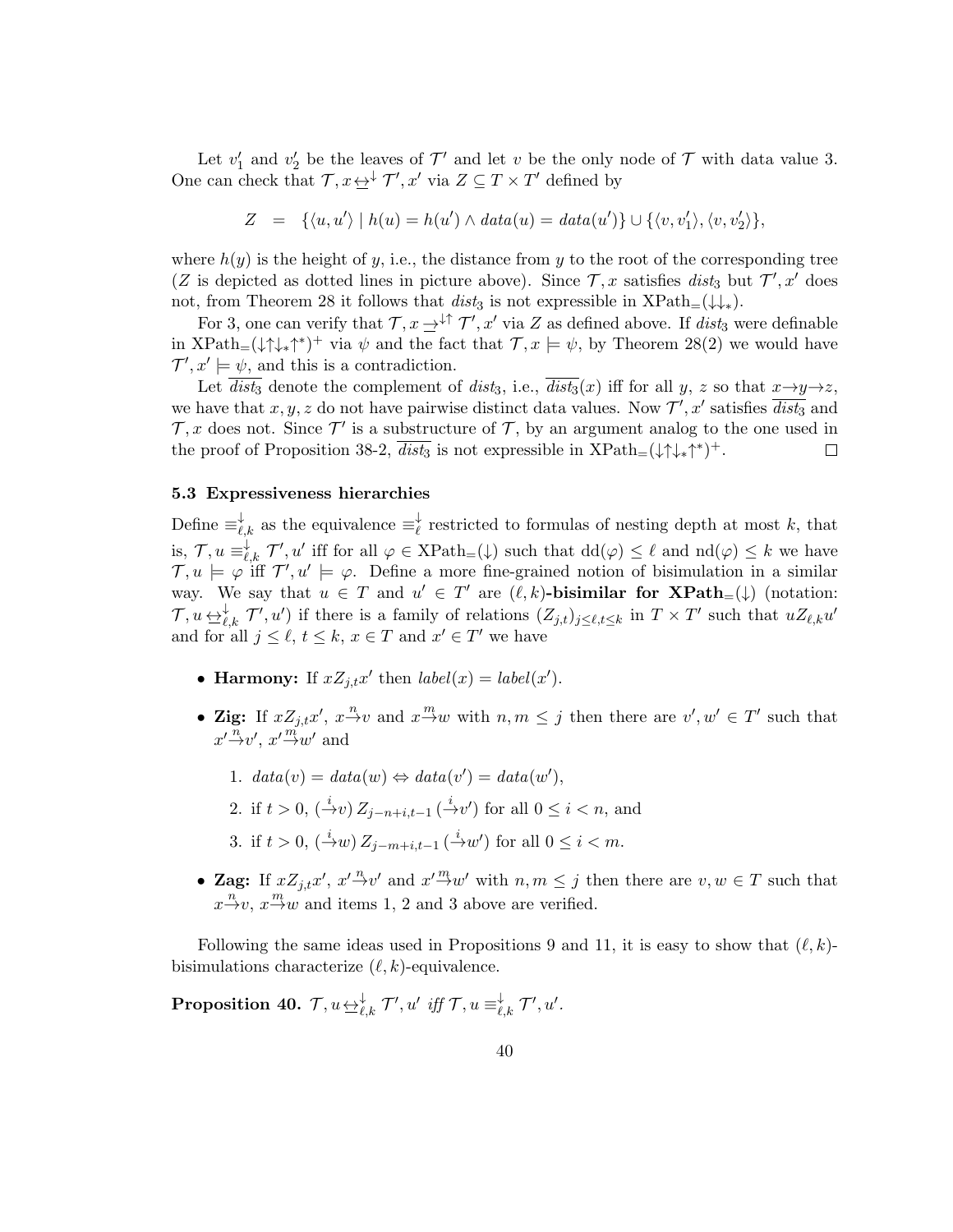

Figure 4: Hierarchy of  $XPath_{=}(\downarrow)$ .

The following theorem characterizes when an increase in nesting depth results in an increase in expressive power (see Figure 4). We speculate that a similar hierarchy holds in the absence of data values, but this is not a direct consequence of our result.

Theorem 41. For all  $\ell, k \geq 0, i \geq 1, \equiv_{\ell,0}^{\downarrow} \supsetneq \equiv_{\ell,1}^{\downarrow} \supsetneq \cdots \supsetneq \equiv_{\ell,\ell}^{\downarrow} = \equiv_{\ell}^{\downarrow}$  $\bigcup_{\ell,\ell+i}^{\downarrow}$ , and  $\equiv_{\ell,k}^{\downarrow} \supsetneq \equiv_{\ell+i,k}^{\downarrow}.$ 

*Proof.* Consider the data trees  $\mathcal{T}_n^i$ ,  $\mathcal{T}_n'^i$   $(n \geq 0, i \in \{1, 2\})$  defined for every k.



Note that  $\equiv_{\ell,k+1}^{\downarrow} \subseteq \equiv_{\ell,k}^{\downarrow}$  and  $\equiv_{\ell+1,k}^{\downarrow} \subseteq \equiv_{\ell,k}^{\downarrow}$  by definition. We show that  $\equiv_{\ell,k}^{\downarrow} \neq \equiv_{\ell}^{\downarrow}$  $^{\ell,k+1}$ for all  $\ell \geq k+1$ . For this purpose, we show that  $\mathcal{T}_k^1, x_k^1 \equiv_{k+1,k}^{\downarrow} \mathcal{T}_k'^1, x_k'^1$  but  $\mathcal{T}_k^1, x_k^1 \neq_{k}^{\downarrow}$  $k+1,k+1$  $\mathcal{T}'^1_k, x'^1_k.$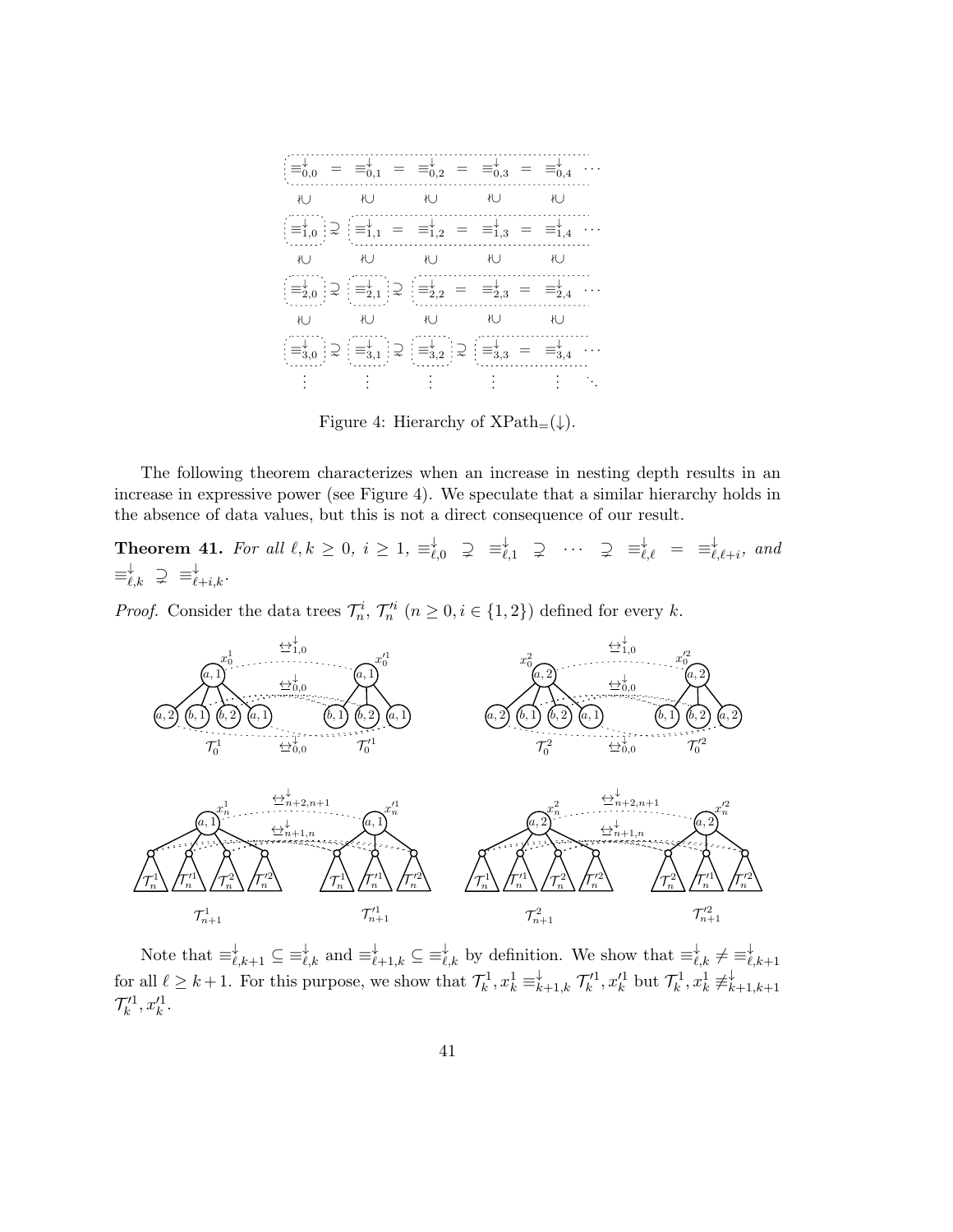That  $\mathcal{T}_k^1, x_k^1 \neq_{k+1,k+1}^{\downarrow} \mathcal{T}_k'^1, x_k'^1$  results from the fact that the property "there is a path of length  $k + 1$  ending with a label a whose every pair of consecutive nodes have distinct data value" is definable with the following formula  $\varphi_{k+1}$  of depth  $k+1$  and nesting depth  $k+1,$ 

$$
\varphi_1 = \langle \varepsilon \neq \downarrow [a] \rangle
$$
  

$$
\varphi_{i+1} = \langle \varepsilon \neq \downarrow [\varphi_i] \rangle \text{ for } i > 0.
$$

Since  $\mathcal{T}_k^1, x_k^1 \models \varphi_{k+1}$  but  $\mathcal{T}_k'^1, x_k'^1 \not\models \varphi_{k+1}$ , it follows that  $\mathcal{T}_k^1, x_k^1 \not\equiv_{k+1,k+1}^{\downarrow} \mathcal{T}_k'^1, x_k'^1$ .

To show  $\mathcal{T}_k^1, x_k^1 \equiv_{k+1,k}^{\downarrow} \mathcal{T}_k^{\prime 1}, x_k^{\prime 1}$  we use Proposition 40 and show  $\mathcal{T}_k^1, x_k^1 \leftrightarrow_{k+1,k}^{\downarrow} \mathcal{T}_k^{\prime 1}, x_k^{\prime 1}$ . Note that  $\mathcal{T}_k^1$  and  $\mathcal{T}_k^2$  (resp.  $\mathcal{T}_k'^1$  and  $\mathcal{T}_k'^2$ ) are equal modulo renaming of data values, so we are also showing that the roots of any two data trees with subindex  $k$  are  $(k+1, k)$ -bisimilar.

**Observation 42.** Note that the set of immediate subtrees of the roots of  $\mathcal{T}_k^1$ ,  $\mathcal{T}_k^1$ ,  $\mathcal{T}_k^2$ ,  $\mathcal{T}_k'^2$  are the same as those of  $\mathcal{T}_k^1$ ,  $\mathcal{T}_k'^2$ ,  $\mathcal{T}_k'^2$  (and of  $\mathcal{T}_k^1$ ,  $\mathcal{T}_k'^1$ ,  $\mathcal{T}_k'^$ 

We show  $\mathcal{T}_k^1, x_k^1 \underline{\leftrightarrow}_{k+1,k}^{\downarrow} \mathcal{T}_k'^1, x_k'^1$ . For every  $j \leq k+1, t \leq k$ , let  $Z_{j,t}$  be the set of all pairs  $(x, y) \in T_k^1 \times T_k'^1$  so that x and y are some  $x_{k'}^i$  or  $x_{k'}'^i$  for  $i \in \{1, 2\}$  and  $k' \ge t$  (the notation  $x_{k'}^i$  and  $x_{k'}^{\prime i}$  does not necessarily identify a unique node but, possibly, many; the intended meaning is that they can refer to any of them). Observe that

$$
Z_{j+1,t} \subseteq Z_{j,t} \quad \text{for all } j,t \le k. \tag{4}
$$

We show that  $(Z_{j,t})_{j\leq k+1,t\leq k}$  verify the bisimulation conditions. We proceed by induction on  $j + t$ . The base case,  $j = t = 0$ , is trivial. The case  $l > 0$ ,  $t = 0$  is also straightforward.

Suppose then that  $t > 0$ . Let  $(u, u') \in Z_{j,t}$ . Again, Harmony is met since  $Z_{l,t}$  relates only nodes with label a. Let us suppose that u is some  $x_{t'}^1$  and u' is  $x_{t'}'^1$  for some  $t' \leq t$ , the other cases being similar or simpler.

Let us now show Zig. Let  $v, w$  be so that  $x_t^1 \overset{n}{\rightarrow} v$  and  $x_t'^1 \overset{n}{\rightarrow} w$  with  $n, m \leq j$ .

- If v is inside the subtree  $\mathcal{T}_{t'-1}^2$  of  $\mathcal{T}_{t'}^1$ , but it is not  $x_{t'-1}^2$ , then we choose v' as the corresponding node inside the subtree  $\mathcal{T}_{t'-1}^1$  of  $\mathcal{T}_{t'}^1$ . Remember that  $\mathcal{T}_{t'-1}^1$  and  $\mathcal{T}_{t'-1}^2$ are isomorphic modulo a renaming of data values, so by corresponding we mean the node in the same position in the tree.  $data(v) = data(v')$  by Observation 42. Furthermore, since every node of  $\mathcal{T}_{t'-1}^1$  is in a  $Z_{j,t-1}$ -relation with the corresponding node in  $\mathcal{T}_{t'-1}^2$  by construction of  $Z_{j,t-1}$ , it follows that  $\left(\frac{i}{-v}v\right)Z_{j,t-1}\left(\frac{i}{-v}v'\right)$  for all  $i \leq n$ . Thus, by (4),  $\left(\frac{i}{r}\right)Z_{j-n+i,t-1}(\frac{i}{r}\right)U'$  for all  $i \leq n$ .
- If, on the other hand, v is  $x_{t'-1}^2$ , we choose v' as the root of  $\mathcal{T}_{t'-1}^{\prime 2}$ ,  $x_{t'-1}^{\prime 2}$ . Again, we have that  $data(v') = data(v)$  and by construction that  $vZ_{j,t-1}v'$ . Thus, by (4),  $vZ_{j-1,t-1}v'.$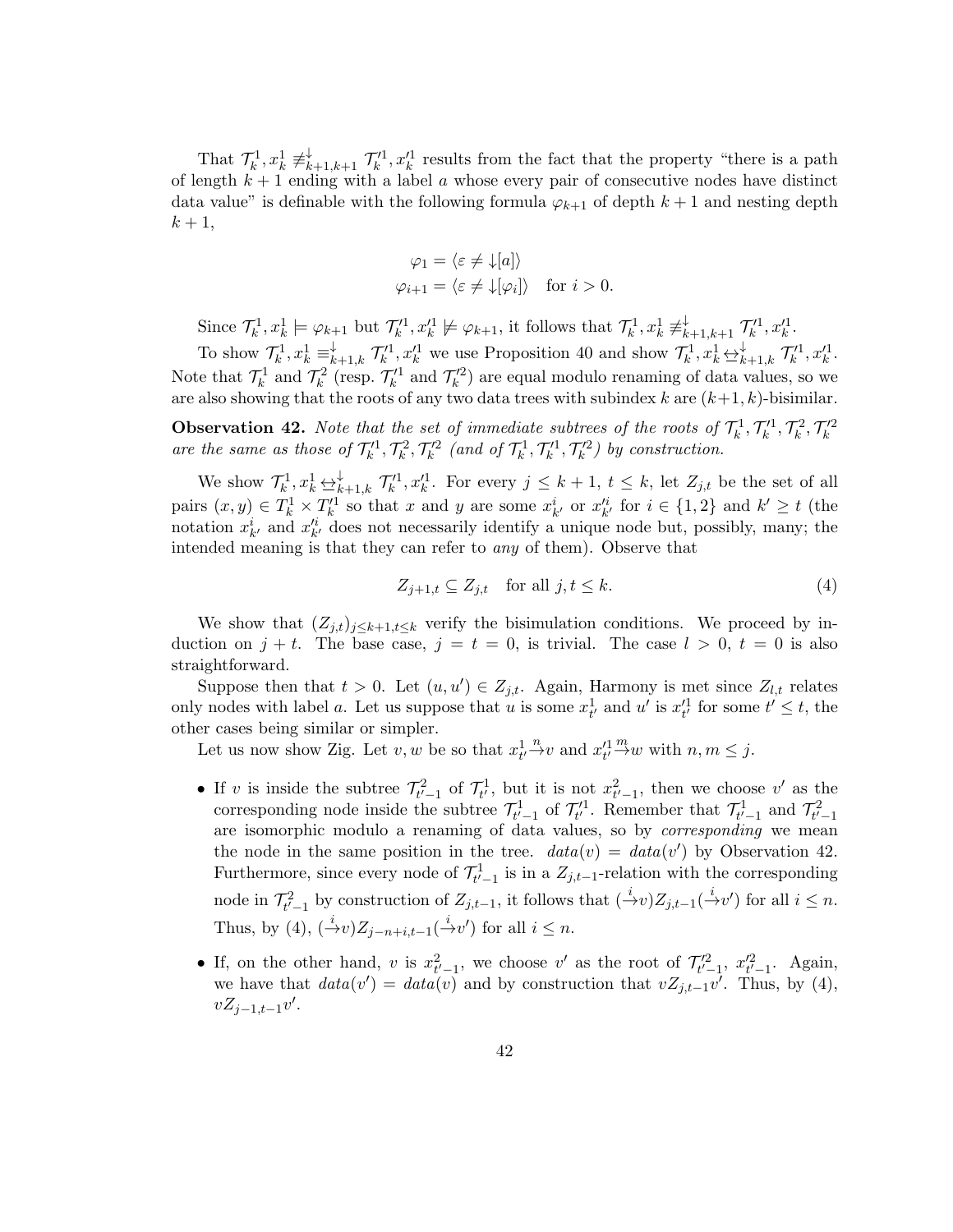• Finally, if v falls outside  $\mathcal{T}'_{t'-1}$ , we choose v' as the same node in  $\mathcal{T}'_{t'}$ , where of course we will have that  $data(v) = data(v')$  and that  $(\frac{i}{v}v)Z_{j,t-1}(\frac{i}{v}v')$  for all  $i \leq n$ . Thus, by (4),  $\left(\frac{i}{r}\nu\right)Z_{j-n+i,t-1}\left(\frac{i}{r}\nu'\right)$  for all  $i \leq n$ .

We do the same with  $w$  and  $w'$ . Since in every case we can reach a node with the same data value and so that the corresponding nodes in the path are  $Z_{j,t-1}$ -related, it follows that the Zig condition is satisfied. The Zag condition is only easier, and hence we conclude that  $\mathcal{T}_k^1, x \in \mathcal{L}_{k+1,k}$   $\mathcal{T}_k'$  $1, x'$  for every k.

We therefore have that  $\equiv_{\ell,k+1}^{\downarrow} \subsetneq \equiv_{\ell,k}^{\downarrow}$  for all  $\ell \geq k+1$ .

The fact that  $\equiv_{\ell+1,k}^{\downarrow} \subsetneq \equiv_{\ell,k}^{\downarrow}$  is of course trivial, formulas of depth  $\ell+1$  can express "the tree has at least depth  $\ell + 1$ ", which cannot be expressed by formulas of depth  $\ell$ .

It remains to show that  $\equiv_{\ell,k}^{\downarrow} = \equiv_{\ell,k+1}^{\downarrow}$  for all  $\ell \leq k$ . To show this, we prove  $\mathcal{T}, x \leftrightarrow_{\ell,k+1}^{\downarrow}$  $\mathcal{T}', x'$  for every  $\mathcal{T}, \mathcal{T}'$  so that  $\mathcal{T}, x \leftrightarrow_{\ell,k}^{\downarrow} \mathcal{T}', x'$ . We prove it by induction on  $\ell + k$ . The base case is easy.

For the inductive case, let  $Z_{j,t} = \bigoplus_{j,t}^{\downarrow}$  for all  $j \leq \ell, t \leq k$ . Hence,  $(Z_{j,t})_{j \leq \ell, t \leq k}$  verify the bisimulation conditions. Let  $Z_{\ell,k+1} = \{(x, x')\}$ . We show that  $Z_{\ell,k+1}$  together with  $(Z_{j,t})_{j\leq \ell,t\leq k}$  verifies the bisimulation conditions. Harmony follows from  $xZ_{\ell,k}x'$ . We show Zig since Zag is equivalent. Suppose  $x \stackrel{n}{\rightarrow} v$ ,  $x \stackrel{m}{\rightarrow} w$  with  $n, m \leq \ell$ . Then, since  $Z_{\ell,k}$  verifies Zig, there are  $x' \overset{n}{\rightarrow} v'$ ,  $x' \overset{m}{\rightarrow} w'$  where

(1)  $data(v) = data(w')$  iff  $data(v') = data(w'),$ 

(2)  $({}^{\dot{a}}\!\!\!\!/\,\, v)Z_{\ell-n+i,k-1}({}^{\dot{a}}\!\!\!\!/\,\, v')$  for all  $i \in \{0, \ldots, n-1\}$ , and

(3)  $(\stackrel{i}{\to} w)Z_{\ell-m+i,k-1}(\stackrel{i}{\to}w')$  for all  $i \in \{0, \ldots, m-1\}$ .

Since  $\ell \leq k$ , then  $\ell - n + i \leq k - 1$ . Further,  $\ell - n + i + k < \ell + k$ , which means that we can apply the inductive hypothesis. Hence, by inductive hypothesis,  $\mathcal{T}, (\stackrel{i}{\rightarrow} v) \underbrace{\leftrightarrow}^{\downarrow}_{\ell-n+i,k}$  $\mathcal{T}',(\dot{\to} v')$  and thus  $(\dot{\to} v)Z_{\ell-n+i,k}(\dot{\to} v')$ . By an indentical reasoning,  $\mathcal{T},(\dot{\to} w) \leftrightarrow_{\ell-n+i,k}$  $\mathcal{T}',(\dot{\to} w')$  and thus  $(\dot{\to} w)Z_{\ell-n+i,k}(\dot{\to} w')$ . Thus, the Zig condition for  $\leftrightarrow_{\ell,k+1}^{\downarrow}$  is verified. The Zag condition holds by symmetry. П

With respect to vertical XPath, note that since  $\equiv_{r,s,k}^{\downarrow\uparrow} \subseteq \equiv_{r',s',k'}^{\downarrow\uparrow}$  for all  $(r, s, k) \le$  $(r', s', k')$ , as a consequence of Proposition 15 we obtain that for every r, s, k with  $r + s \geq$ 2 there is some  $k' > k$  so that  $\equiv_{r,s,k}^{\downarrow\uparrow} \supseteq \equiv_{r,s,k'}^{\downarrow\uparrow}$ . In fact, we conjecture that  $\equiv_{r,s,k}^{\downarrow\uparrow} \supseteq$  $\equiv_{r,s,k+1}^{\downarrow\uparrow}$  for every k. We argue that this can be proven through the models  $(\mathcal{T}_n)_n$  in the proof of Proposition 15, by showing that  $\mathcal{T}_k$ ,  $x_{r',s'} \equiv_{r,s,k}^{\downarrow \uparrow} \mathcal{T}_{k+1}$ ,  $x_{r',s'}$  but  $\mathcal{T}_k$ ,  $x_{r',s'} \not\equiv_{r,s,k}^{\downarrow \uparrow}$  $r,s,k+1$  $\mathcal{T}_{k+1}, x_{r',s'}$  for every  $(r,s) \ge (r',s')$ . The fact that  $\equiv_{r,s,k}^{\downarrow\uparrow} \supsetneq \equiv_{r+1,s,k}^{\downarrow\uparrow}$  and  $\equiv_{r,s,k}^{\downarrow\uparrow} \supsetneq \equiv_{r,s}^{\downarrow\uparrow}$  $r,s+1,k$ are straightforward. We would then obtain the following.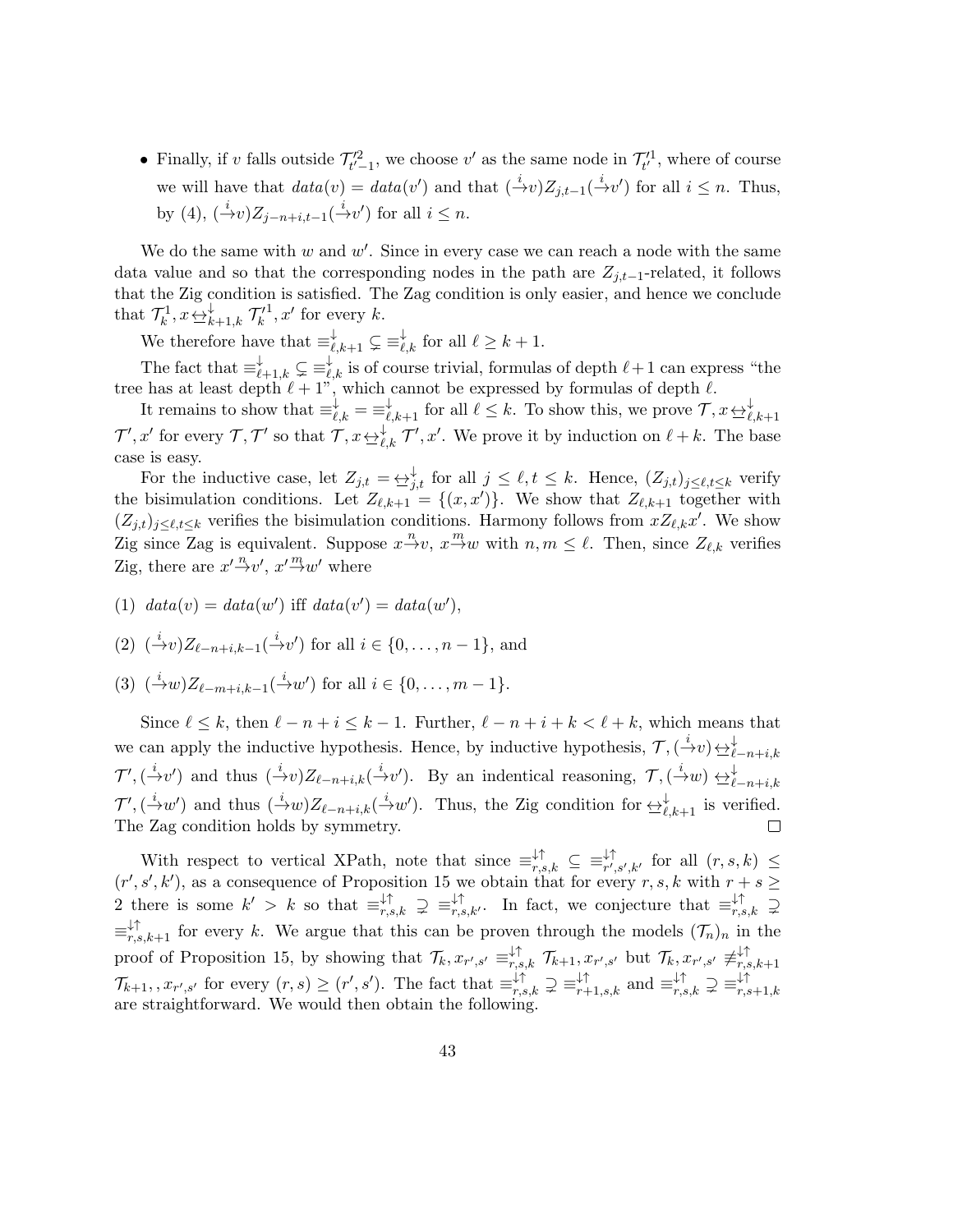$\text{Conjecture 43.} \equiv_{r,s,k}^{\downarrow\uparrow} \supsetneq \equiv_{r',s,k}^{\downarrow\uparrow}$  $\downarrow^{\uparrow}_{r',s',k'}$  for all  $(r, s, k) < (r', s', k')$ ,  $r + s \geq 2$ .

# 6. Discussion

In this article we studied model theoretic properties of XPath over both finite and arbitrary data trees using bisimulations. One of the main results we discuss is the characterization of the downward and vertical fragments of XPath as the fragments of first-order logic which are invariant under suitable notions of bisimulation. This can be seen as a first step in the larger program of studying the model theory and expressiveness of XPath with data values and, more generally, of logics on data trees. It would be interesting to study notions of bisimulation with only descendant; or characterizations of XPath with child and descendant, as a fragment of FO with the descendant relation on data trees.

We did not considered XPath with horizontal navigation between siblings, such as the axes next-sibling  $(\rightarrow)$  and previous-sibling  $(\leftarrow)$ . In fact, adding these axes results in a fragment that is somewhat less interesting since the adequate bisimulation notion on finite data trees corresponds precisely to data tree isomorphism modulo renaming of data values. Next we explain why this is so. Consider the following notation for denoting positions of nodes in a tree. Positions are elements of  $(\mathbb{N} \times \mathbb{N})^*$ , where the root's position is the empty string  $\epsilon$ , and the position of any other node in the tree is the concatenation of the position of its parent and the pair  $(l, r)$ , where l is the number of siblings to the left of the node and r the number of siblings to its right. For every position  $p \in (\mathbb{N} \times \mathbb{N})^*$ of a tree, there is a path expression  $\alpha_p$  of  $XPath_{=}(\downarrow \rightarrow)$  that can access the node in this position (and only this position) from the root. The  $\alpha_p$ 's are defined as  $\alpha_{\epsilon} = \epsilon$  for the root;  $\alpha_{(l,r)} = \downarrow \rightarrow^{l+1} [\langle \rightarrow^k \rangle \wedge \neg \langle \rightarrow^{k+1} \rangle]$  for  $(l,r) \in \mathbb{N} \times \mathbb{N}$ ; and  $\alpha_{p \cdot (l,r)} = \alpha_p \alpha_{(l,r)}$  for  $p \in (\mathbb{N} \times \mathbb{N})^*$ ,  $(l, r) \in \mathbb{N} \times \mathbb{N}$ . It is easy to check that testing  $\Lambda_p \langle \alpha_p[\neg \langle \downarrow \rangle] \rangle$  where p ranges over all leaf positions of a given tree  $\mathcal T$  tests the property that the subtree hanging from the node where the formula is evaluated is structurally isomorphic to  $\mathcal T$ . Further, by also adding the tests  $\langle \alpha_p[a] = \alpha_{p'}[a'] \rangle$  for every pair of positions p, p' with label a, a' of T having the same data value, as well as  $\langle \alpha_p[a] \neq \alpha_{p'}[a'] \rangle$  for those having different data value, yields the property of being *equal* to  $\mathcal{T}$ , up to isomorphism of data values.

In Section 5 we show a number of concrete application of the model theoretic tools we developed, discussing both expressivity and non-expressivity results. We also show examples of operations which are safe for a given XPath fragment. It would be worthwhile to devise other model operations that preserve truth of XPath formulas as we show is the case for subtree replication.

An important application of bisimulation is as a minimization method: given a data tree  $\mathcal{T}_1$  we want to find a data tree  $\mathcal{T}_2$ , as small as possible, so that  $\mathcal{T}_1$  and  $\mathcal{T}_2$  are bisimilar for some fragment  $\mathcal L$  of XPath. Since  $\mathcal L$  cannot distinguish between  $\mathcal T_1$  and  $\mathcal T_2$ , we can use  $\mathcal{T}_2$  as representative of  $\mathcal{T}_1$  while the expressive power of  $\mathcal{L}$  is all that is required by a given application. The complexity of several inference tasks (e.g., model checking) depends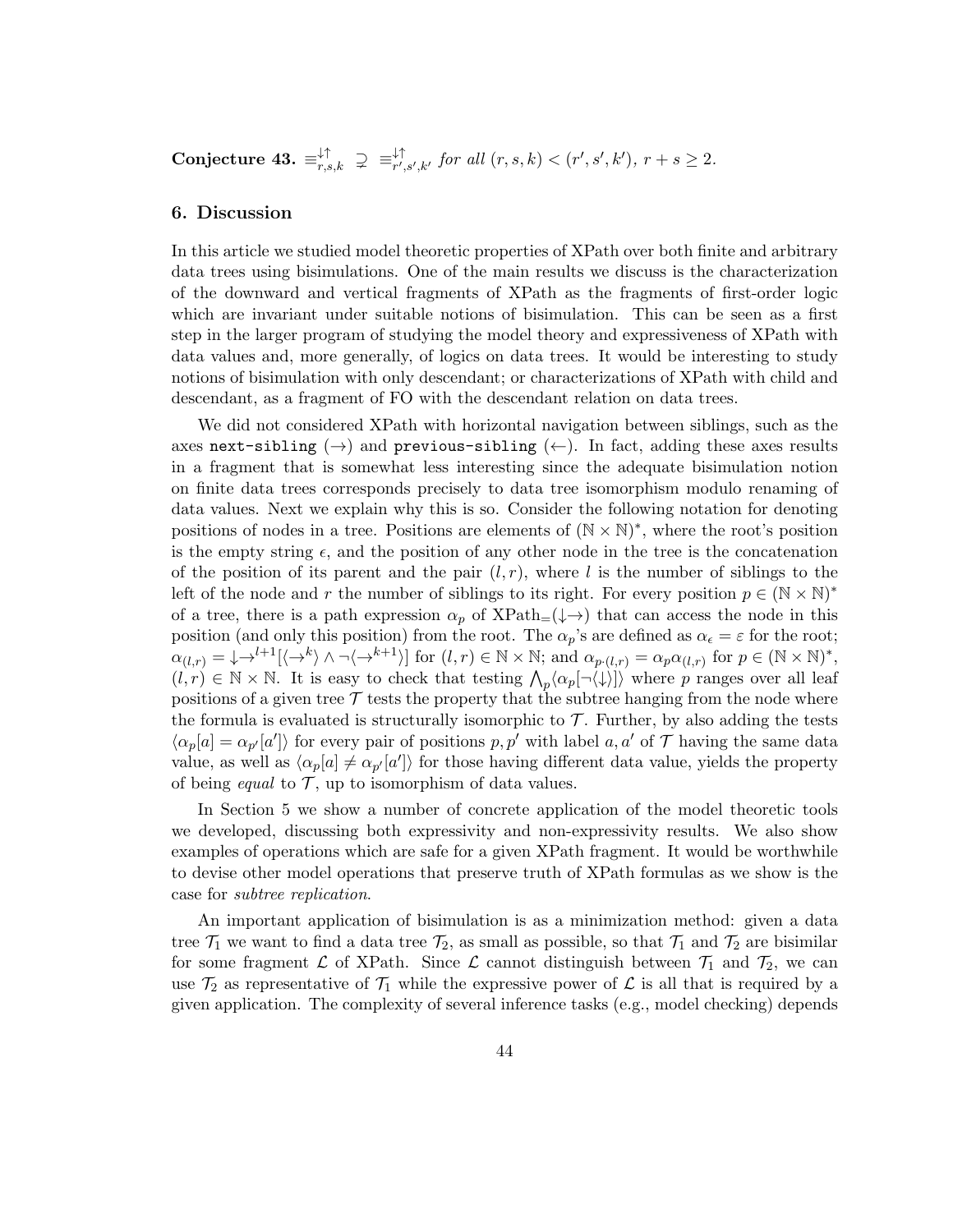directly on the model size. This is why in some cases it may be profitable to first apply a minimization step.

The existence of efficient minimization algorithms is intimately related to bisimulations: we can minimize a data tree  $\mathcal T$  by partitioning it in terms of its maximum autobisimulation (observe that the identity is always an auto-bisimulation, and that the union of two bisimulations is a bisimulation; therefore there is a 'maximum', often called 'coarsest', bisimulation).

The idea is to find the coarsest auto-bisimulation Z over a given data-tree  $\mathcal{T}$ . One cannot simply make the quotient of  $\mathcal T$  over  $Z$ , as the result is not necessarily a tree and it is not clear how to assign data values to each class in the quotient. However, one can make a quotient of  $\mathcal T$  over the equivalence relation 'Z and same data value'. If we do so, we obtain a smaller structure, and then evaluate all queries here.

Determining the maximum auto-(bi)simulation, either downward or vertical, of a finite data  $\mathcal T$  tree can be done in polynomial time. A naive algorithm starts by defining Z as the set of all nodes which satisfy **Harmony**. Each time **Zig** or **Zag** is not satisfied, it removes from Z the pair responsible for  $\mathbf{Zig}$  or  $\mathbf{Zag}$  not being true. It repeats this until a fixed point of Z is found; this is the maximum auto-bisimulation in  $\mathcal T$ . If one is interested in deciding if two nodes of different finite data trees are bisimilar, one can use the same idea: the answer is 'yes' if and only if the fixed point is not the empty set. Since checking the validity of Zig or Zag is polynomial time computable (because there are linearly many paths in a tree), and at each step the algorithm decreases the size of Z, the whole process has polynomial time. Better implementations, based on more sophisticated ideas, such as (Henzinger, Henzinger, & Kopke, 1995) or (Dovier, Piazza, & Policriti, 2004), can lead to more efficient polynomial time algorithms. We plan to design and implement algorithms for data tree minimization using bisimulation and investigate their computational complexity.

#### Acknowledgements

This work was partially supported by grant ANPCyT-PICT-2013-2011, ANPCyT-PICT-2010-688, ANPCyT-PICT-2011-0365, UBACyT 20020110100025 and the FP7-PEOPLE-2011-IRSES Project "Mobility between Europe and Argentina applying Logics to Systems" (MEALS) and the Laboratoire International Associé "INFINIS".

## References

- Abiteboul, S., Bourhis, P., Muscholl, A., & Wu, Z. (2013). Recursive queries on trees and data trees. In International Conference on Database Theory, pp. 93–104.
- Abriola, S., Descotte, M. E., & Figueira, S. (2014). Definability for downward and vertical XPath on data trees. In Workshop on Logic, Language, Information and Computation, Vol. 6642 of Lecture Notes in Computer Science, pp. 20–34.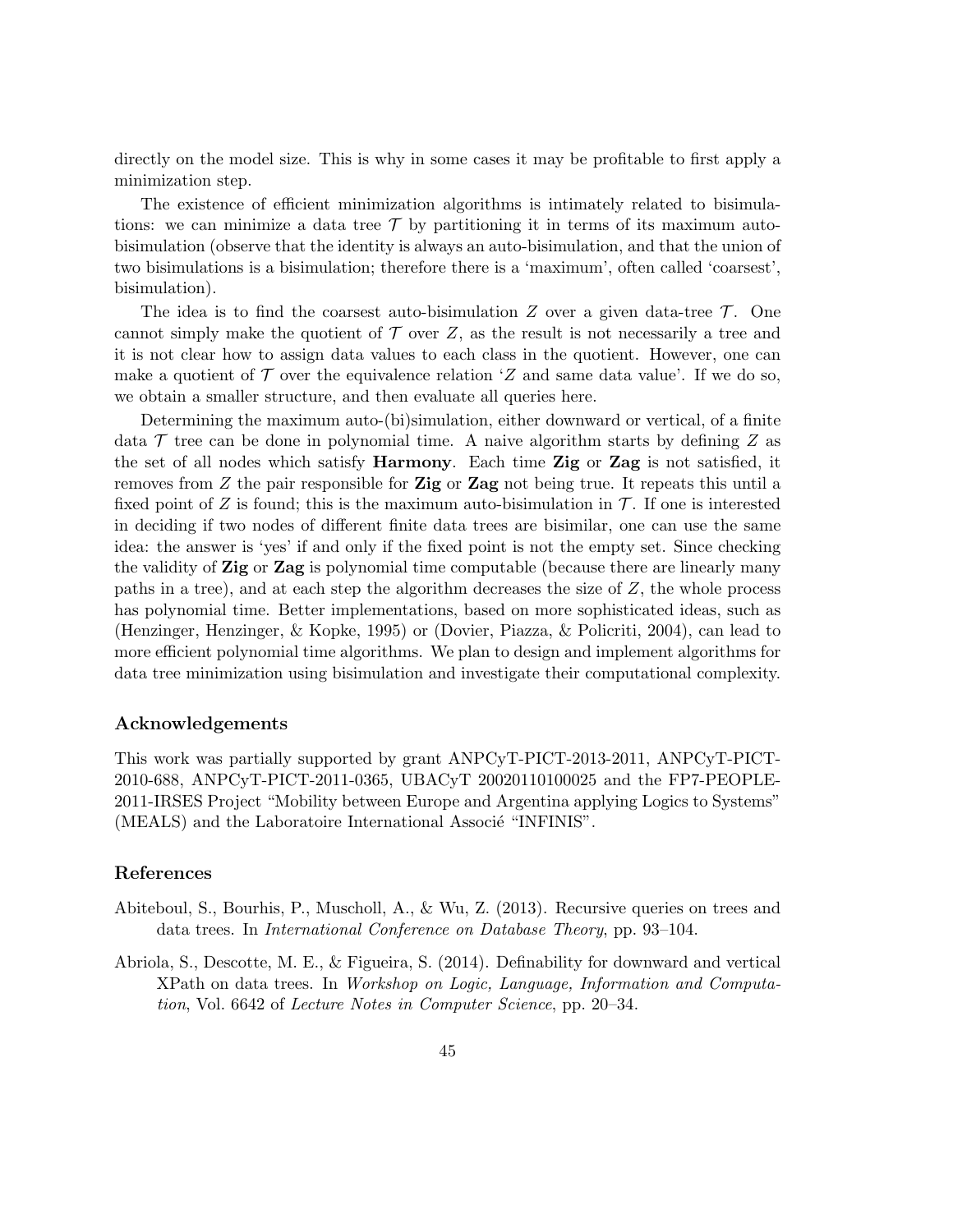- Abriola, S., Descotte, M. E., & Figueira, S. (2015). Model theory of XPath on data trees. Part II: Binary bisimulation and definability. Submitted to Information and Computation. http://www.glyc.dc.uba.ar/santiago/papers/xpath-part2.pdf.
- Benedikt, M., Fan, W., & Geerts, F. (2008). XPath satisfiability in the presence of DTDs. Journal of the ACM,  $55(2)$ , 1–79.
- Benedikt, M., & Koch, C. (2008). XPath leashed.  $ACM$  Computing Surveys,  $41(1)$ .
- Blackburn, P., de Rijke, M., & Venema, Y. (2001). Modal Logic, Vol. 53 of Cambridge Tracts in Theoretical Computer Science. Cambridge University Press.
- Bojańczyk, M., Muscholl, A., Schwentick, T., & Segoufin, L. (2009). Two-variable logic on data trees and XML reasoning. Journal of the ACM,  $56(3)$ , 1–48.
- Bojańczyk, M., & Parys, P. (2011). XPath evaluation in linear time. Journal of the ACM,  $58(4)$ , 17.
- Clark, J., & DeRose, S. (1999). XML path language (XPath). Website. W3C Recommendation. http://www.w3.org/TR/xpath.
- David, C. (2008). Complexity of data tree patterns over XML documents. In *Mathematical* Foundations of Computer Science, Vol. 5162 of Lecture Notes in Computer Science, pp. 278–289. Springer.
- Dawar, A., & Otto, M. (2009). Modal characterisation theorems over special classes of frames. Annals of Pure and Applied Logic,  $161(1)$ , 1–42.
- Dovier, A., Piazza, C., & Policriti, A. (2004). An efficient algorithm for computing bisimulation equivalence. Theor. Comput. Sci, 311, 221–256.
- Figueira, D. (2010). Reasoning on Words and Trees with Data. PhD thesis, Laboratoire Spécification et Vérification, ENS Cachan, France.
- Figueira, D. (2012). Decidability of downward XPath. ACM Transactions on Computational Logic,  $13(4)$ .
- Figueira, D., & Segoufin, L. (2011). Bottom-up automata on data trees and vertical XPath. In International Symposium on Theoretical Aspects of Computer Science, Vol. 9 of  $LIPIcs$ , pp. 93–104. Leibniz-Zentrum für Informatik.
- Figueira, D., Figueira, S., & Areces, C. (2014). Basic model theory of XPath on data trees. In International Conference on Database Theory, pp. 50–60.
- Figueira, D., & Libkin, L. (2014). Pattern logics and auxiliary relations. In Logic in Computer Science, pp. 40:1–40:10.
- Figueira, S., & Gorín, D. (2010). On the size of shortest modal descriptions.. In Advances in Modal Logic, Vol. 8, pp. 114–132.
- Forti, M., & Honsell, F. (1983). Set theory with free construction principles. Annali Scuola Normale Superiore, Pisa,  $X(3)$ , 493–522.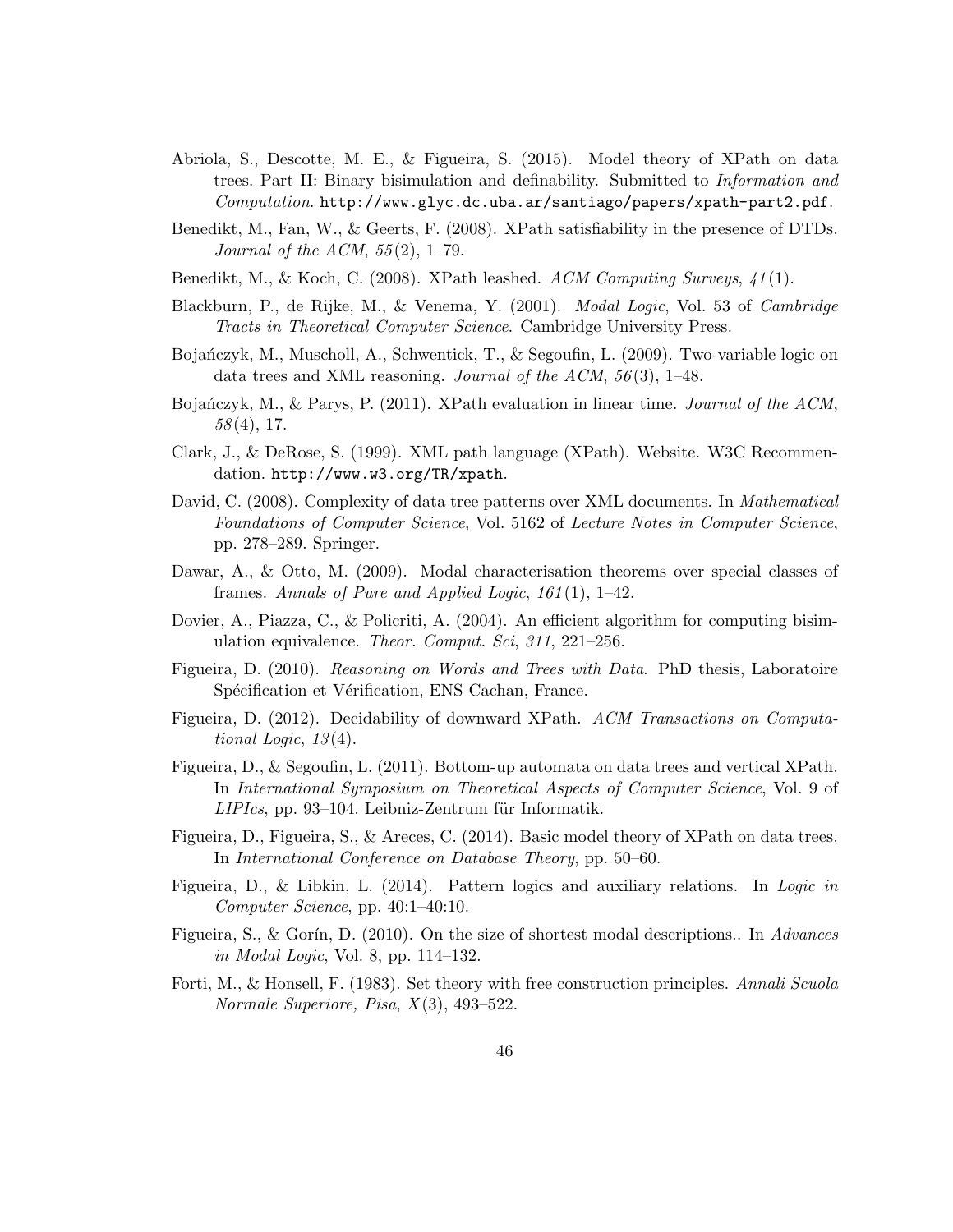- Goranko, V., & Otto, M. (2007). Model theory of modal logic. In P. Blackburn, J. V. B., & Wolter, F. (Eds.), *Handbook of Modal Logic*, Vol. 3 of *Studies in Logic and Practical* Reasoning, chap. 5, pp. 249–329. Elsevier.
- Gottlob, G., Koch, C., & Pichler, R. (2005). Efficient algorithms for processing XPath queries. ACM Transactions on Database Systems,  $30(2)$ , 444-491.
- Gyssens, M., Paredaens, J., Gucht, D. V., & Fletcher, G. (2006). Structural characterizations of the semantics of XPath as navigation tool on a document. In Principles of Database Systems, pp. 318–327. ACM.
- Harel, D. (1984). Dynamic logic. In Gabbay, D., & Guenthner, F. (Eds.), Handbook of Philosophical Logic. Vol. II, Vol. 165 of Synthese Library, pp. 497–604. D. Reidel Publishing Co., Dordrecht. Extensions of classical logic.
- Henzinger, M. R., Henzinger, T. A., & Kopke, P. W. (1995). Computing simulations on finite and infinite graphs. In Proc. of 36th Annual Symposium on Foundations of Computer Science, pp. 453–462. IEEE Computer Society Press.
- Hopcroft, J. (1971). An  $nlog(n)$  algorithm for minimizing states in a finite automaton. In Z. Kohave, editor, Theory of Machines and Computations. Academic Press.
- Jurdziński, M., & Lazić, R. (2011). Alternating automata on data trees and xpath satisfiability. ACM Transactions on Computational Logic, 12 (3), 19.
- Kanellakis, P., & Smolka, S. (1990). CCS expressions, finite state processes, and three problems of equivalence. Inf. Comput.,  $86(1)$ , 43–68.
- Kurtonina, N., & de Rijke, M. (1997). Simulating without negation. Journal of Logic and Computation, 7, 503–524.
- Lutz, C., Piro, R., & Wolter, F. (2011). Description logic tboxes: Model-theoretic characterizations and rewritability. In International Joint Conference on Artificial Intelligence, Barcelona, Catalonia, Spain, July 16-22, 2011, pp. 983–988.
- Marx, M. (2004). XPath with conditional axis relations. In International Conference on Extending Database Technology, Vol. 2992 of Lecture Notes in Computer Science, pp. 477–494. Springer.
- Marx, M., & de Rijke, M. (2005). Semantic characterizations of navigational XPath. *SIG*- $MOD\ Record, 34(2), 41-46.$
- Milner, R. (1980). A Calculus of Communicating Systems, Vol. 92 of Lecture Notes in Computer Science. Springer.
- Neven, F., Schwentick, T., & Vianu, V. (2004). Finite state machines for strings over infinite alphabets. ACM Transactions on Computational Logic,  $5(3)$ , 403–435.
- Olteanu, D. (2007). Forward node-selecting queries over trees. ACM Transactions on Database Systems, 32(1), 3.